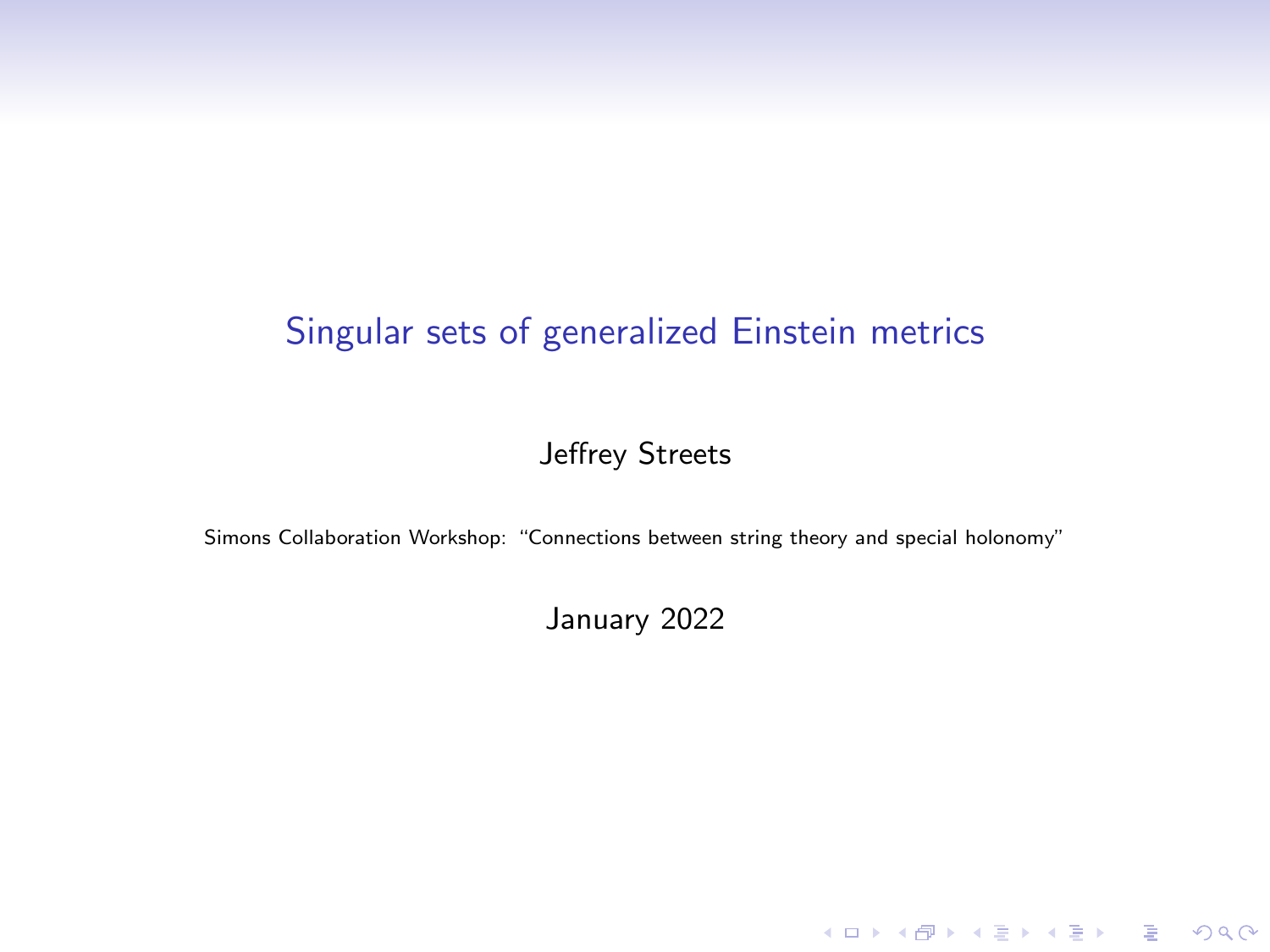For questions on the existence/moduli/classification of Einstein metrics, one often encounters a fundamental question:

KO K K Ø K K E K K E K V K K K K K K K K K K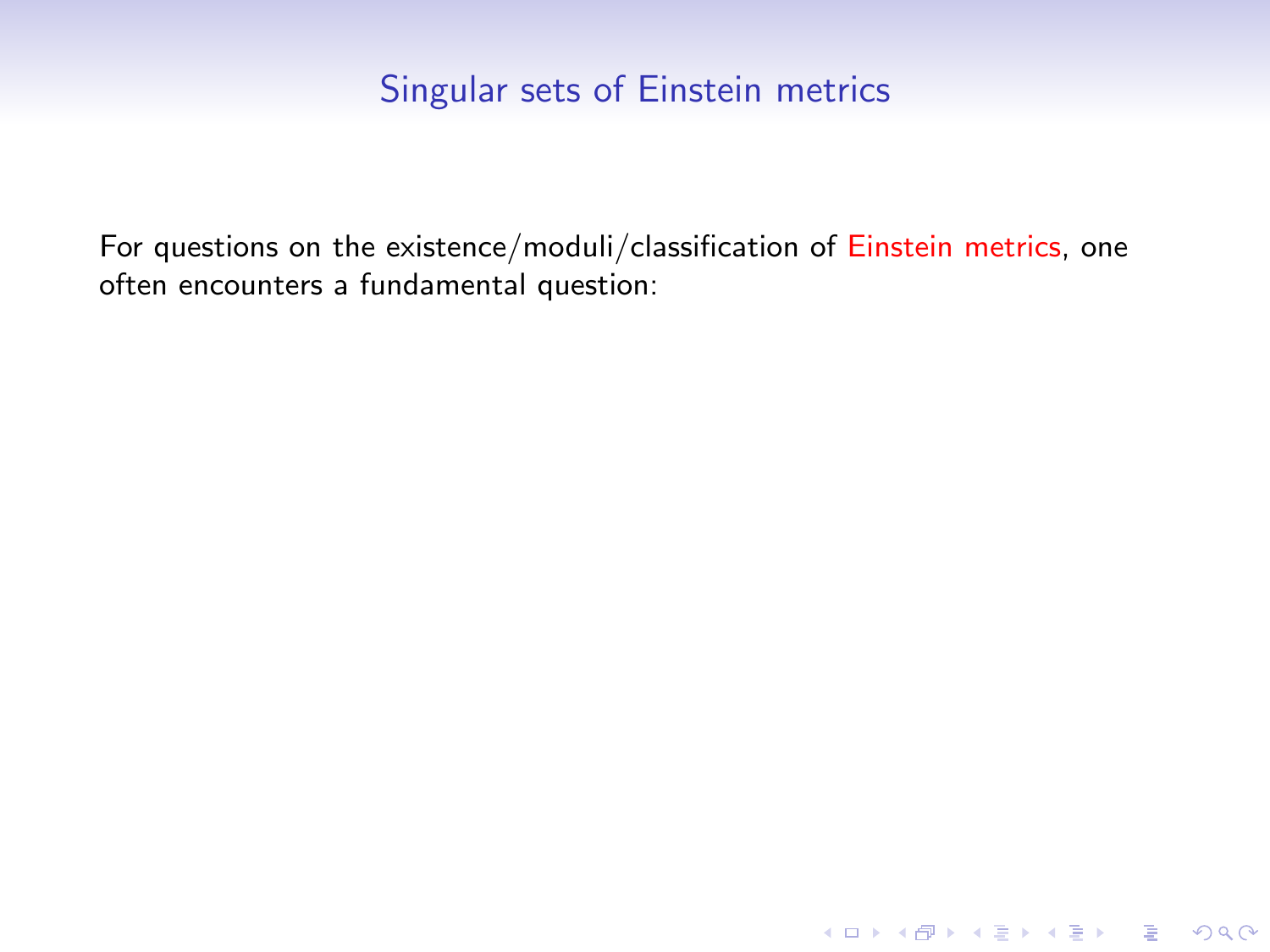For questions on the existence/moduli/classification of Einstein metrics, one often encounters a fundamental question:

Suppose  $(M^n_i,g_i,p_i)$  is a sequence of smooth pointed Riemannian manifolds with bounded Ricci curvature, i.e.

 $|{\sf Rc}^{g_i}| \leq n-1.$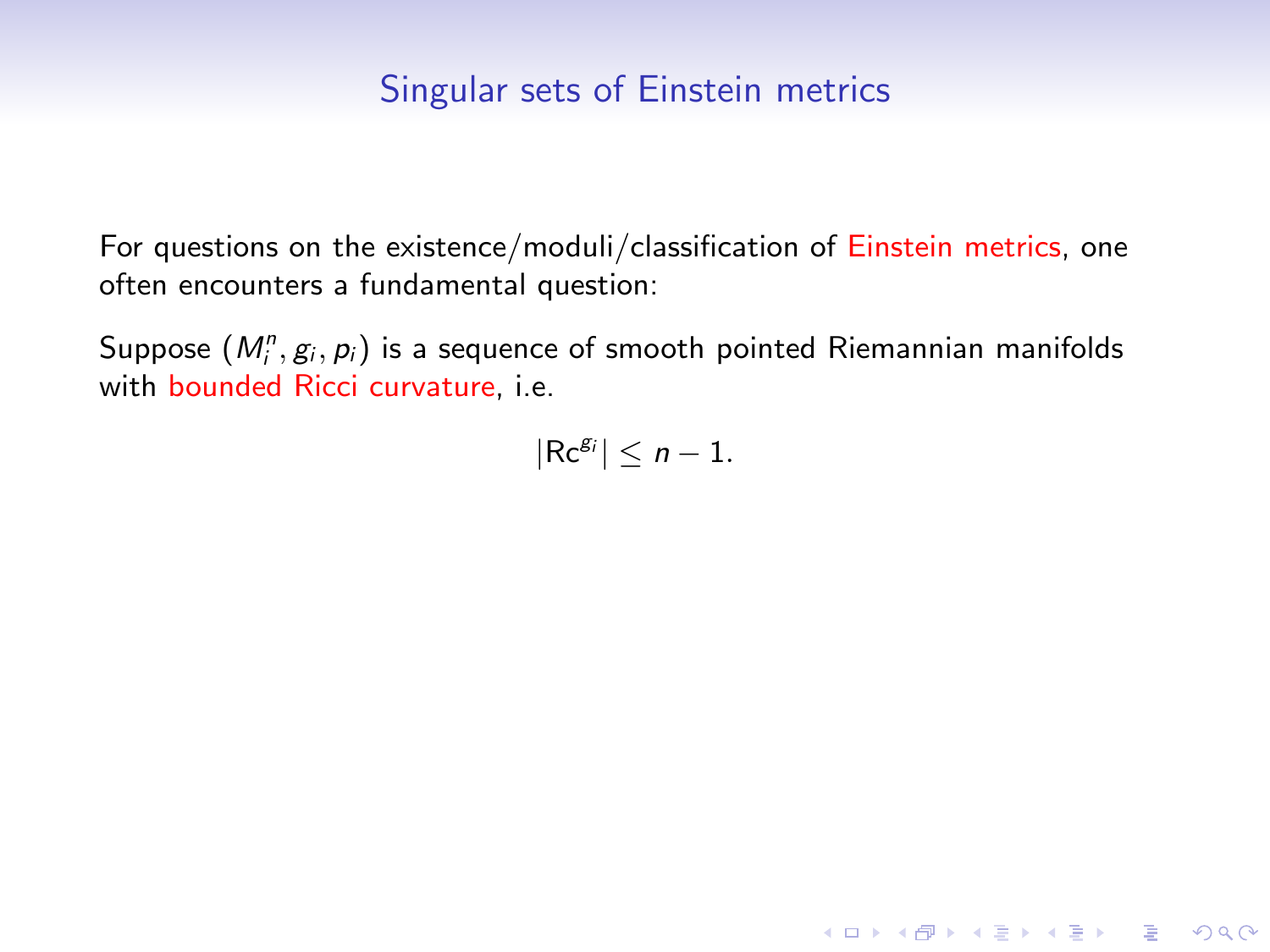For questions on the existence/moduli/classification of Einstein metrics, one often encounters a fundamental question:

Suppose  $(M^n_i,g_i,p_i)$  is a sequence of smooth pointed Riemannian manifolds with bounded Ricci curvature, i.e.

$$
|Rc^{g_i}|\leq n-1.
$$

K ロ ▶ K 個 ▶ K 할 ▶ K 할 ▶ 이 할 → 9 Q Q →

By Gromov's precompactness theorem,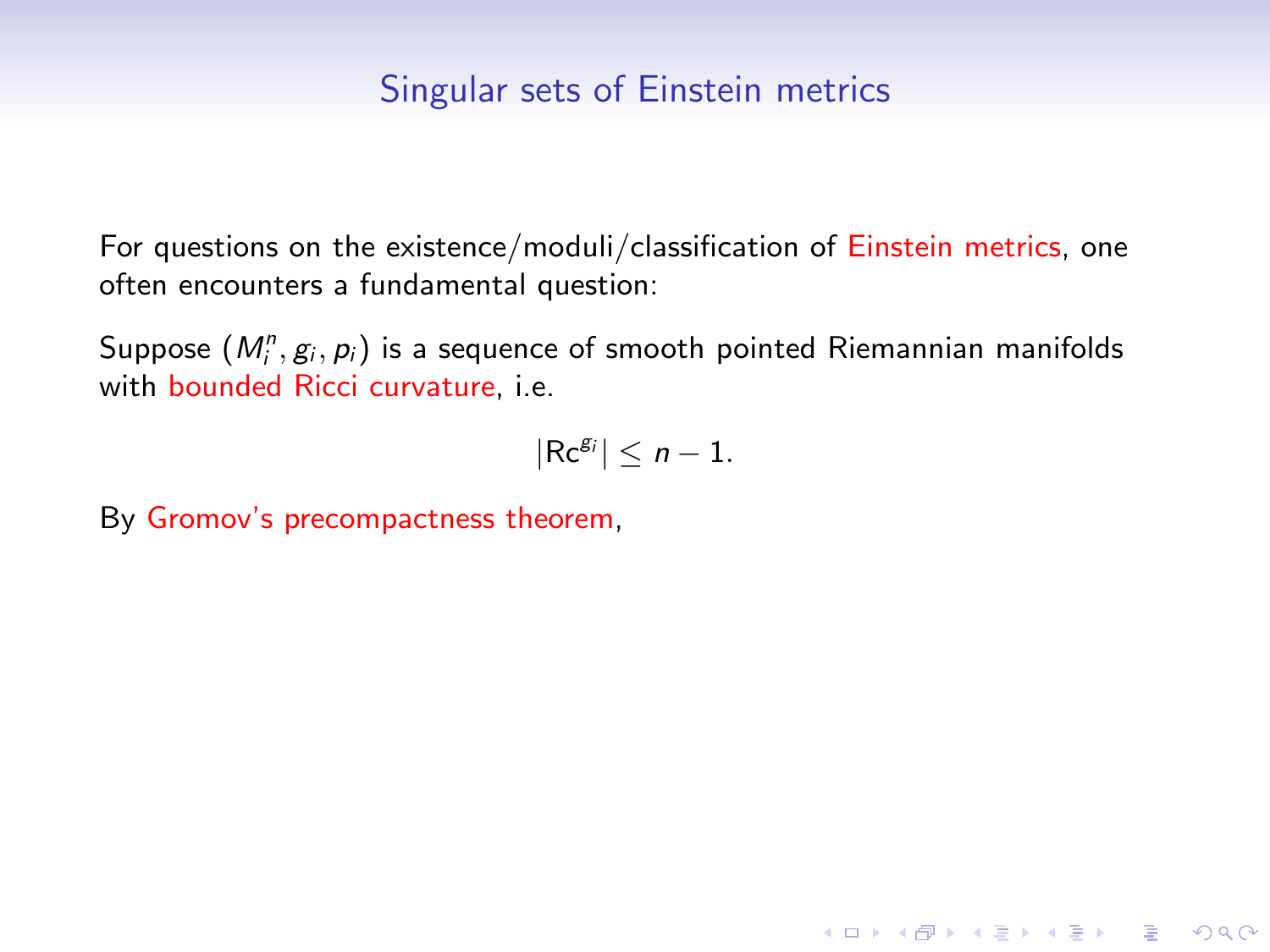For questions on the existence/moduli/classification of Einstein metrics, one often encounters a fundamental question:

Suppose  $(M^n_i,g_i,p_i)$  is a sequence of smooth pointed Riemannian manifolds with bounded Ricci curvature, i.e.

$$
|Rc^{g_i}|\leq n-1.
$$

By Gromov's precompactness theorem, the lower bound on Ricci curvature immediately implies that there exists a metric space  $(X, d_X)$  such that

$$
(M_i^n, d_{g_i}, p_i) \longrightarrow (X, d_X, p)
$$

**KORKARYKERKER POLO** 

in the Gromov-Hausdorff topology.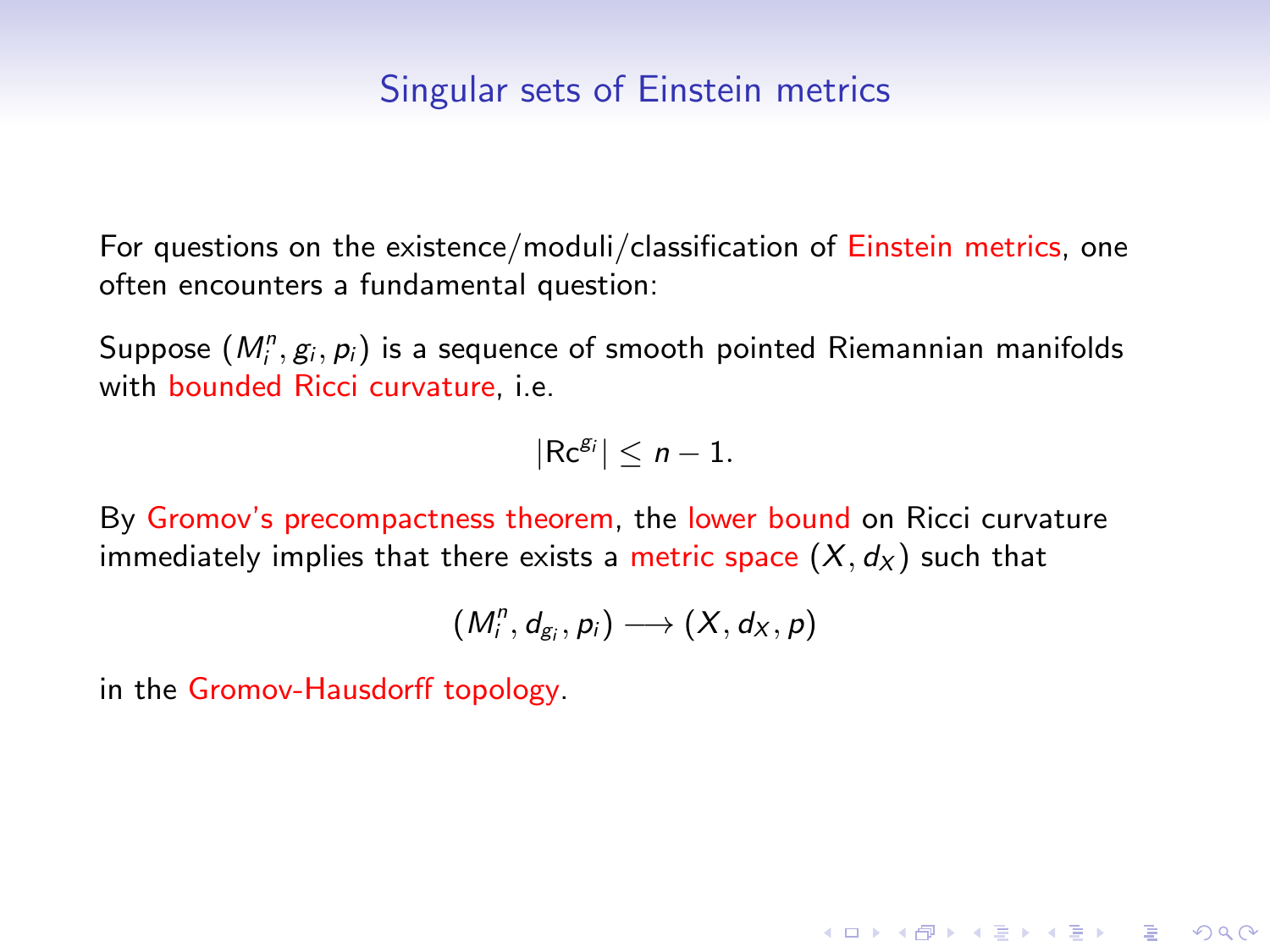For questions on the existence/moduli/classification of Einstein metrics, one often encounters a fundamental question:

Suppose  $(M^n_i,g_i,p_i)$  is a sequence of smooth pointed Riemannian manifolds with bounded Ricci curvature, i.e.

$$
|Rc^{g_i}|\leq n-1.
$$

By Gromov's precompactness theorem, the lower bound on Ricci curvature immediately implies that there exists a metric space  $(X, d_X)$  such that

$$
(M_i^n, d_{g_i}, p_i) \longrightarrow (X, d_X, p)
$$

in the Gromov-Hausdorff topology.

Question: What is the structure of  $(X, d_X)$ ?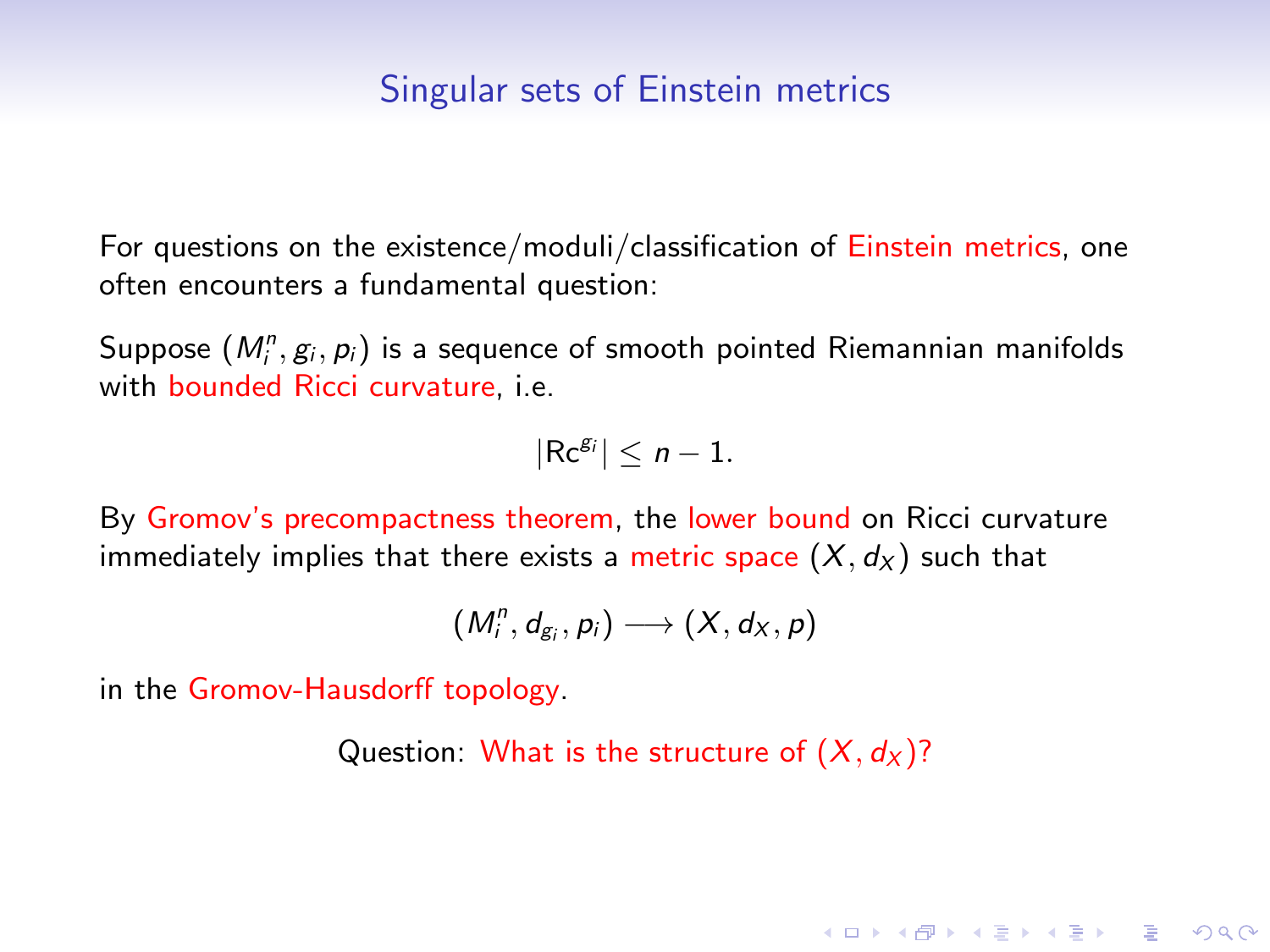Singularity formation occurs in the Gibbons-Hawking ansatz (equivalently Eguchi-Hanson construction): Given a collection of points  $\{x_i\} \in \mathbb{R}^3$ , let

$$
W=\frac{1}{2}\sum_{i=1}^n\frac{1}{|x-x_i|}.
$$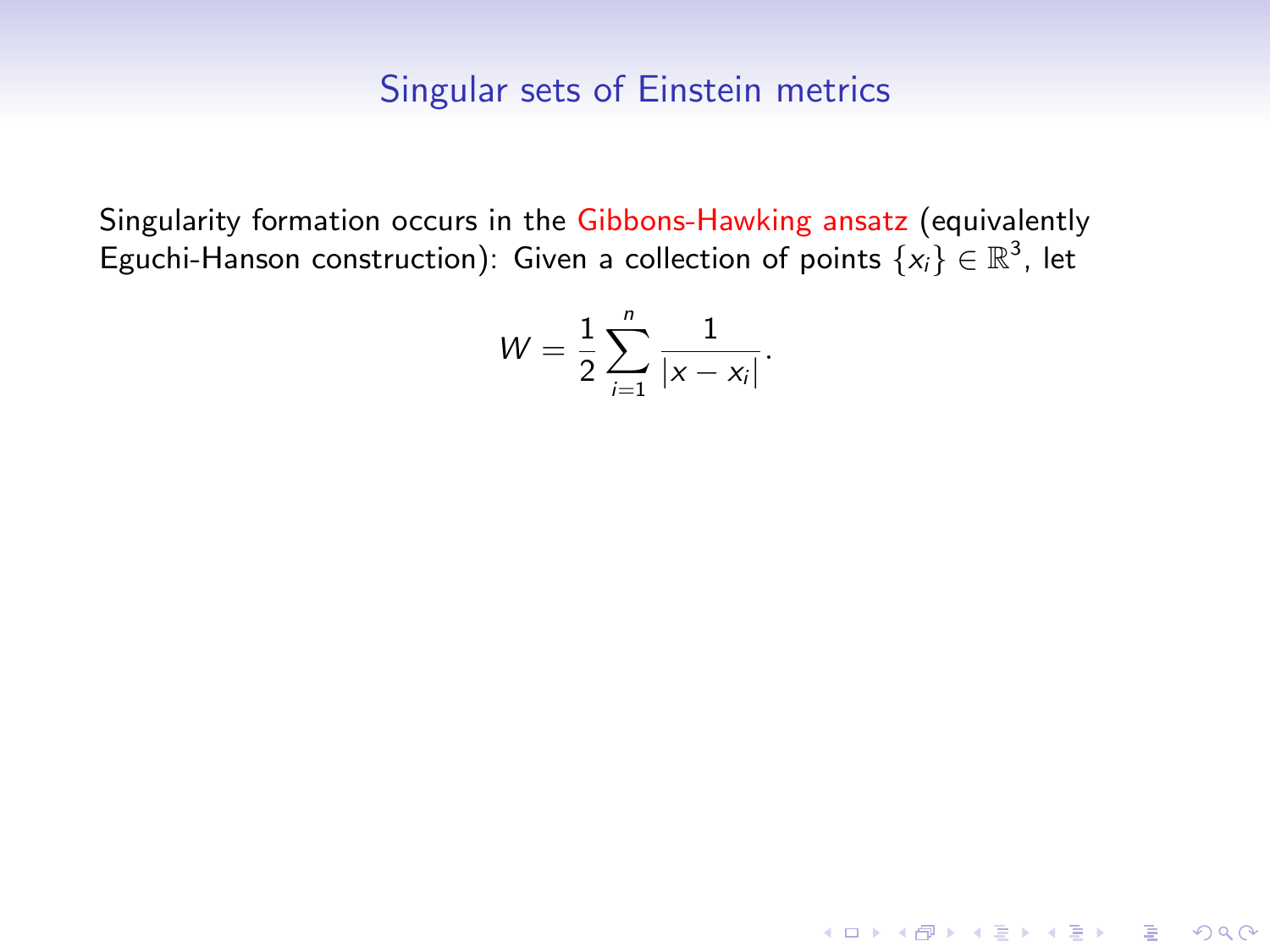Singularity formation occurs in the Gibbons-Hawking ansatz (equivalently Eguchi-Hanson construction): Given a collection of points  $\{x_i\} \in \mathbb{R}^3$ , let

$$
W=\frac{1}{2}\sum_{i=1}^n\frac{1}{|x-x_i|}.
$$

This determines a principal  $S^1$  connection  $\eta$  via

 $d\eta = \star dW$ .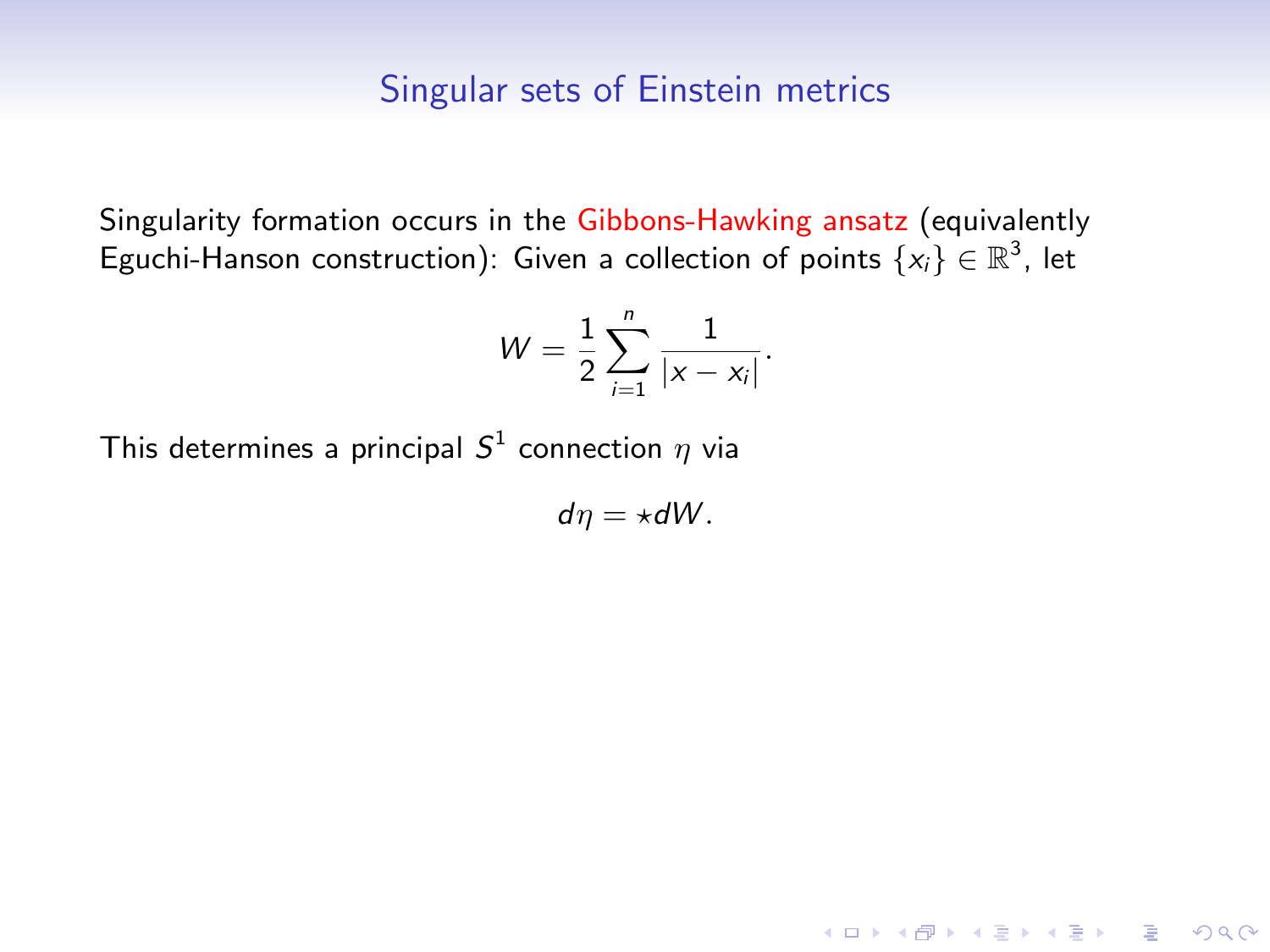Singularity formation occurs in the Gibbons-Hawking ansatz (equivalently Eguchi-Hanson construction): Given a collection of points  $\{x_i\} \in \mathbb{R}^3$ , let

$$
W=\frac{1}{2}\sum_{i=1}^n\frac{1}{|x-x_i|}.
$$

This determines a principal  $S^1$  connection  $\eta$  via

 $dn = \star dW$ .

We then obtain a Ricci flat metric  $\pmb g$  on the total space of the associated  $\pmb S^1$ bundle via

$$
g=Wg_{\mathbb{R}^3}+W^{-1}\eta^2
$$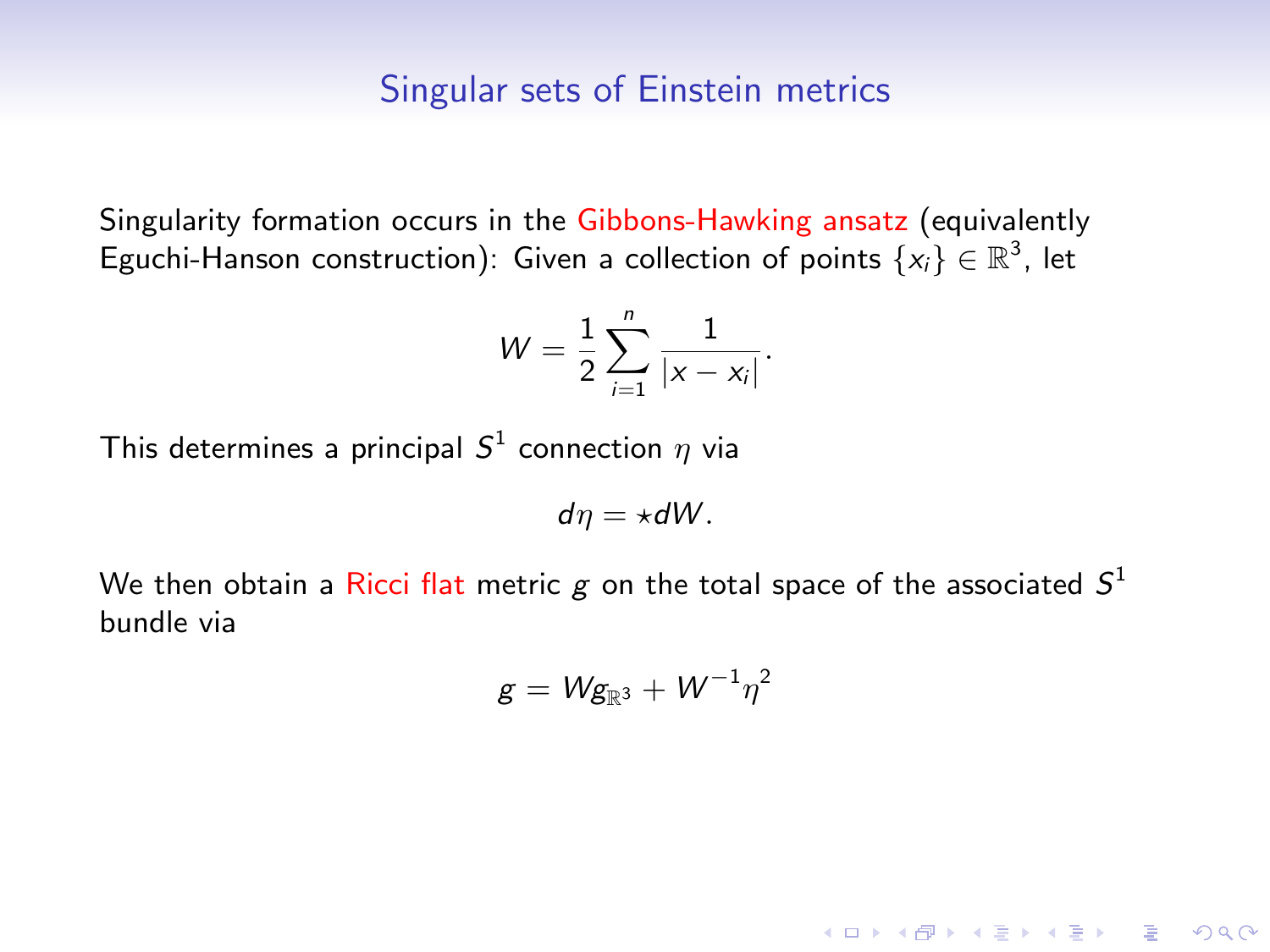Singularity formation occurs in the Gibbons-Hawking ansatz (equivalently Eguchi-Hanson construction): Given a collection of points  $\{x_i\} \in \mathbb{R}^3$ , let

$$
W=\frac{1}{2}\sum_{i=1}^n\frac{1}{|x-x_i|}.
$$

This determines a principal  $S^1$  connection  $\eta$  via

 $dn = \star dW$ .

We then obtain a Ricci flat metric  $\pmb g$  on the total space of the associated  $\pmb S^1$ bundle via

$$
g = \mathsf{W} g_{\mathbb{R}^3} + \mathsf{W}^{-1} \eta^2
$$

Choosing  $n = 2$ , and letting  $x_1 \rightarrow x_2$ , the Riemann curvature blows up, and the spaces converge to the orbifold  $\mathbb{R}^4/\mathbb{Z}^2$ .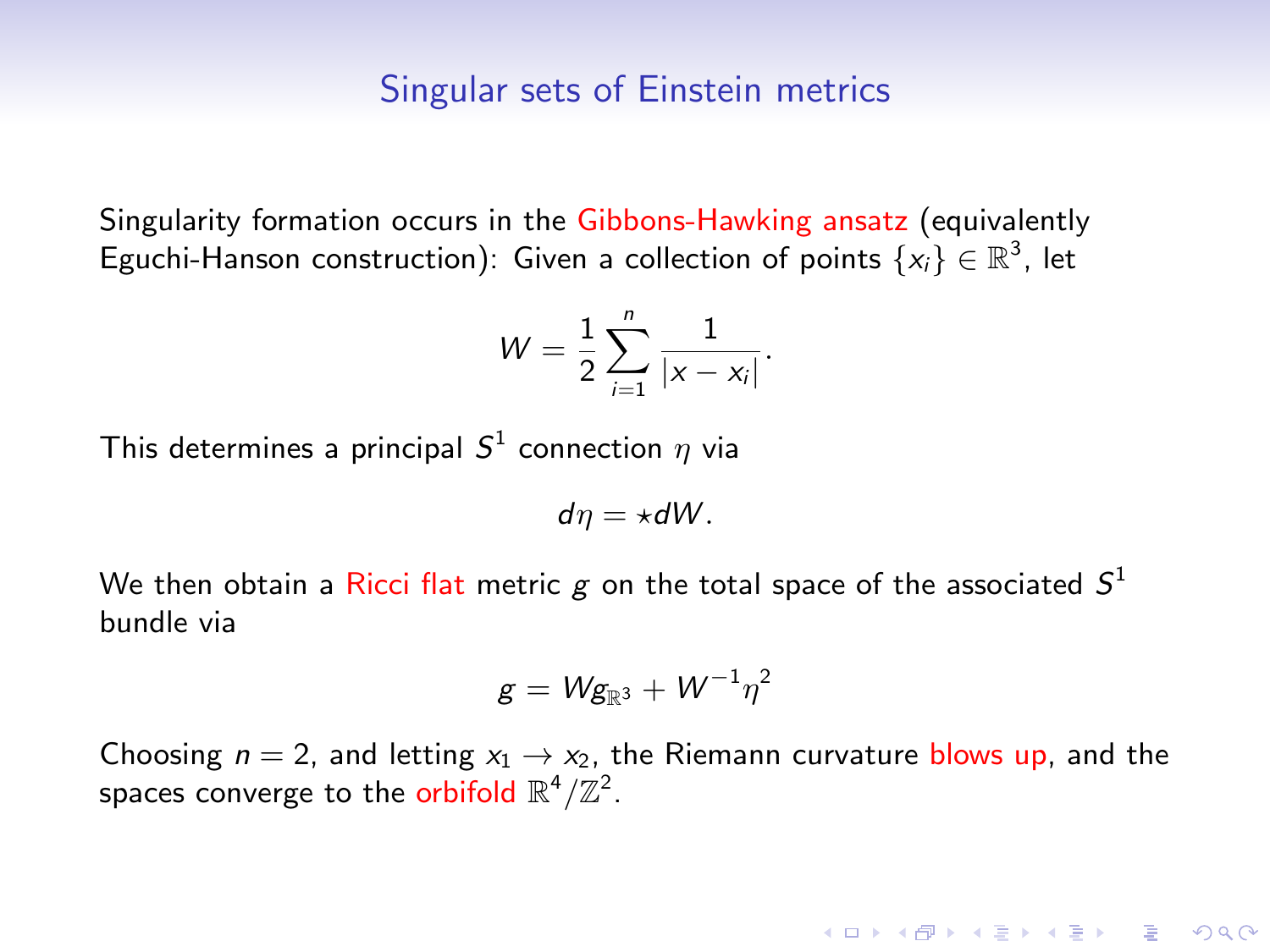K ロ ▶ K @ ▶ K 할 ▶ K 할 ▶ | 할 | ⊙Q @

Sequences of bounded Ricci curvature manifolds can also experience dimensional collapse.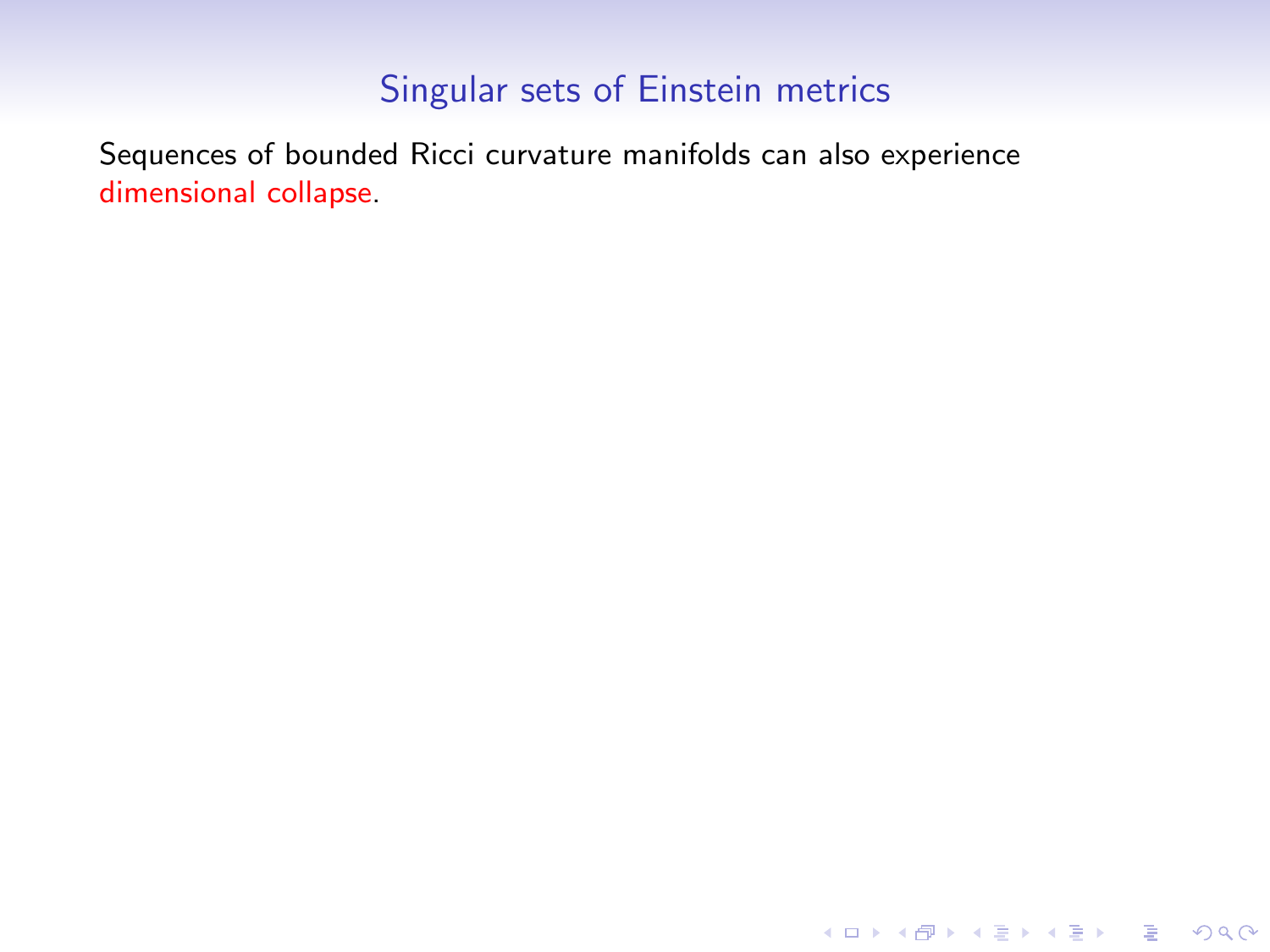Sequences of bounded Ricci curvature manifolds can also experience dimensional collapse. This is ruled out by imposing a volume lower bound

 $Vol(B_1(p_i)) > v > 0.$ 

KO KKOKKEKKEK E DAG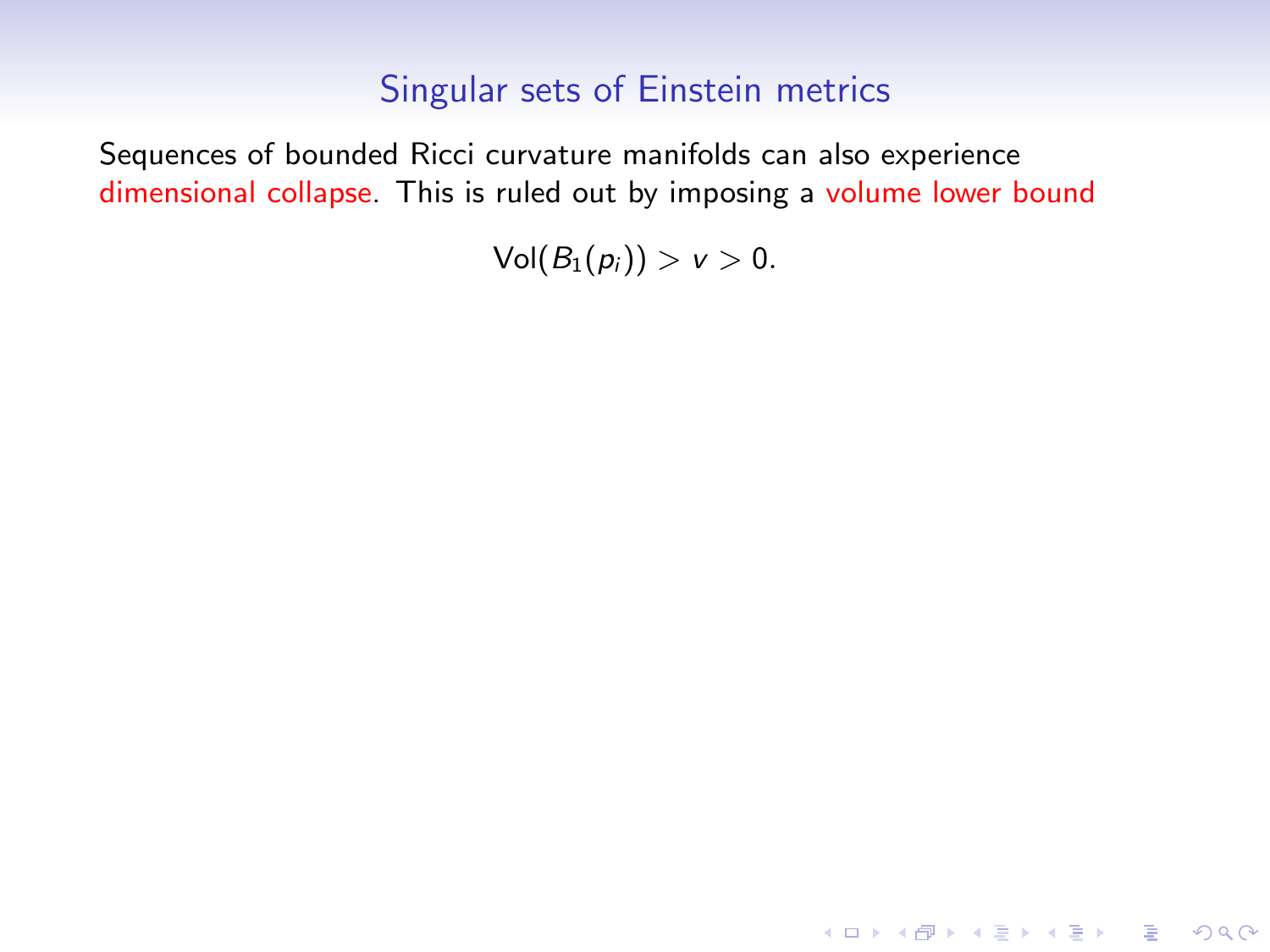Sequences of bounded Ricci curvature manifolds can also experience dimensional collapse. This is ruled out by imposing a volume lower bound

 $Vol(B_1(p_i)) > v > 0.$ 

Initial works of Anderson, Bando-Kasue-Nakajima, Tian (ca. 1990) showed that if one further imposes an  $\mathsf{L}^{n/2}$  bound on the Riemann curvature, the limit space  $(X, d_X)$  is a smooth manifold away from finitely many orbifold points.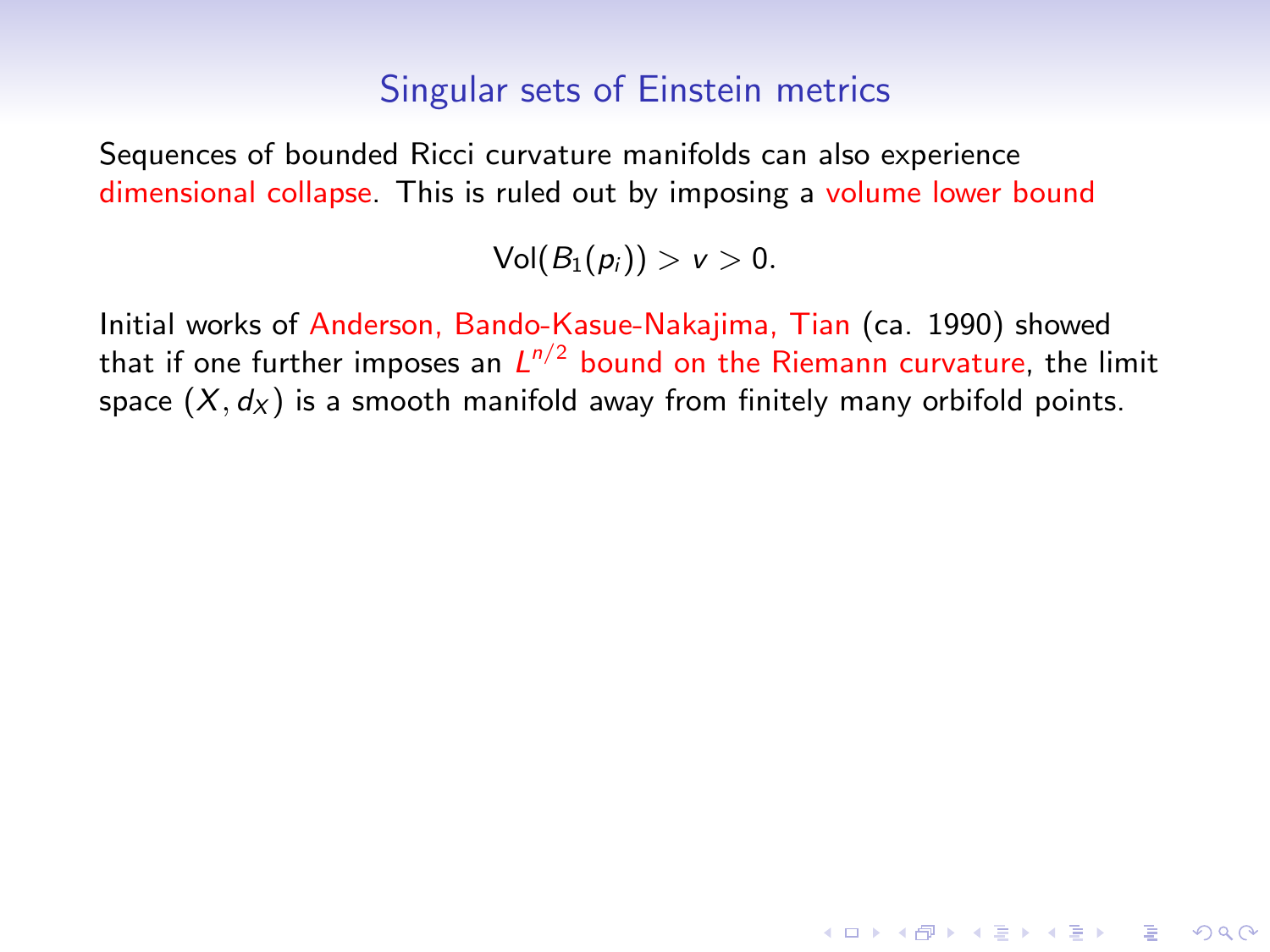Sequences of bounded Ricci curvature manifolds can also experience dimensional collapse. This is ruled out by imposing a volume lower bound

 $Vol(B_1(p_i)) > v > 0.$ 

Initial works of Anderson, Bando-Kasue-Nakajima, Tian (ca. 1990) showed that if one further imposes an  $\mathsf{L}^{n/2}$  bound on the Riemann curvature, the limit space  $(X, d_X)$  is a smooth manifold away from finitely many orbifold points. Based on these results, and the structure theory of Cheeger-Colding, Cheeger-Colding-Tian, it was conjectured that in general one should expect the singular set of  $X$  to have codimension 4.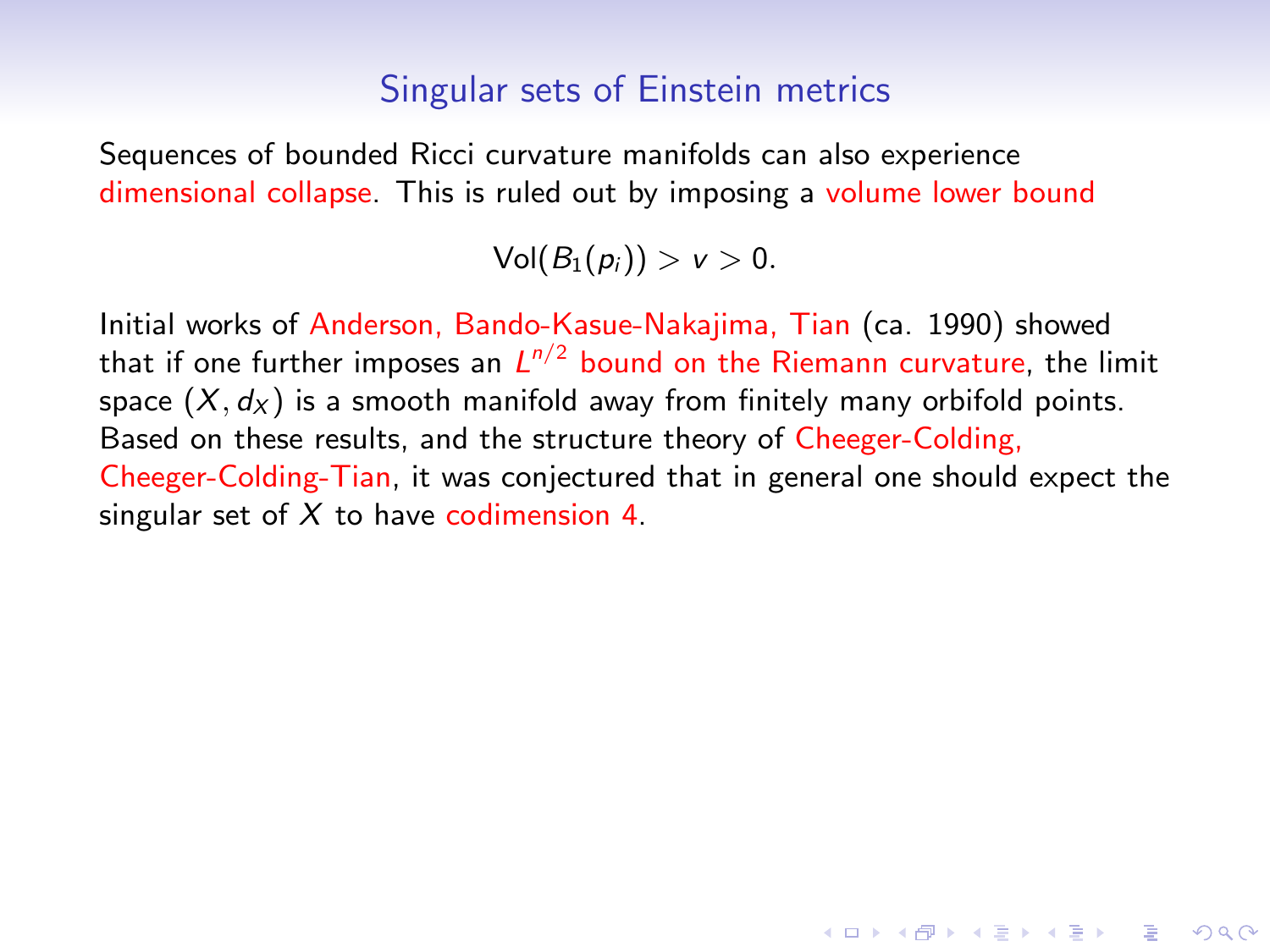Sequences of bounded Ricci curvature manifolds can also experience dimensional collapse. This is ruled out by imposing a volume lower bound

 $Vol(B_1(p_i)) > v > 0.$ 

Initial works of Anderson, Bando-Kasue-Nakajima, Tian (ca. 1990) showed that if one further imposes an  $\mathsf{L}^{n/2}$  bound on the Riemann curvature, the limit space  $(X, d_X)$  is a smooth manifold away from finitely many orbifold points. Based on these results, and the structure theory of Cheeger-Colding, Cheeger-Colding-Tian, it was conjectured that in general one should expect the singular set of  $X$  to have codimension 4.

#### Theorem

(Cheeger-Naber 2014) Suppose  $(M_i^n, g_i, p_i) \longrightarrow (X, d_X, p)$  and furthermore

- 1.  $|Re^{g_i}| \leq n-1$
- 2.  $Vol(B_1(p_i)) > v > 0$ .

Then X is a  $C^{1,\alpha}$  Riemannian manifold away from a set S such that

$$
\dim S\leq n-4.
$$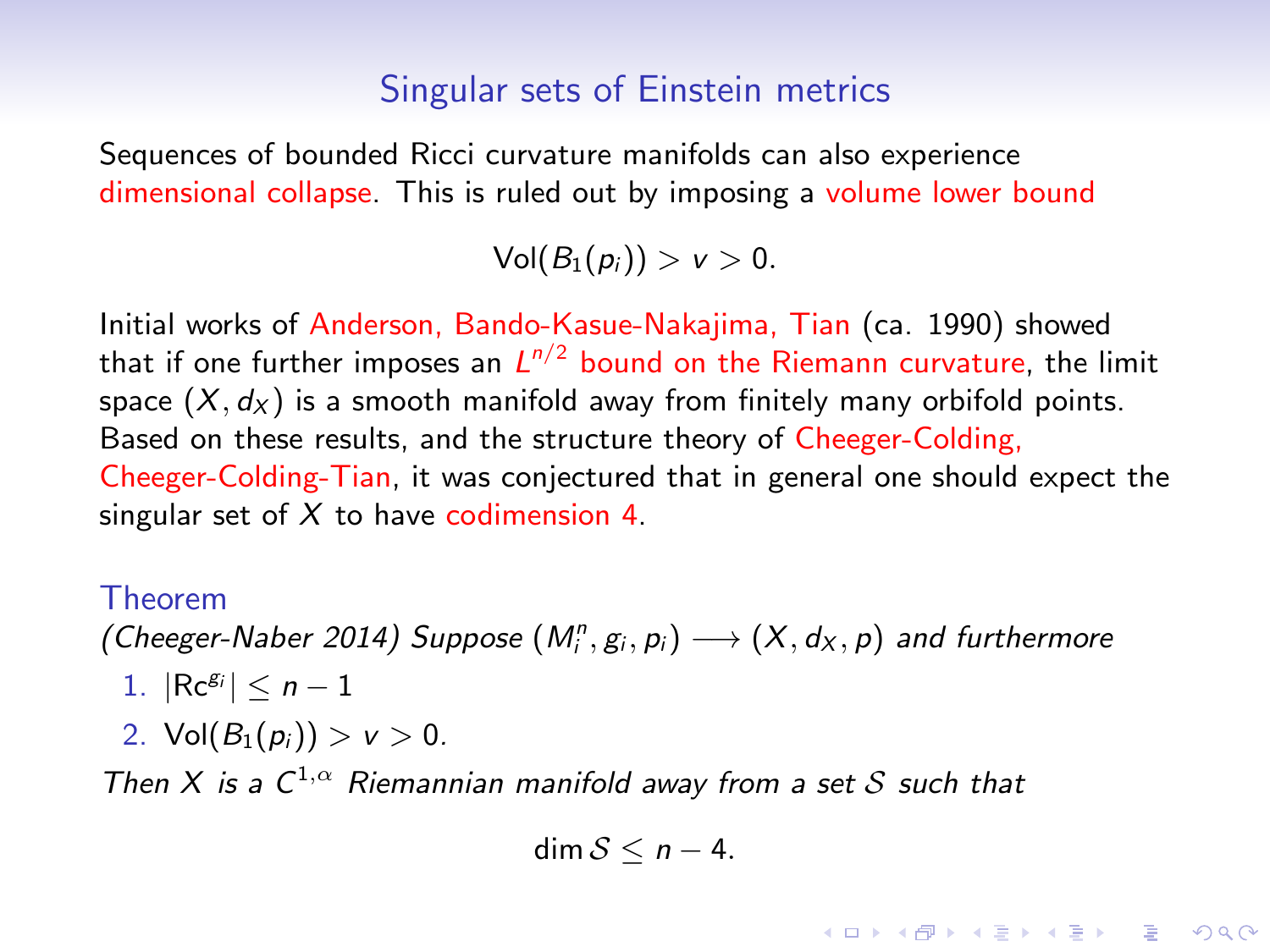Various developments in mathematical physics, complex geometry, generalized geometry, etc. lead one to considering coupling the Einstein equation to natural elliptic equations for differential forms.

K ロ ▶ K 레 ▶ K 코 ▶ K 코 ▶ 『코 │ ◆ 9 Q Q ↓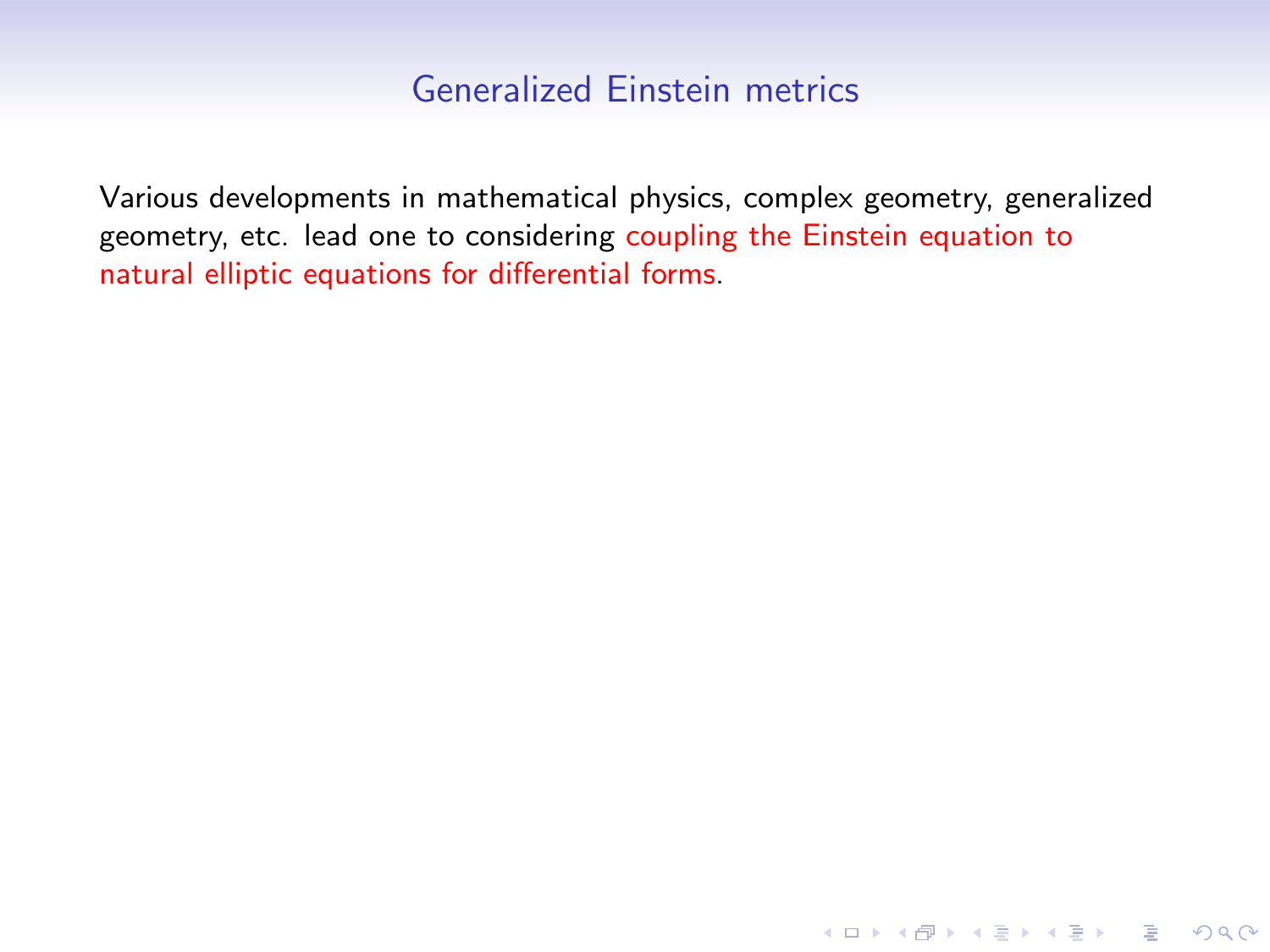Various developments in mathematical physics, complex geometry, generalized geometry, etc. lead one to considering coupling the Einstein equation to natural elliptic equations for differential forms. As a basic example, fix  $(M^n, g)$ a Riemannian manifold and  $H$  a closed three-form, and let

$$
\mathcal{F}(g, H, f) = \int_M \left( R - \frac{1}{12} |H|^2 + |\nabla f|^2 \right) e^{-f} dV_g,
$$
  

$$
\lambda(g, H) = \inf_{\{f \mid \int_M e^{-f} dV_g = 1\}} \mathcal{F}(g, H, f).
$$

K ロ ▶ K 個 ▶ K 할 ▶ K 할 ▶ 이 할 → 9 Q Q →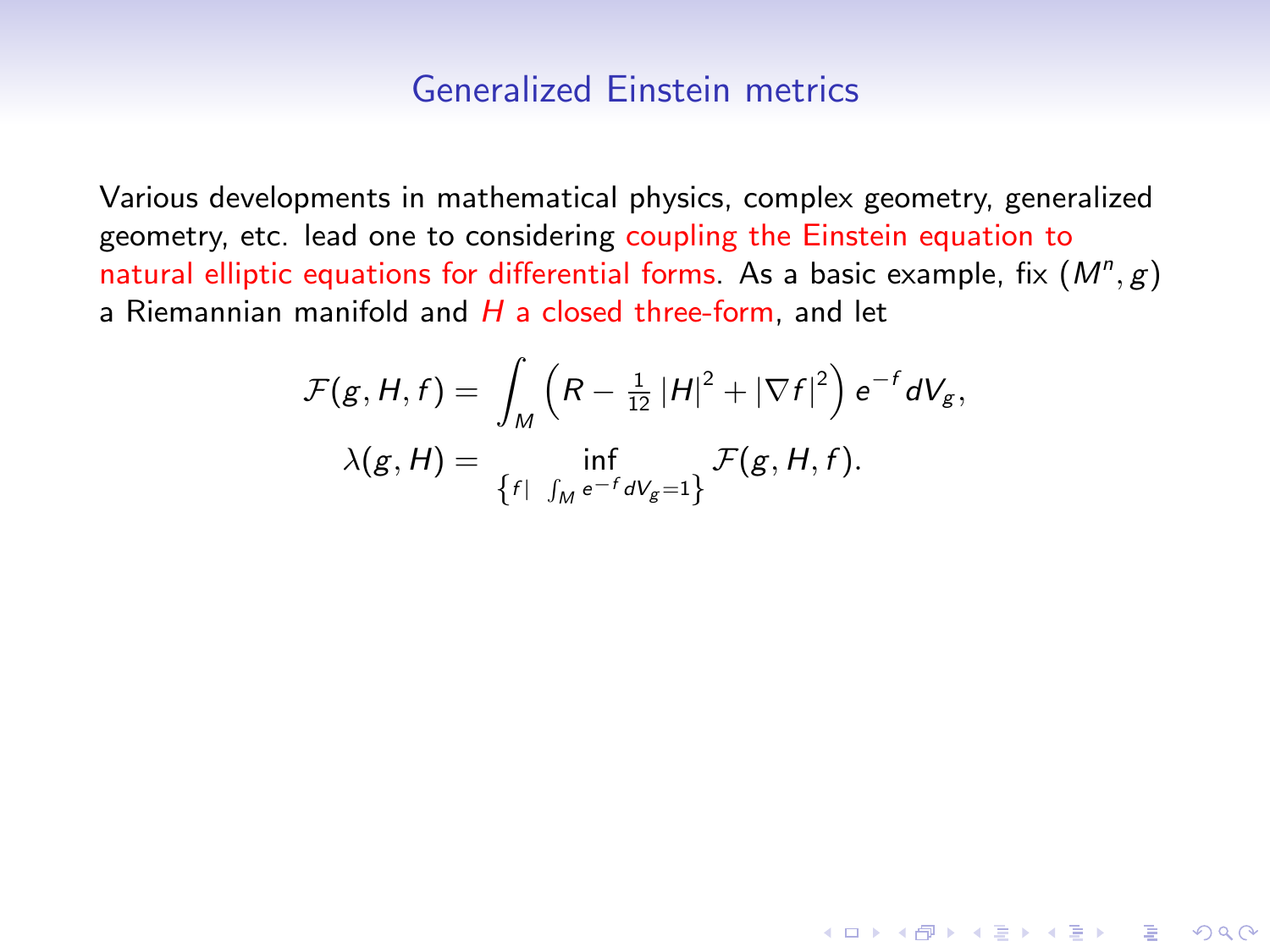Various developments in mathematical physics, complex geometry, generalized geometry, etc. lead one to considering coupling the Einstein equation to natural elliptic equations for differential forms. As a basic example, fix  $(M^n, g)$ a Riemannian manifold and  $H$  a closed three-form, and let

$$
\mathcal{F}(g, H, f) = \int_M \left( R - \frac{1}{12} |H|^2 + |\nabla f|^2 \right) e^{-f} dV_g,
$$
  

$$
\lambda(g, H) = \inf_{\{f \mid \int_M e^{-f} dV_g = 1\}} \mathcal{F}(g, H, f).
$$

A pair  $(g, H)$  is a critical point for  $\lambda$  if and only if

$$
Rc^{g} - \frac{1}{4}H^{2} + \nabla^{2} f = 0, \t d_{g}^{*}H + i_{\nabla f}H = 0,
$$

**KORKAR KERKER ORA** 

where  $H^2(X, Y) = \langle i_X H, i_Y H \rangle$ .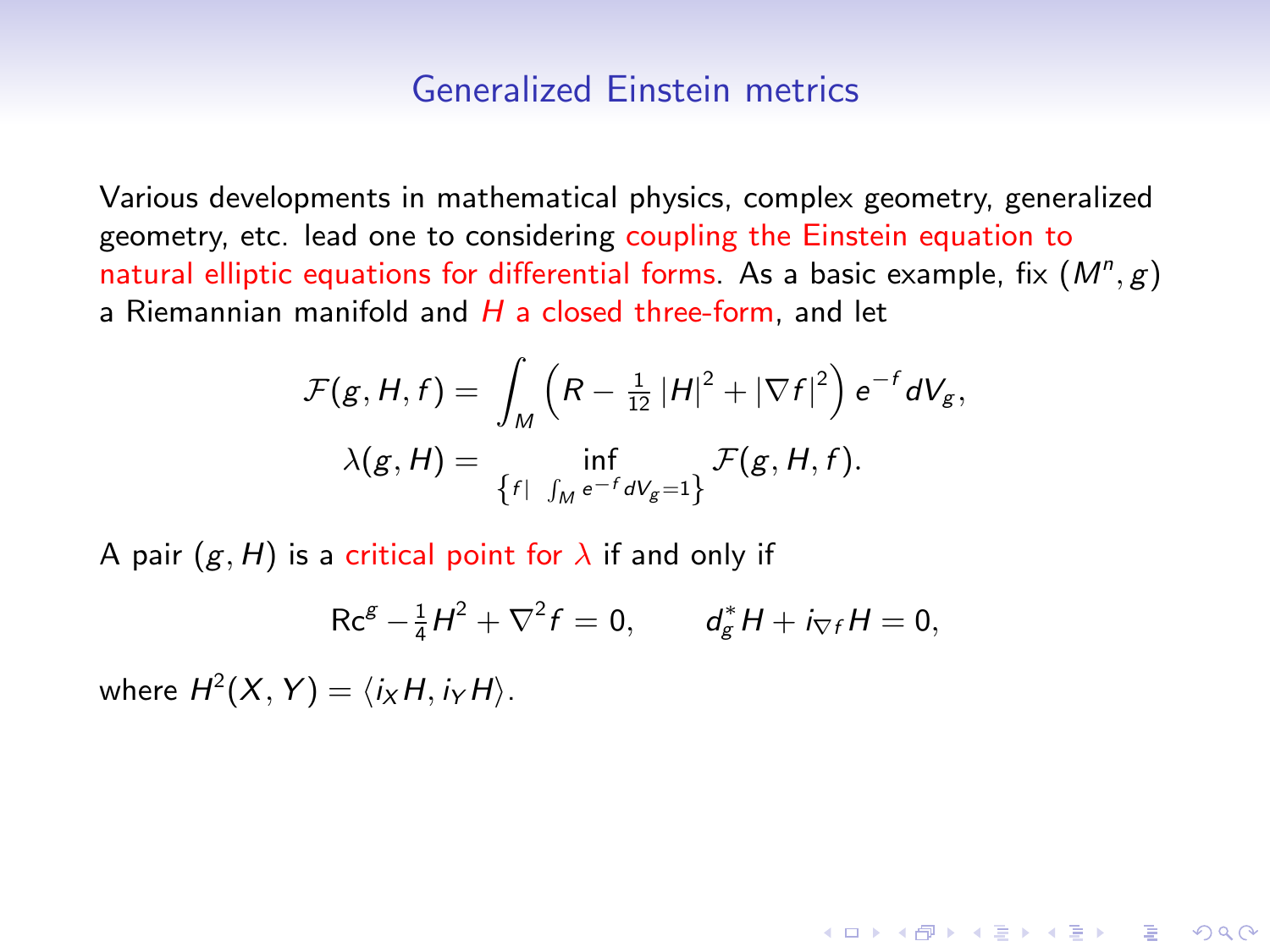Various developments in mathematical physics, complex geometry, generalized geometry, etc. lead one to considering coupling the Einstein equation to natural elliptic equations for differential forms. As a basic example, fix  $(M^n, g)$ a Riemannian manifold and  $H$  a closed three-form, and let

$$
\mathcal{F}(g, H, f) = \int_M \left( R - \frac{1}{12} |H|^2 + |\nabla f|^2 \right) e^{-f} dV_g,
$$
  

$$
\lambda(g, H) = \inf_{\{f \mid \int_M e^{-f} dV_g = 1\}} \mathcal{F}(g, H, f).
$$

A pair  $(g, H)$  is a critical point for  $\lambda$  if and only if

$$
Rc^{g} - \frac{1}{4}H^{2} + \nabla^{2} f = 0, \t d_{g}^{*}H + i_{\nabla f}H = 0,
$$

where  $H^2(X,Y)=\langle i_X H, i_Y H\rangle.$  In the special case that  $f$  is constant, we get the equations of a generalized Einstein metric:

$$
Rc^{g} - \frac{1}{4}H^{2} = 0, \t d_{g}^{*}H = 0.
$$

**KORKAR KERKER ORA**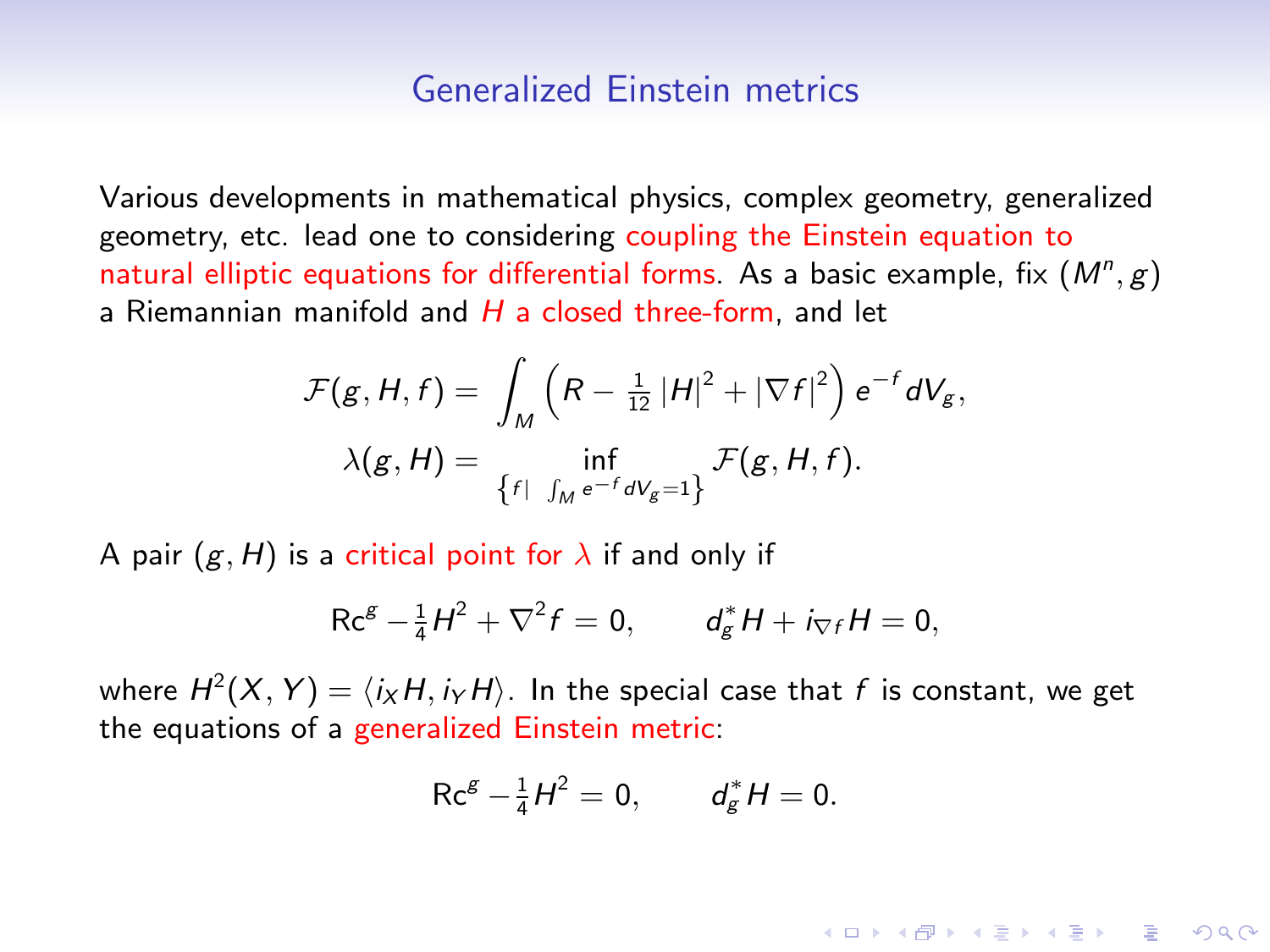The generalized Einstein condition is equivalently formulated using the Ricci curvature of a connection with torsion:

KO KKOKKEKKEK E DAG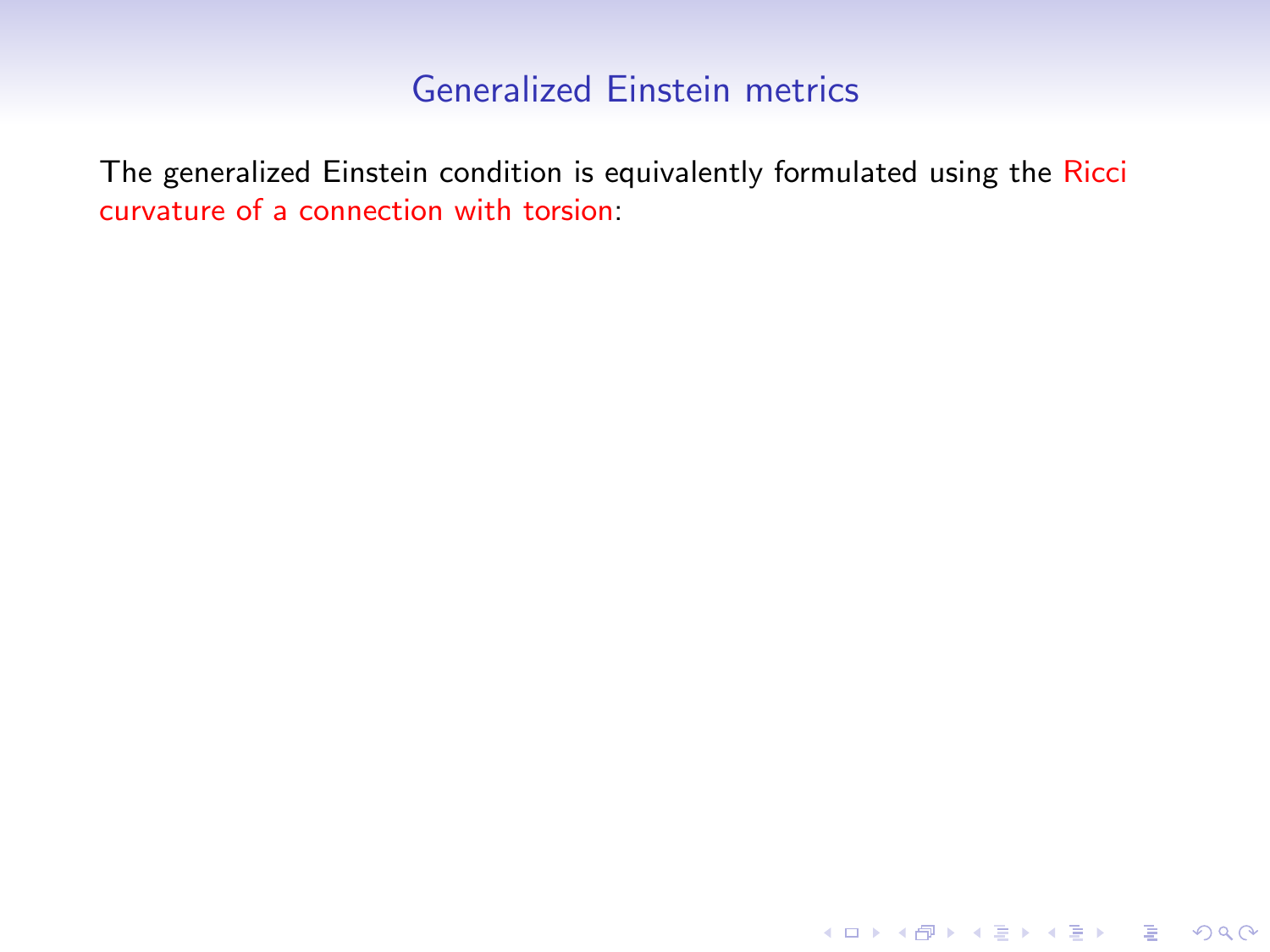The generalized Einstein condition is equivalently formulated using the Ricci curvature of a connection with torsion:

$$
\nabla = D + \frac{1}{2}g^{-1}H,
$$
  
 
$$
Rc^{\nabla} = Rc^{g} - \frac{1}{4}H^{2} - \frac{1}{2}d_{g}^{*}H.
$$

KO KKOKKEKKEK E DAG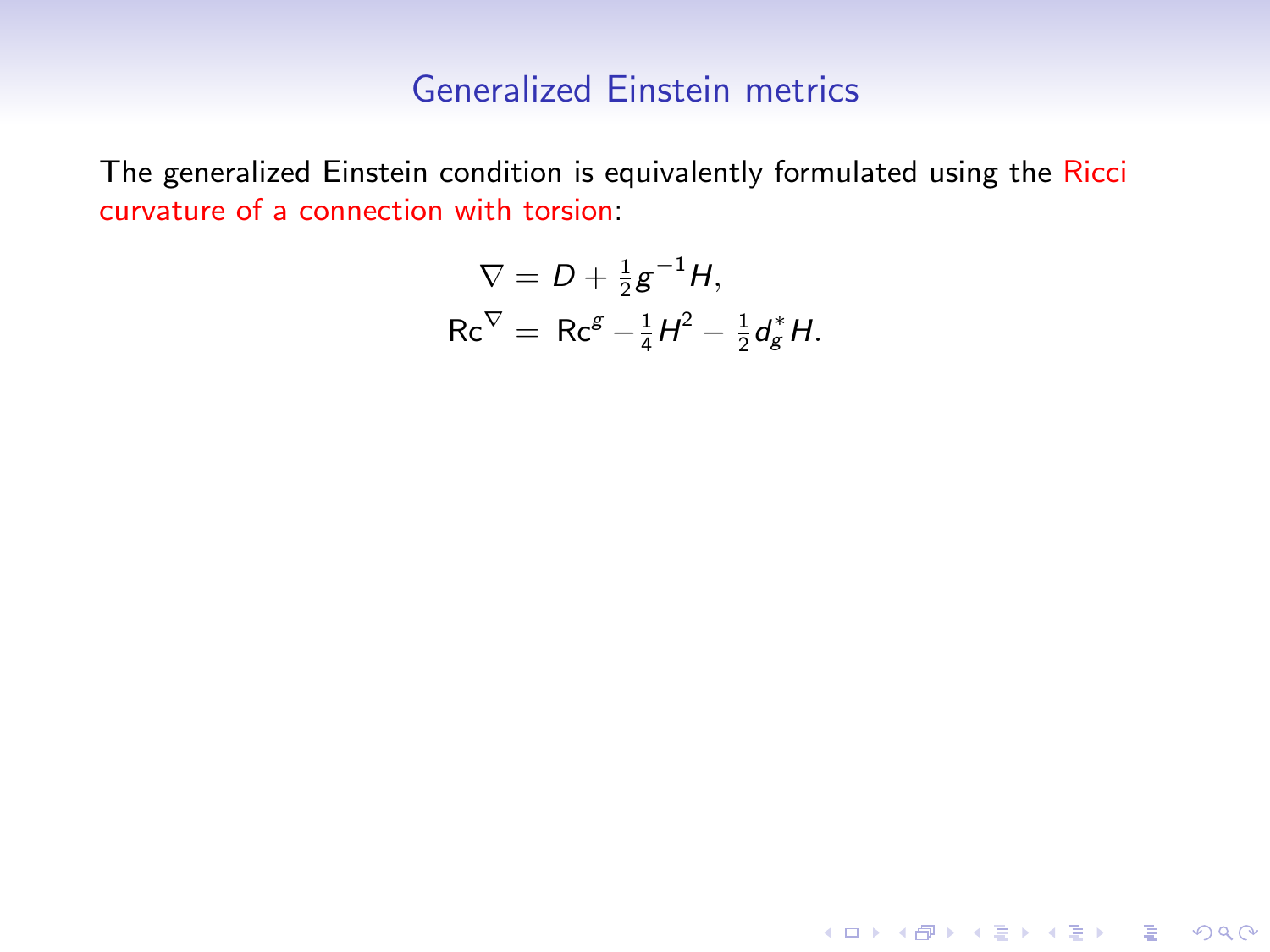The generalized Einstein condition is equivalently formulated using the Ricci curvature of a connection with torsion:

$$
\nabla = D + \frac{1}{2}g^{-1}H,
$$
  
\n
$$
Rc^{\nabla} = Rc^g - \frac{1}{4}H^2 - \frac{1}{2}d_g^*H.
$$

We furthermore consider a very broad class of equations for a Riemannian metric g and a differential form  $H \in \Lambda^*$ :

$$
Rc^{g} - \frac{1}{4}H^{2} = 0, \qquad dH + Q_{1}(H) = 0, \qquad d_{g}^{*}H + Q_{2}(H) = 0,
$$

where again  $H^2(X,Y)=\langle i_X H, i_Y H\rangle$ , and  $Q_i$  denotes a quadratic expression in H obtained via wedge product, interior product, and metric contractions.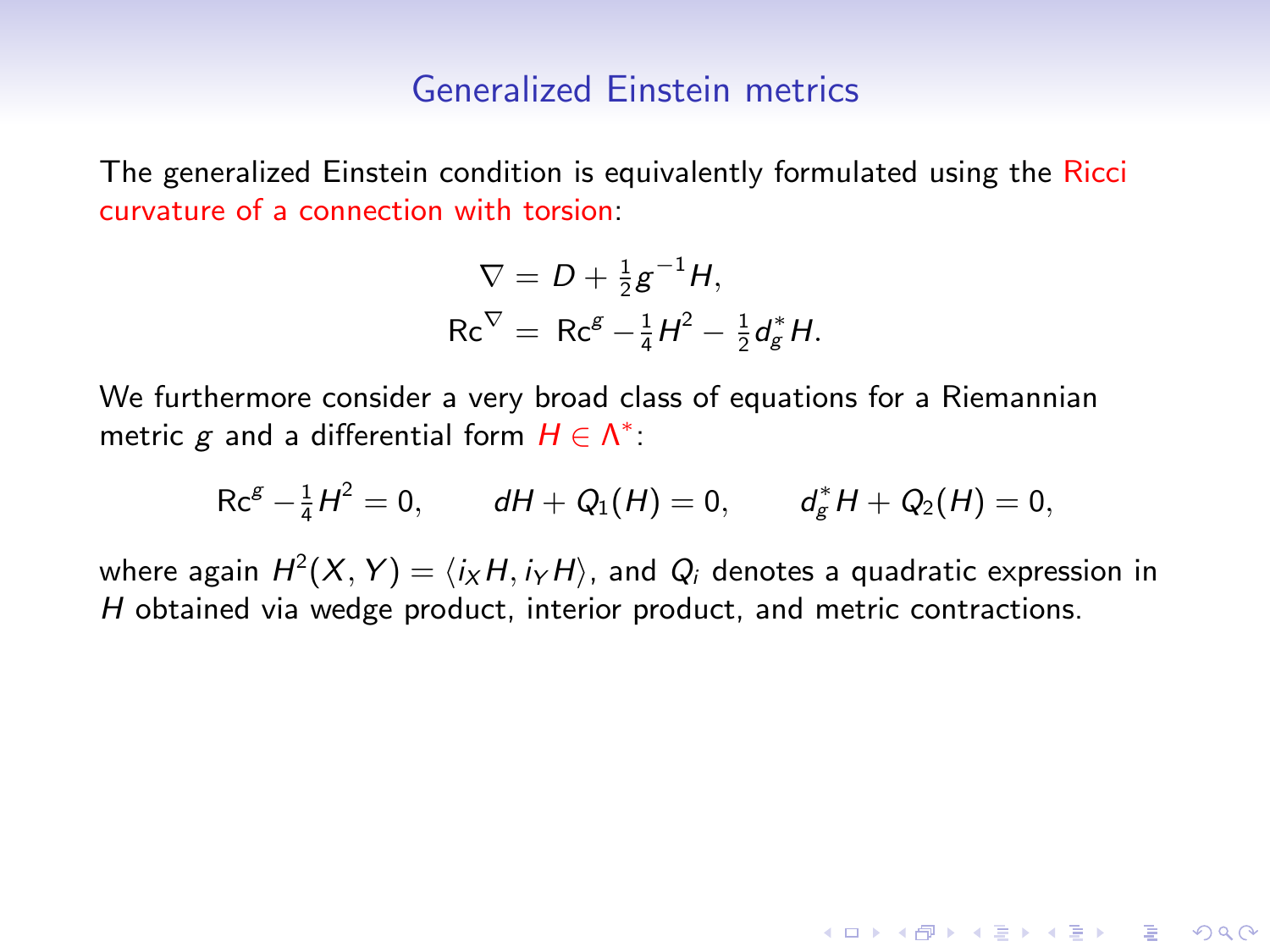The generalized Einstein condition is equivalently formulated using the Ricci curvature of a connection with torsion:

$$
\nabla = D + \frac{1}{2}g^{-1}H,
$$
  
\n
$$
Rc^{\nabla} = Rc^g - \frac{1}{4}H^2 - \frac{1}{2}d_g^*H.
$$

We furthermore consider a very broad class of equations for a Riemannian metric g and a differential form  $H \in \Lambda^*$ :

$$
Rc^{g} - \frac{1}{4}H^{2} = 0, \qquad dH + Q_{1}(H) = 0, \qquad d_{g}^{*}H + Q_{2}(H) = 0,
$$

where again  $H^2(X,Y)=\langle i_X H, i_Y H\rangle$ , and  $Q_i$  denotes a quadratic expression in H obtained via wedge product, interior product, and metric contractions. This includes for instance certain formulations of the Strominger system: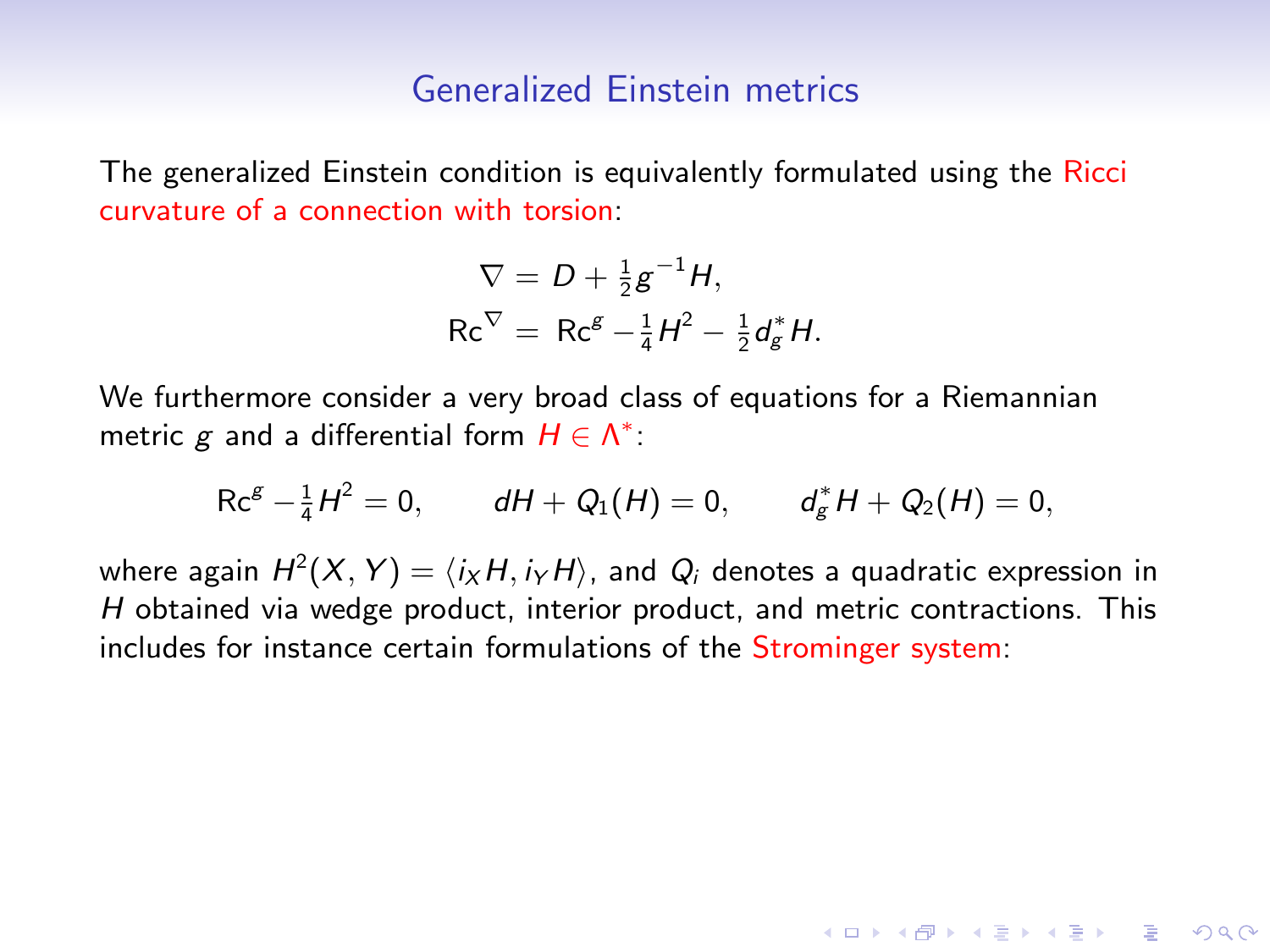The generalized Einstein condition is equivalently formulated using the Ricci curvature of a connection with torsion:

$$
\nabla = D + \frac{1}{2}g^{-1}H,
$$
  
\n
$$
Rc^{\nabla} = Rc^g - \frac{1}{4}H^2 - \frac{1}{2}d_g^*H.
$$

We furthermore consider a very broad class of equations for a Riemannian metric g and a differential form  $H \in \Lambda^*$ :

$$
Rc^{g} - \frac{1}{4}H^{2} = 0, \qquad dH + Q_{1}(H) = 0, \qquad d_{g}^{*}H + Q_{2}(H) = 0,
$$

where again  $H^2(X,Y)=\langle i_X H, i_Y H\rangle$ , and  $Q_i$  denotes a quadratic expression in H obtained via wedge product, interior product, and metric contractions. This includes for instance certain formulations of the Strominger system:

$$
\begin{aligned} &\text{Rc} - \frac{1}{4}H^2 - F^2 = 0, \qquad dH = \text{tr}(F \wedge F), \\ &d^*H = 0, \qquad d^*F + \langle F, H \rangle = 0. \end{aligned}
$$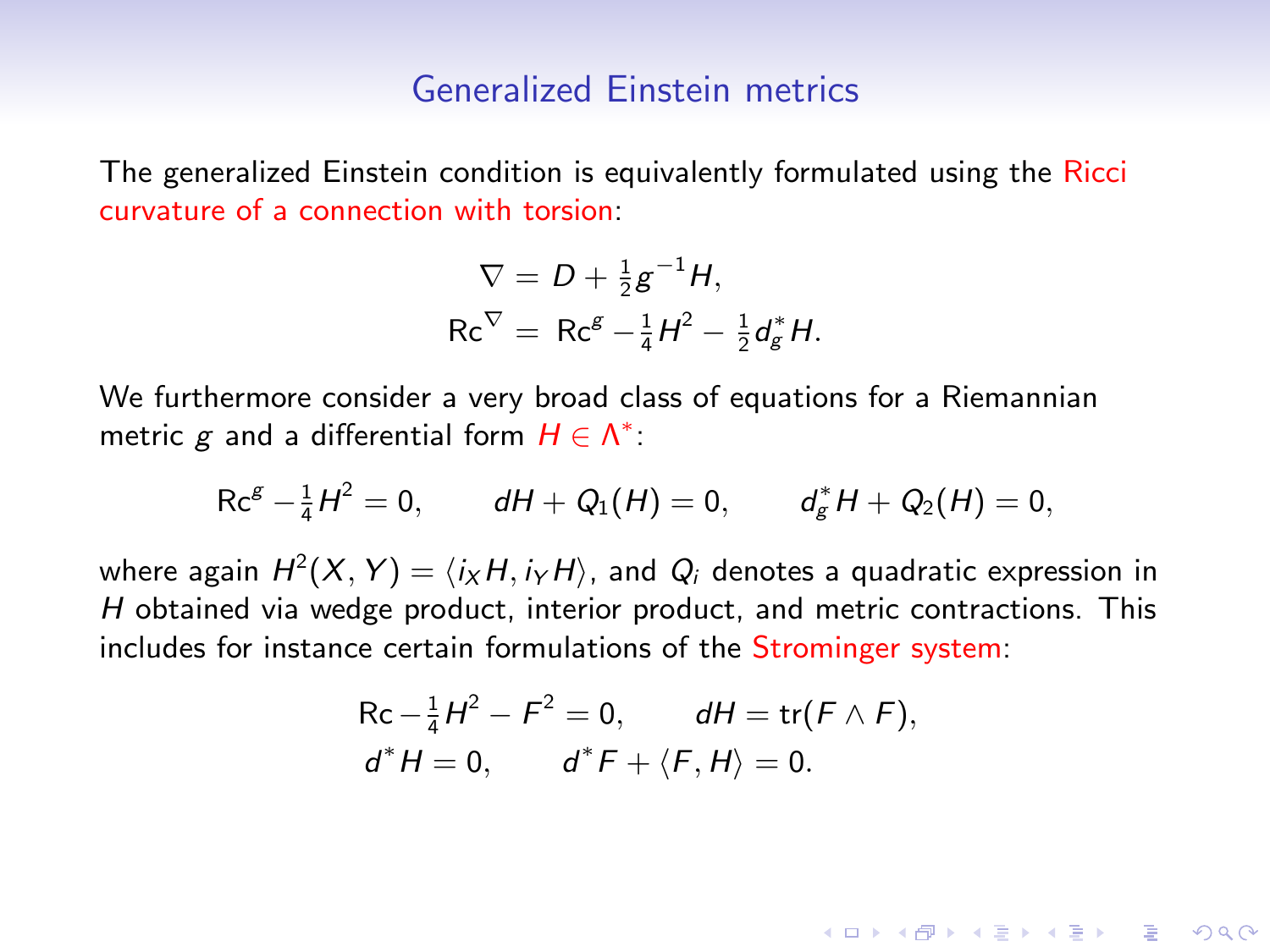The generalized Einstein condition is equivalently formulated using the Ricci curvature of a connection with torsion:

$$
\nabla = D + \frac{1}{2}g^{-1}H,
$$
  
\n
$$
Rc^{\nabla} = Rc^g - \frac{1}{4}H^2 - \frac{1}{2}d_g^*H.
$$

We furthermore consider a very broad class of equations for a Riemannian metric g and a differential form  $H \in \Lambda^*$ :

$$
Rc^{g} - \frac{1}{4}H^{2} = 0, \qquad dH + Q_{1}(H) = 0, \qquad d_{g}^{*}H + Q_{2}(H) = 0,
$$

where again  $H^2(X,Y)=\langle i_X H, i_Y H\rangle$ , and  $Q_i$  denotes a quadratic expression in H obtained via wedge product, interior product, and metric contractions. This includes for instance certain formulations of the Strominger system:

$$
\begin{aligned} &\text{Rc} - \frac{1}{4}H^2 - F^2 = 0, \qquad dH = \text{tr}(F \wedge F), \\ &d^*H = 0, \qquad d^*F + \langle F, H \rangle = 0. \end{aligned}
$$

4 0 > 4 4 + 4 = + 4 = + = + + 0 4 0 +

These systems of equations also arise naturally in understanding non-Kähler Calabi-Yau geometries.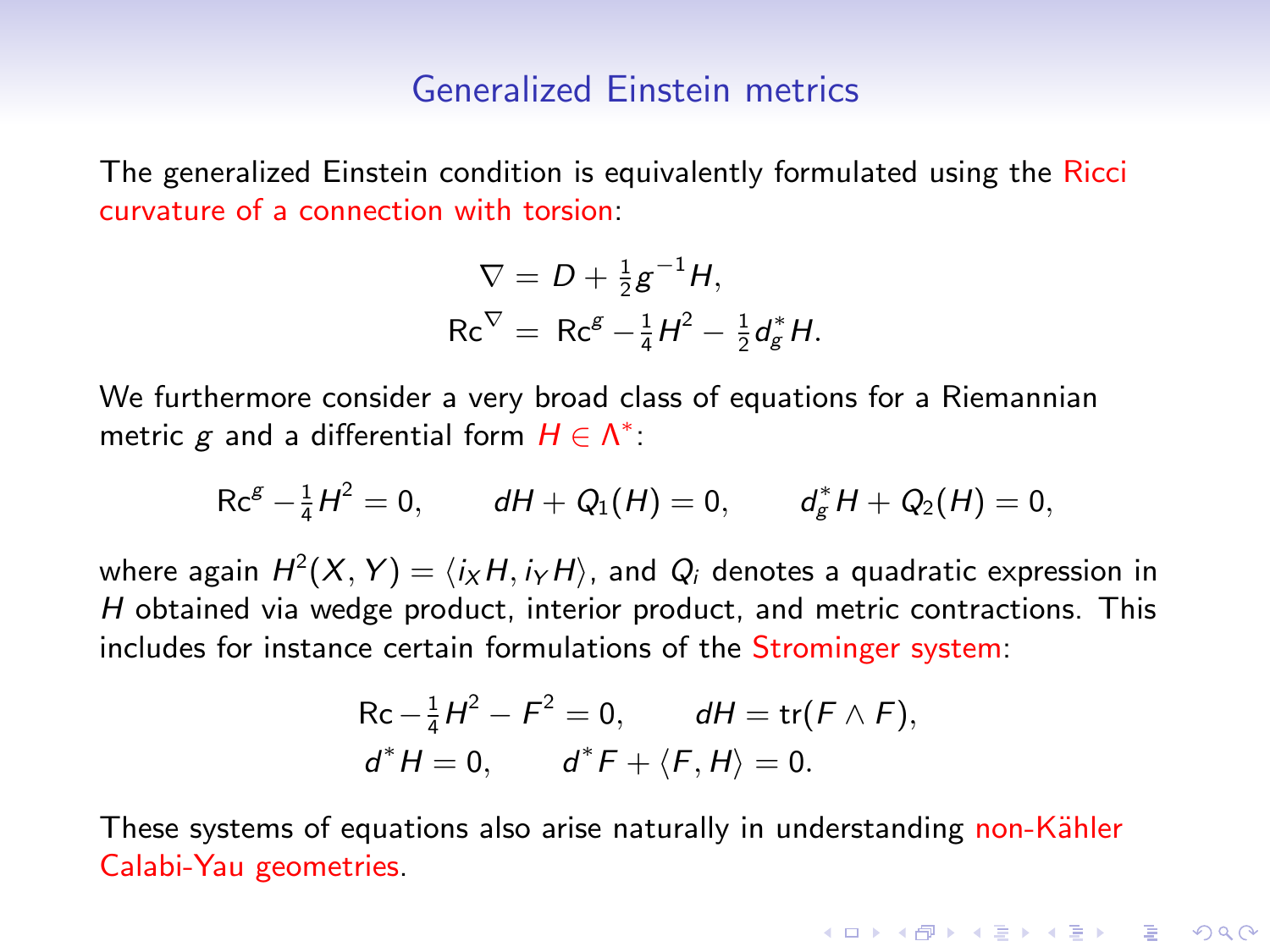To understand the existence/moduli/classification of generalized Einstein metrics, we inevitably encounter the same situation as before: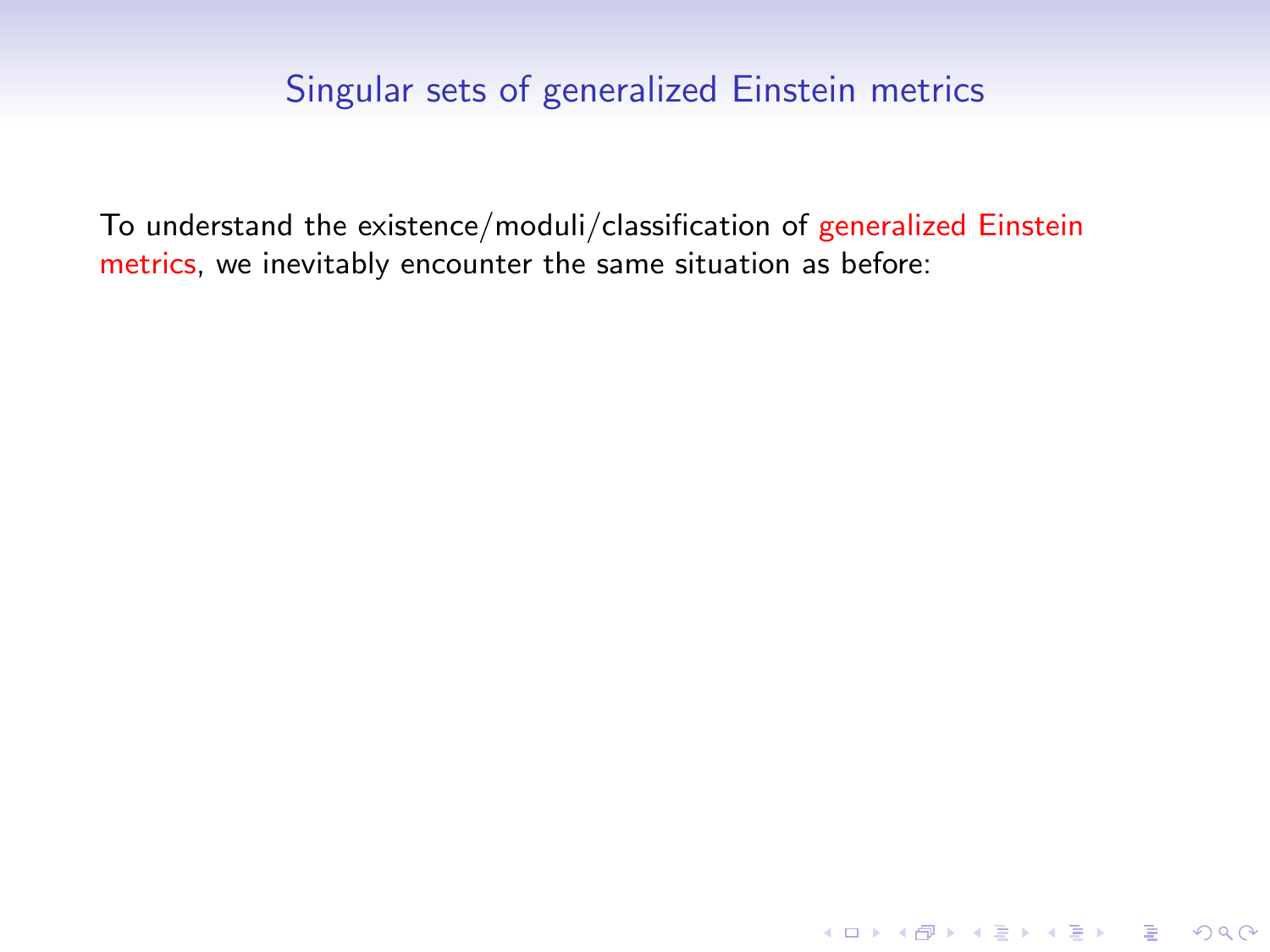To understand the existence/moduli/classification of generalized Einstein metrics, we inevitably encounter the same situation as before:

Suppose  $(M^n_i,g_i,H_i,p_i)$  is a sequence of smooth pointed Riemannian manifolds with "bounded generalized Ricci curvature", i.e.

$$
\left|\mathsf{Rc}^{\nabla_i}\right|\leq \Lambda.
$$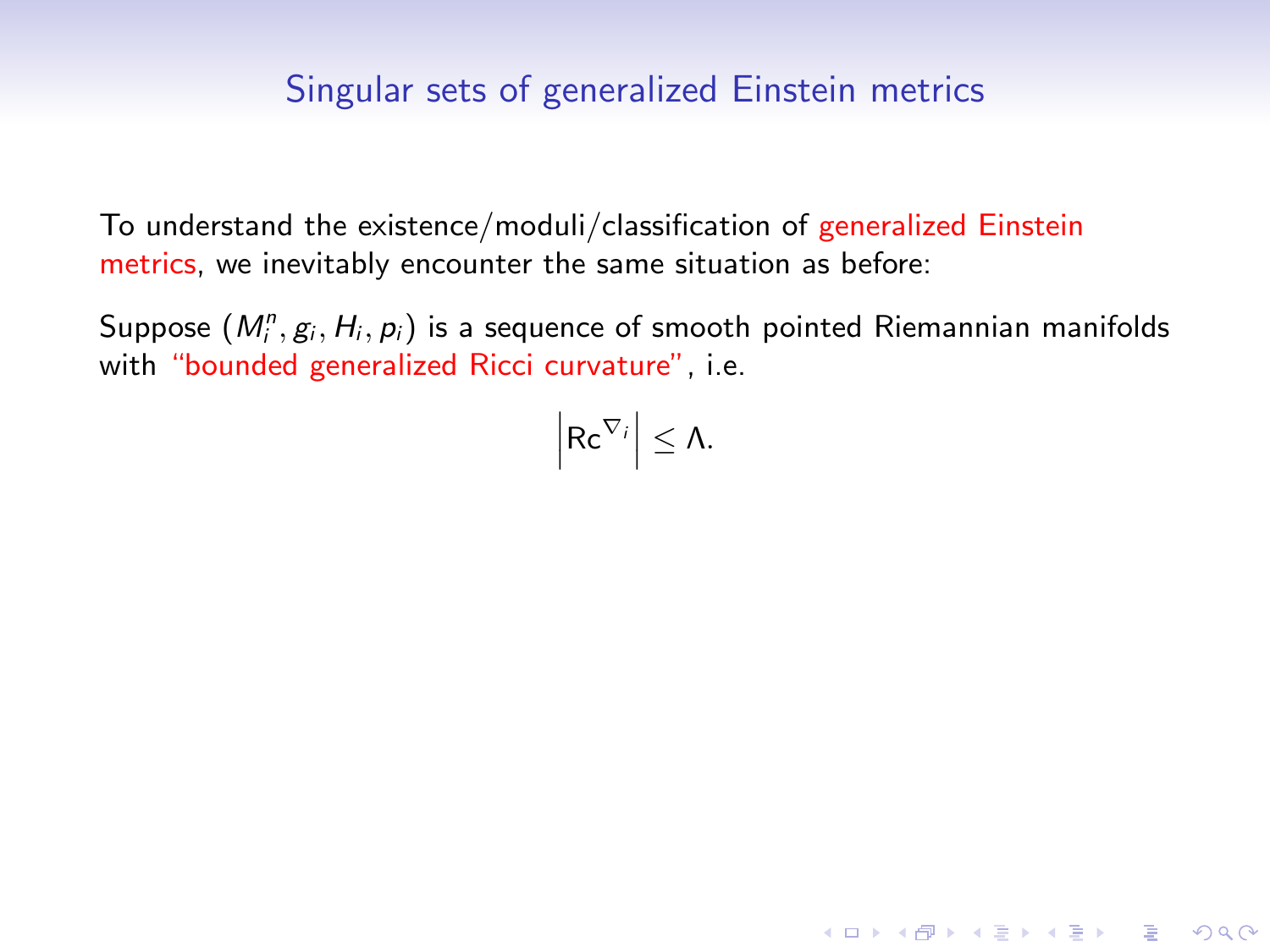To understand the existence/moduli/classification of generalized Einstein metrics, we inevitably encounter the same situation as before:

Suppose  $(M^n_i,g_i,H_i,p_i)$  is a sequence of smooth pointed Riemannian manifolds with "bounded generalized Ricci curvature", i.e.

$$
\left|\mathsf{Rc}^{\nabla_j}\right|\leq \Lambda.
$$

We first observe the fundamental point that this implies a lower bound on the classical Ricci curvature.

K ロ ▶ K 個 ▶ K 할 ▶ K 할 ▶ 이 할 → 9 Q Q →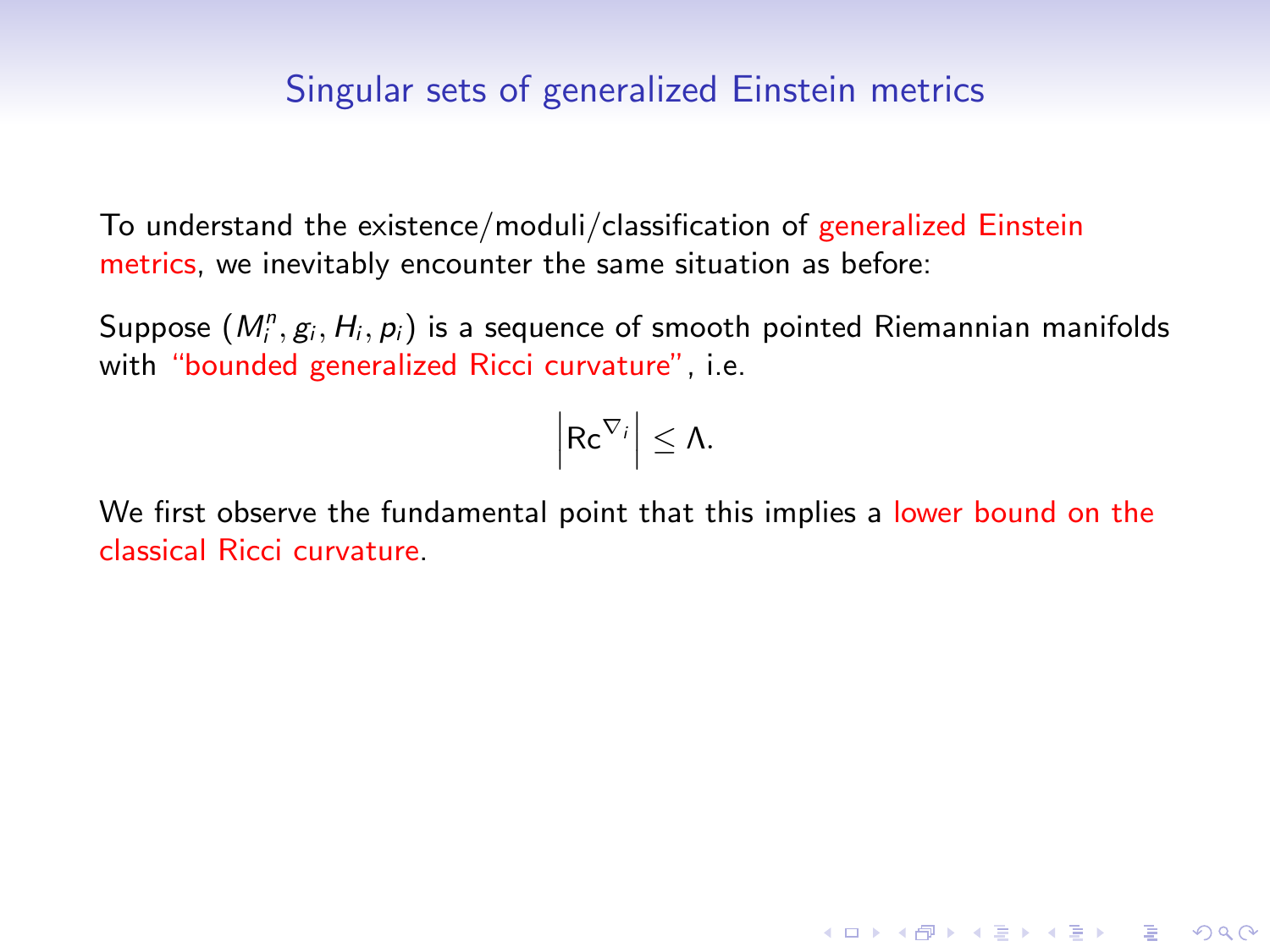To understand the existence/moduli/classification of generalized Einstein metrics, we inevitably encounter the same situation as before:

Suppose  $(M^n_i,g_i,H_i,p_i)$  is a sequence of smooth pointed Riemannian manifolds with "bounded generalized Ricci curvature", i.e.

$$
\left|\mathsf{Rc}^{\nabla_i}\right|\leq \Lambda.
$$

We first observe the fundamental point that this implies a lower bound on the classical Ricci curvature. Thus by Gromov's precompactness theorem,

**KORKARYKERKER POLO**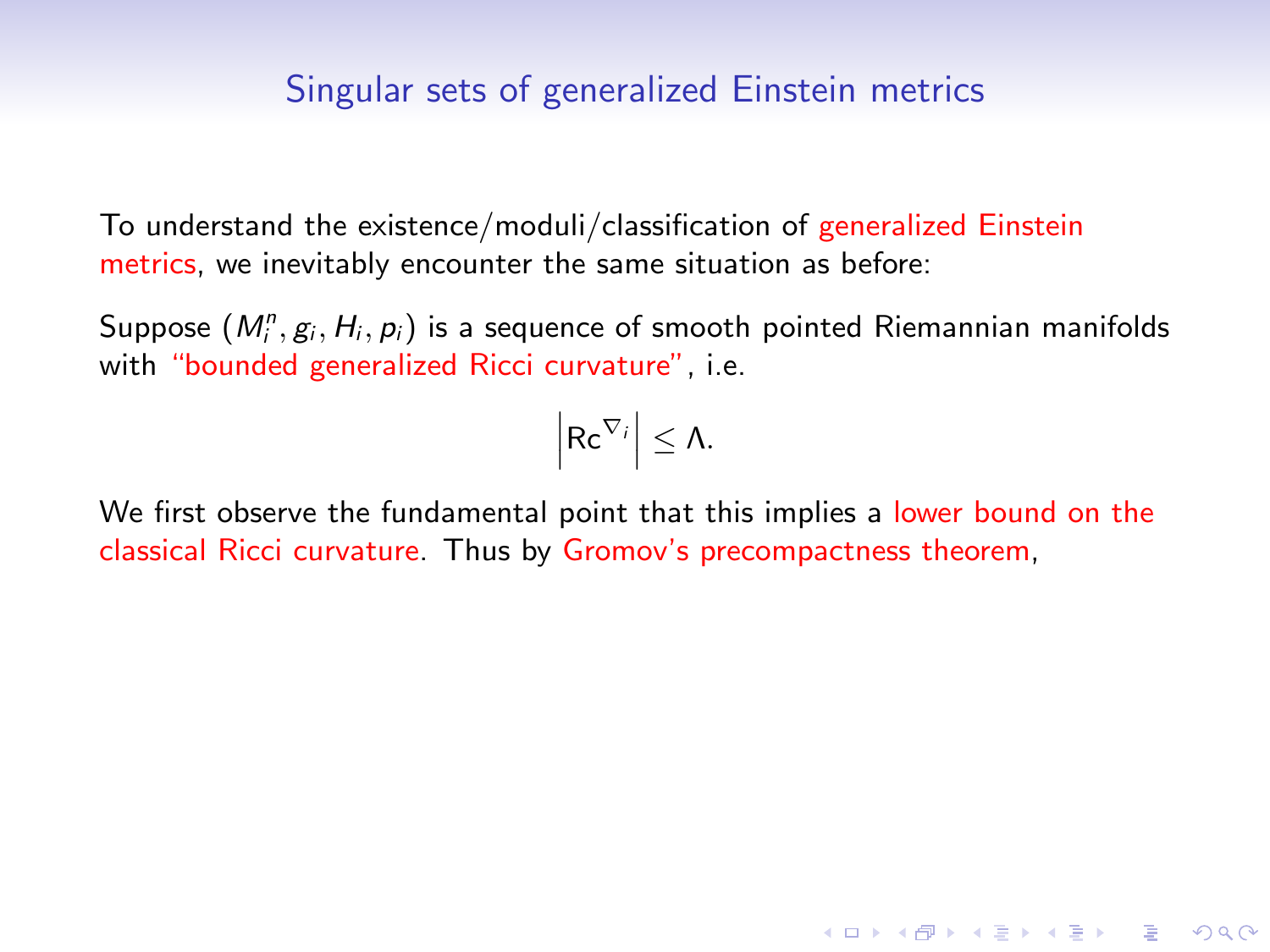To understand the existence/moduli/classification of generalized Einstein metrics, we inevitably encounter the same situation as before:

Suppose  $(M^n_i,g_i,H_i,p_i)$  is a sequence of smooth pointed Riemannian manifolds with "bounded generalized Ricci curvature", i.e.

$$
\left|\mathsf{Rc}^{\nabla_i}\right|\leq \Lambda.
$$

We first observe the fundamental point that this implies a lower bound on the classical Ricci curvature. Thus by Gromov's precompactness theorem, we again obtain a metric space  $(X, dx)$  such that

$$
\left(M_i^n,d_{g_i},p_i\right)\longrightarrow\left(X,d_X,p\right)
$$

4 0 > 4 4 + 4 = + 4 = + = + + 0 4 0 +

in the Gromov-Hausdorff topology.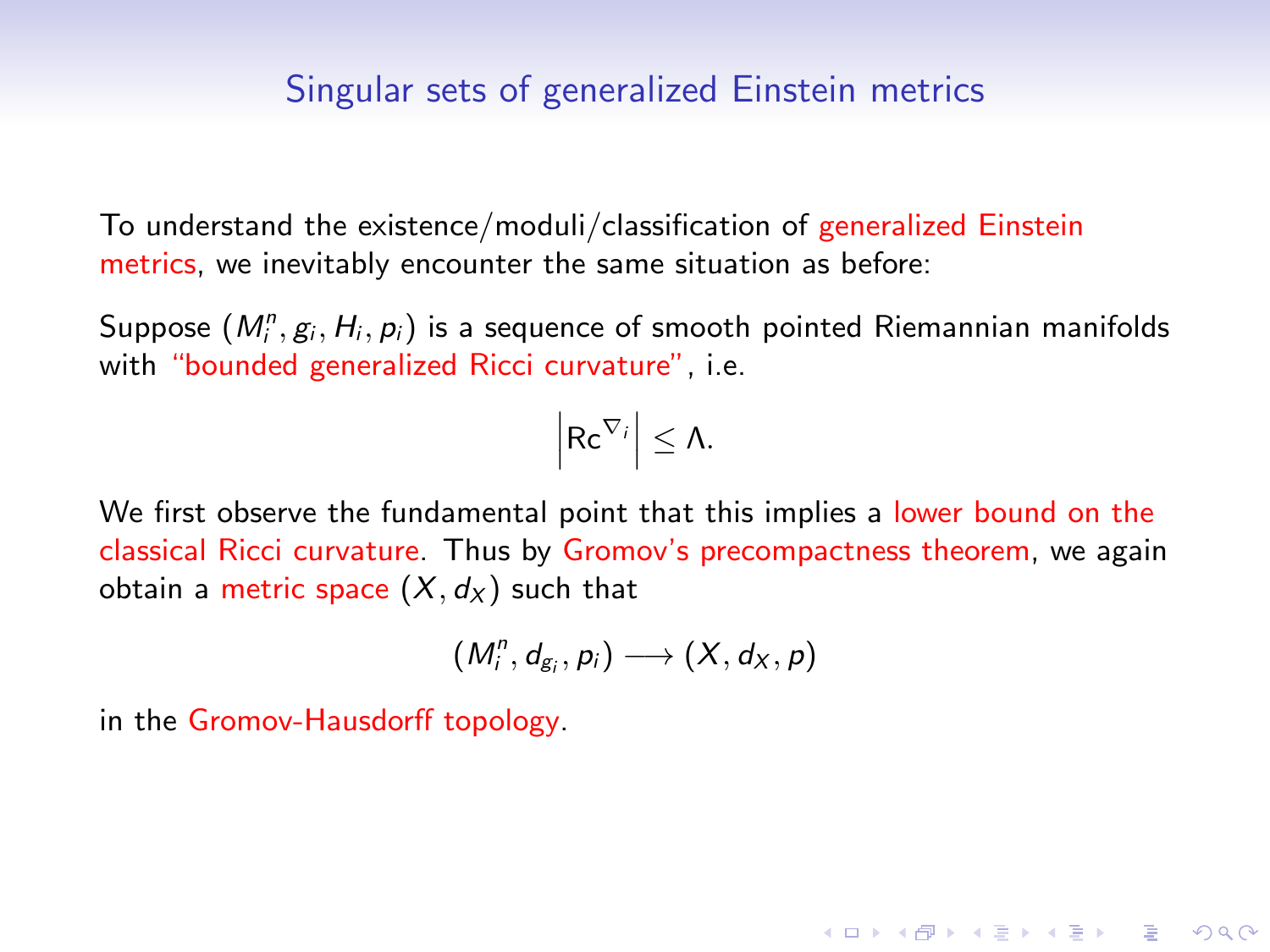To understand the existence/moduli/classification of generalized Einstein metrics, we inevitably encounter the same situation as before:

Suppose  $(M^n_i,g_i,H_i,p_i)$  is a sequence of smooth pointed Riemannian manifolds with "bounded generalized Ricci curvature", i.e.

$$
\left|\mathsf{Rc}^{\nabla_i}\right|\leq \Lambda.
$$

We first observe the fundamental point that this implies a lower bound on the classical Ricci curvature. Thus by Gromov's precompactness theorem, we again obtain a metric space  $(X, dx)$  such that

$$
\left(M_i^n,d_{g_i},p_i\right)\longrightarrow\left(X,d_X,p\right)
$$

in the Gromov-Hausdorff topology.

Question: What is the structure of  $(X, d_X)$ ?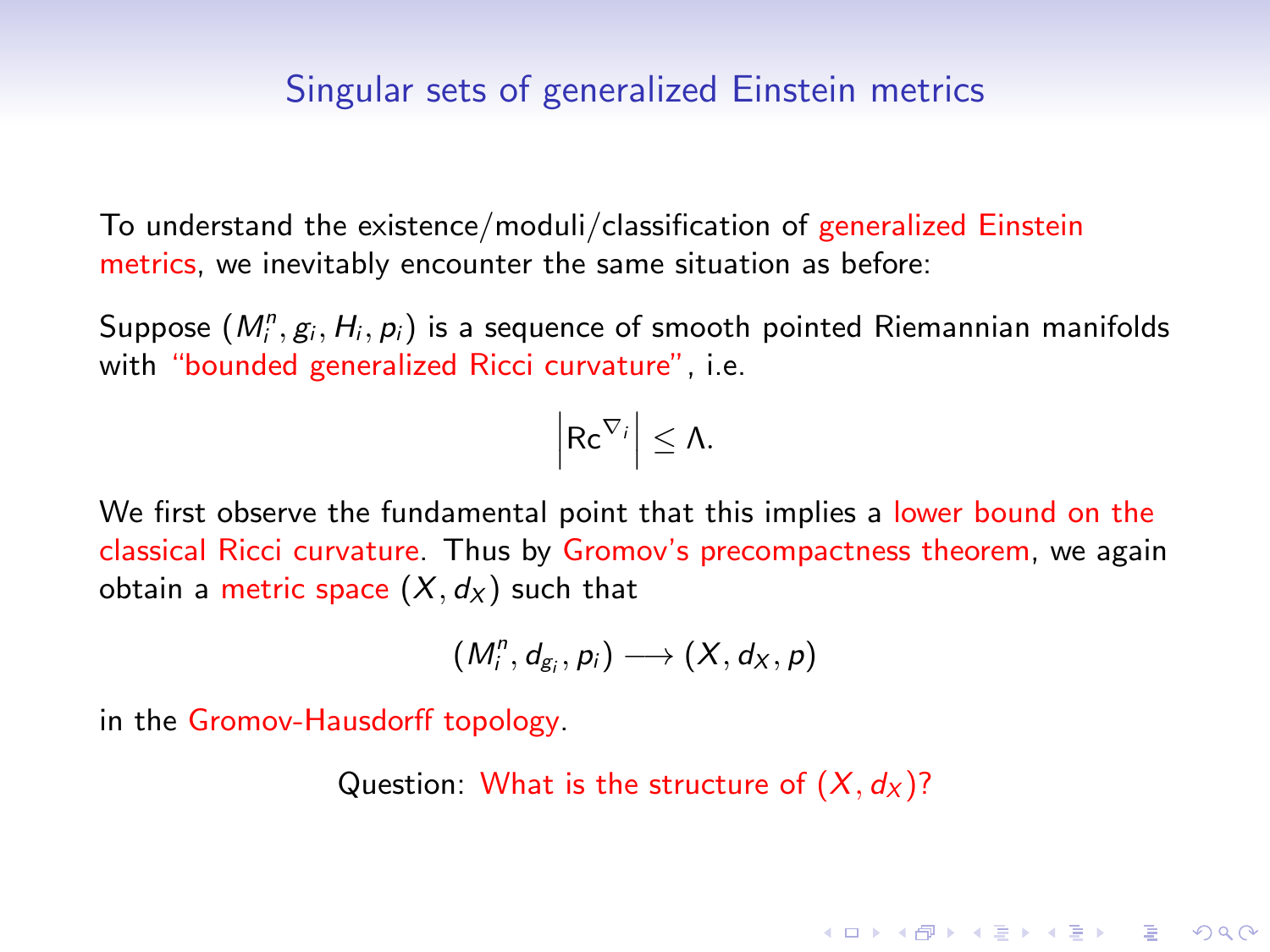K ロ ▶ K @ ▶ K 할 ▶ K 할 ▶ | 할 | ⊙Q @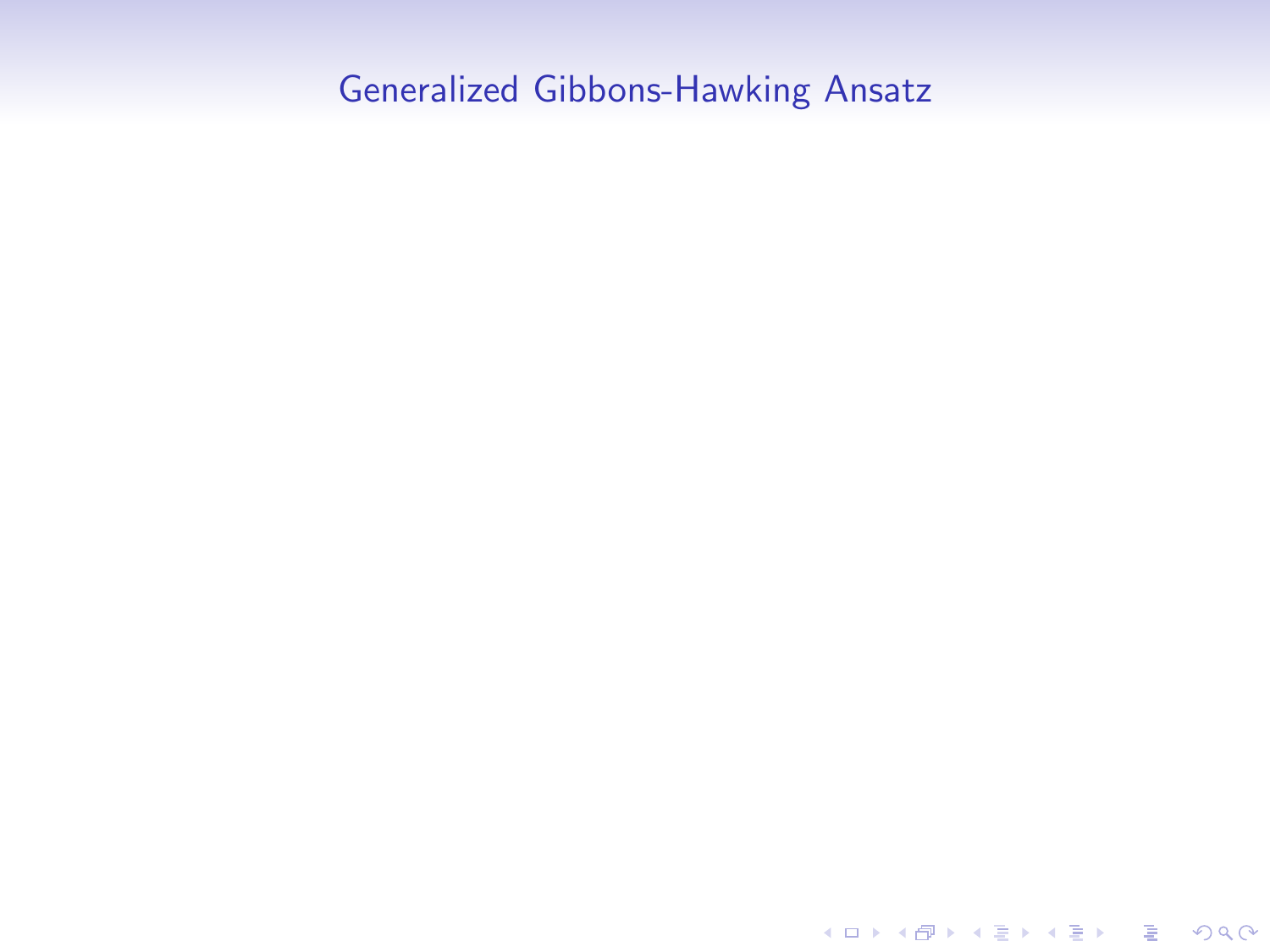#### Definition

Given a smooth manifold M, a generalized Kähler structure is a triple  $(g, I, J)$ consisting of integrable complex structures  $I$  and  $J$ , a Riemannian metric  $g$ compatible with both, yielding Kähler forms  $\omega_I, \omega_J$  which satisfy

$$
d^c_l\omega_l=H=-d^c_J\omega_J, \qquad dH=0.
$$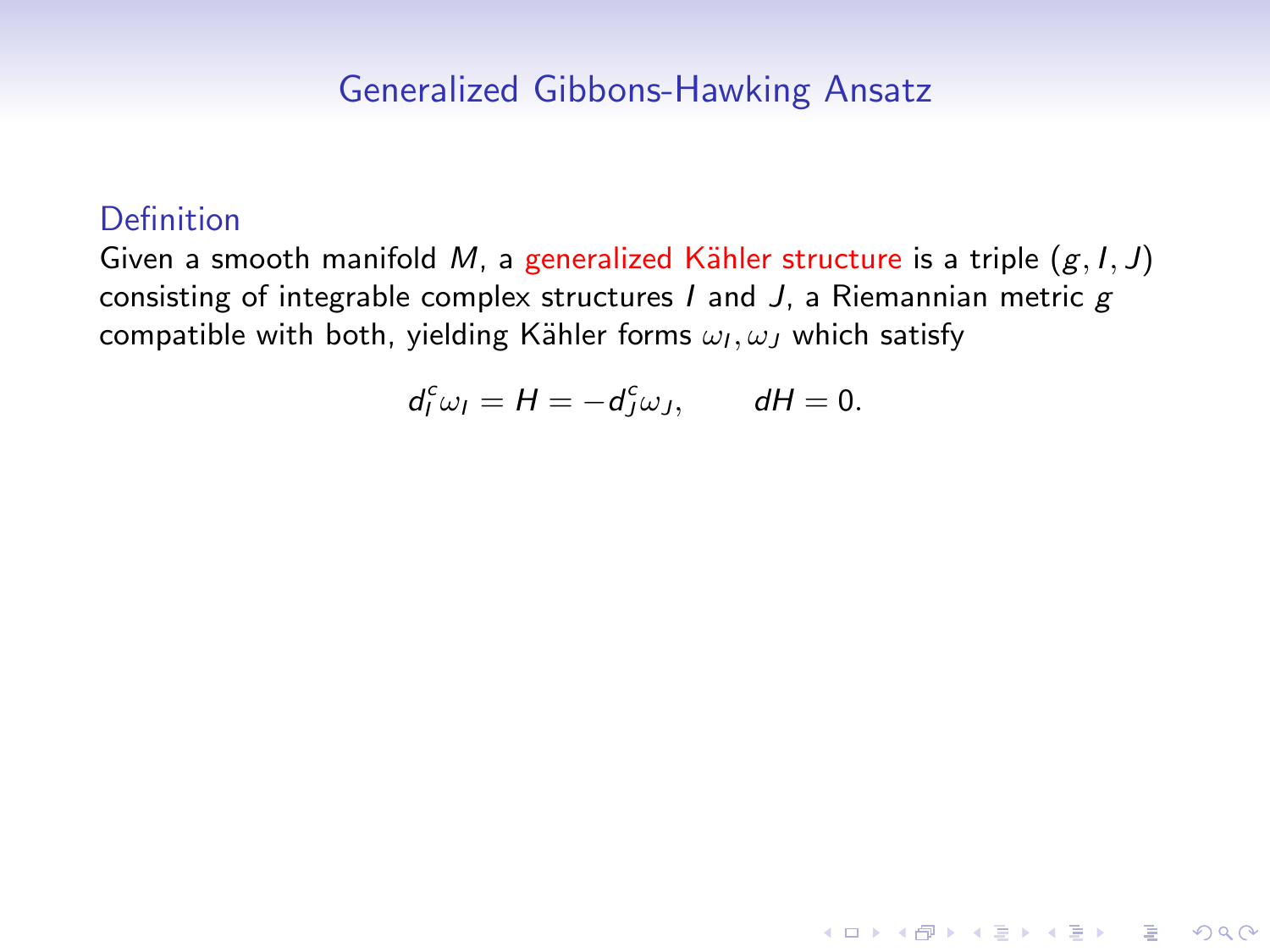#### Definition

Given a smooth manifold M, a generalized Kähler structure is a triple  $(g, I, J)$ consisting of integrable complex structures  $I$  and  $J$ , a Riemannian metric  $g$ compatible with both, yielding Kähler forms  $\omega_I, \omega_J$  which satisfy

$$
d^c_l\omega_l=H=-d^c_J\omega_J, \qquad dH=0.
$$

4 0 > 4 4 + 4 = + 4 = + = + + 0 4 0 +

Generalized Kähler structures come equipped with Poisson tensors: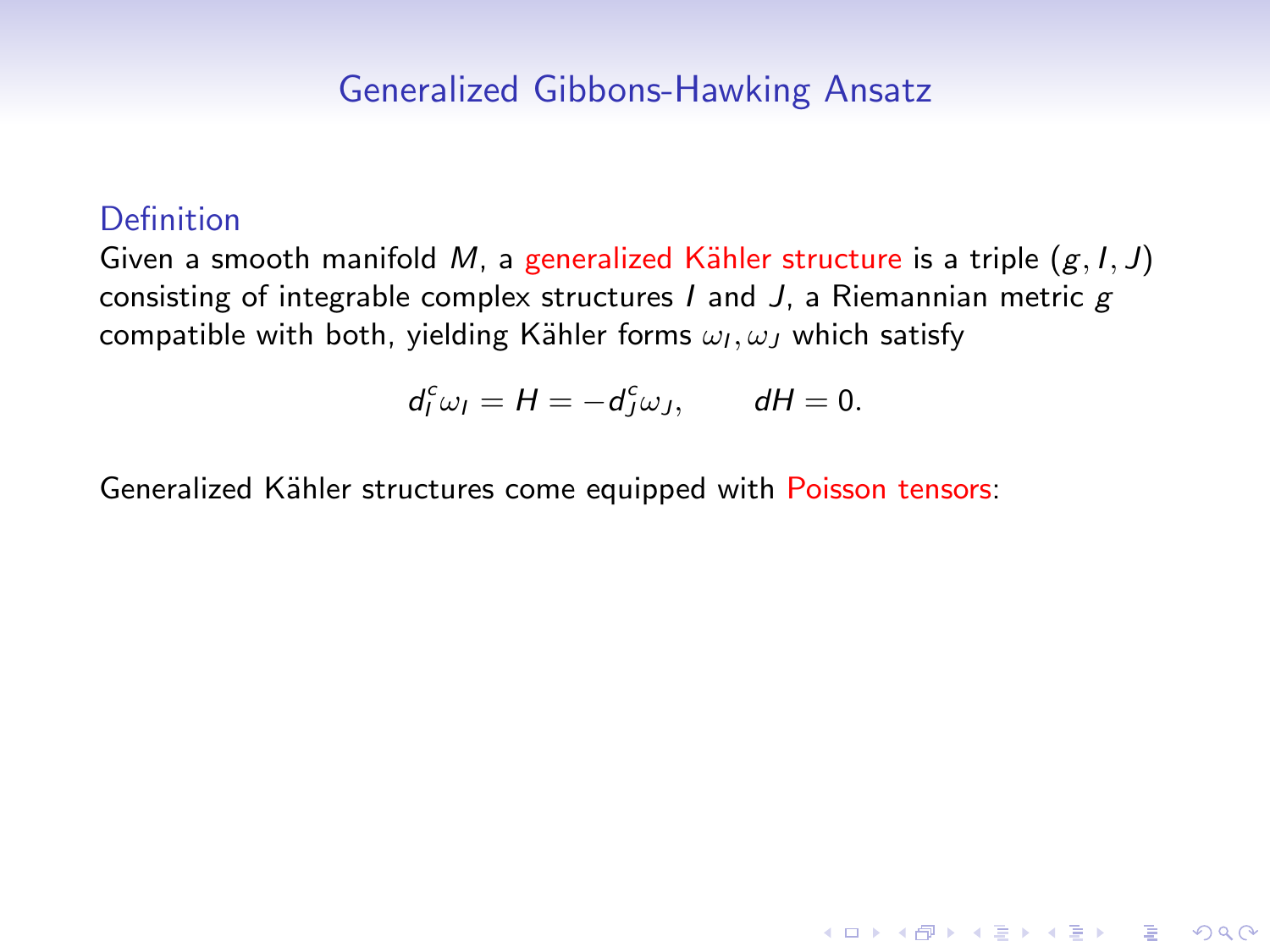#### Definition

Given a smooth manifold M, a generalized Kähler structure is a triple  $(g, I, J)$ consisting of integrable complex structures  $I$  and  $J$ , a Riemannian metric  $g$ compatible with both, yielding Kähler forms  $\omega_I, \omega_J$  which satisfy

$$
d^c_l\omega_l=H=-d^c_J\omega_J, \qquad dH=0.
$$

4 0 > 4 4 + 4 = + 4 = + = + + 0 4 0 +

Generalized Kähler structures come equipped with Poisson tensors:

$$
\bullet \ \sigma = \frac{1}{2}[I,J]g^{-1},
$$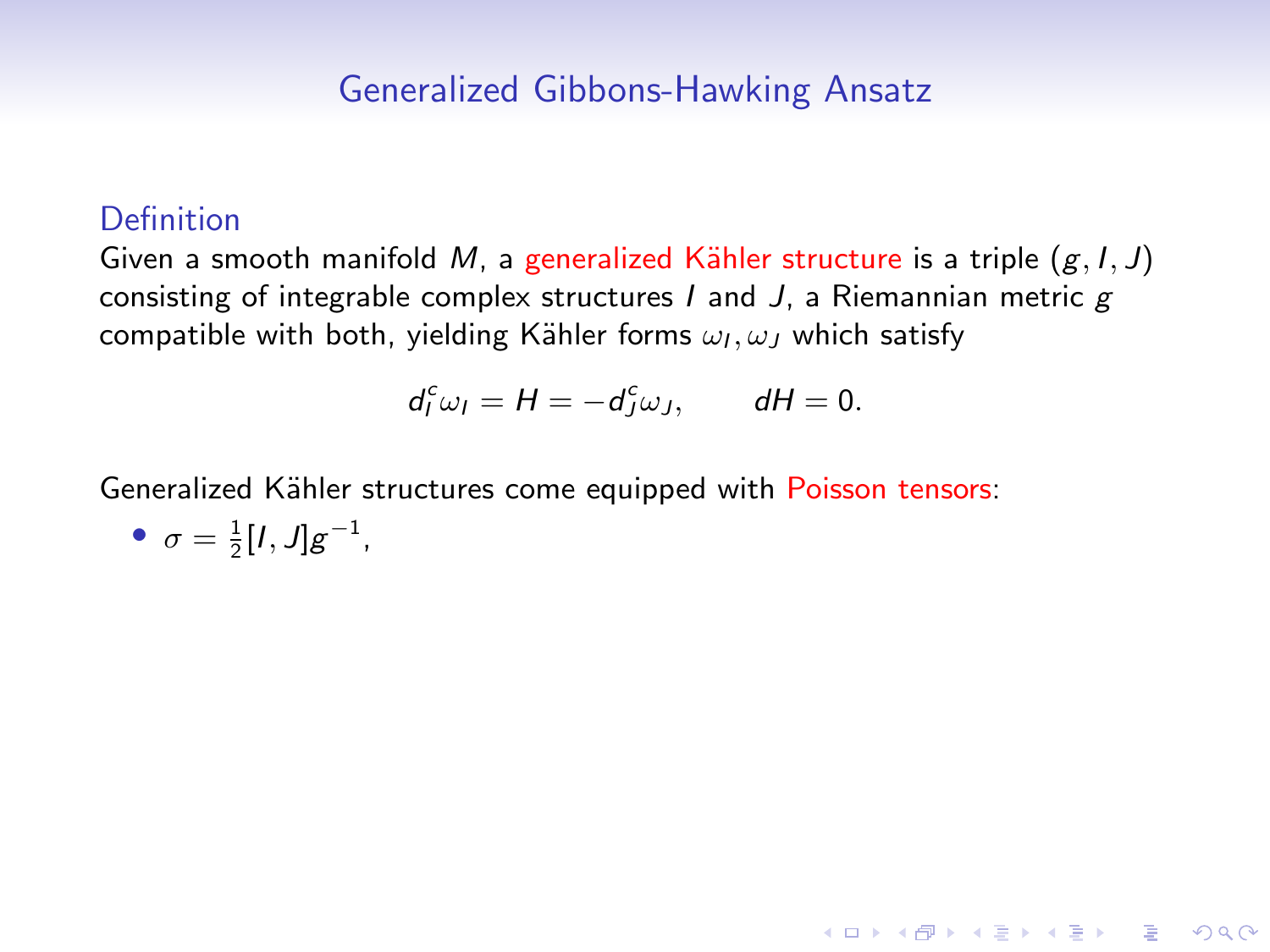#### **Definition**

Given a smooth manifold M, a generalized Kähler structure is a triple  $(g, I, J)$ consisting of integrable complex structures  $I$  and  $J$ , a Riemannian metric  $g$ compatible with both, yielding Kähler forms  $\omega_I, \omega_J$  which satisfy

$$
d^c_l\omega_l=H=-d^c_J\omega_J, \qquad dH=0.
$$

4 0 > 4 4 + 4 = + 4 = + = + + 0 4 0 +

Generalized Kähler structures come equipped with Poisson tensors:

• 
$$
\sigma = \frac{1}{2}[I, J]g^{-1},
$$
  
\n•  $\sigma \in \Lambda^{2,0+0,2}(\mathcal{TM}) \cap \Lambda^{2,0+0,2}(\mathcal{TM}),$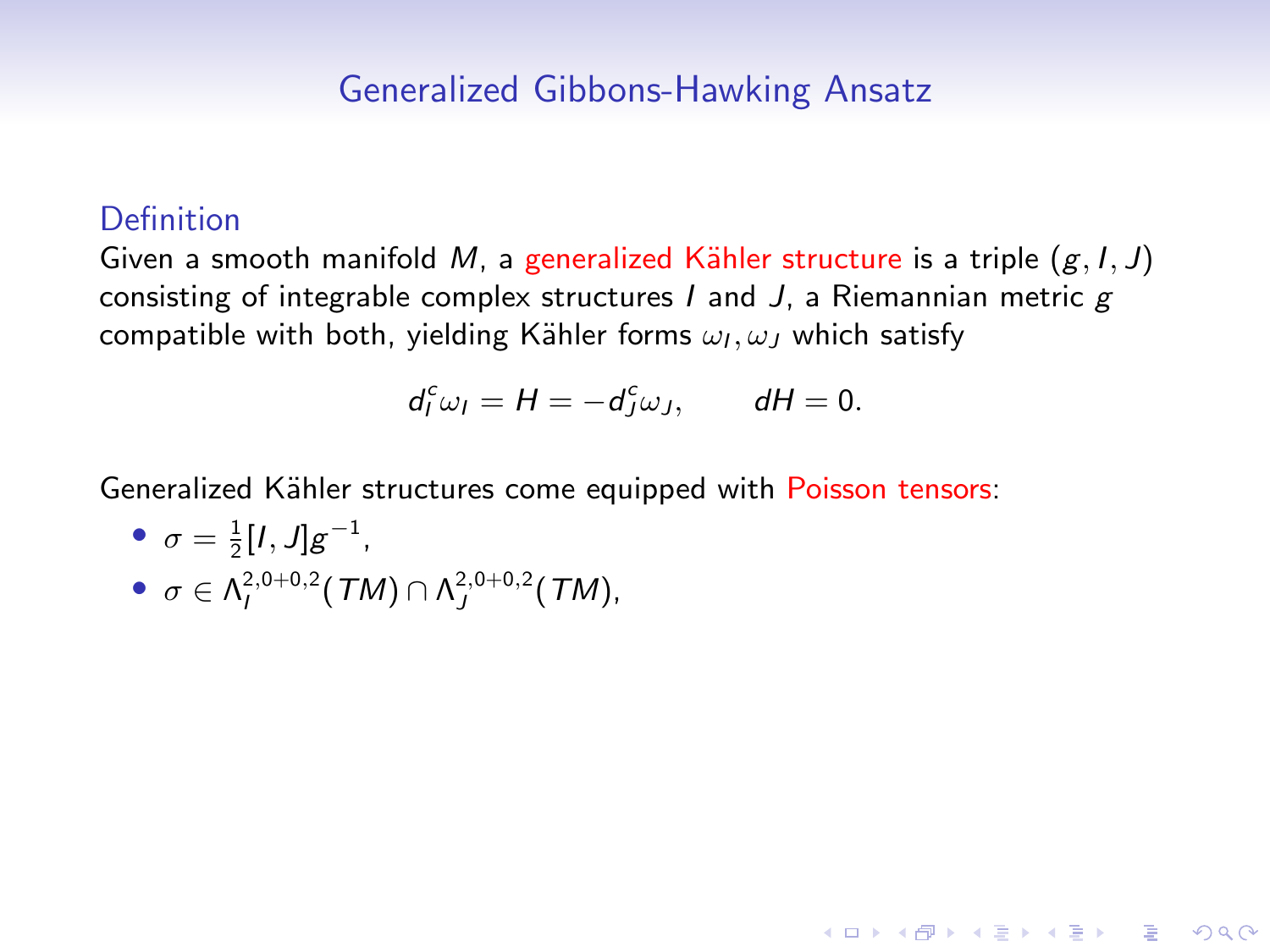#### Definition

Given a smooth manifold M, a generalized Kähler structure is a triple  $(g, I, J)$ consisting of integrable complex structures  $I$  and  $J$ , a Riemannian metric  $g$ compatible with both, yielding Kähler forms  $\omega_I, \omega_J$  which satisfy

$$
d^c_l\omega_l=H=-d^c_J\omega_J, \qquad dH=0.
$$

4 0 > 4 4 + 4 = + 4 = + = + + 0 4 0 +

Generalized Kähler structures come equipped with Poisson tensors:

• 
$$
\sigma = \frac{1}{2}[I, J]g^{-1}
$$
,  
\n•  $\sigma \in \Lambda_I^{2,0+0,2}(TM) \cap \Lambda_J^{2,0+0,2}(TM)$ ,  
\n•  $0 = \overline{\partial}_I \sigma_I^{2,0} = \overline{\partial}_J \sigma_J^{2,0}$ .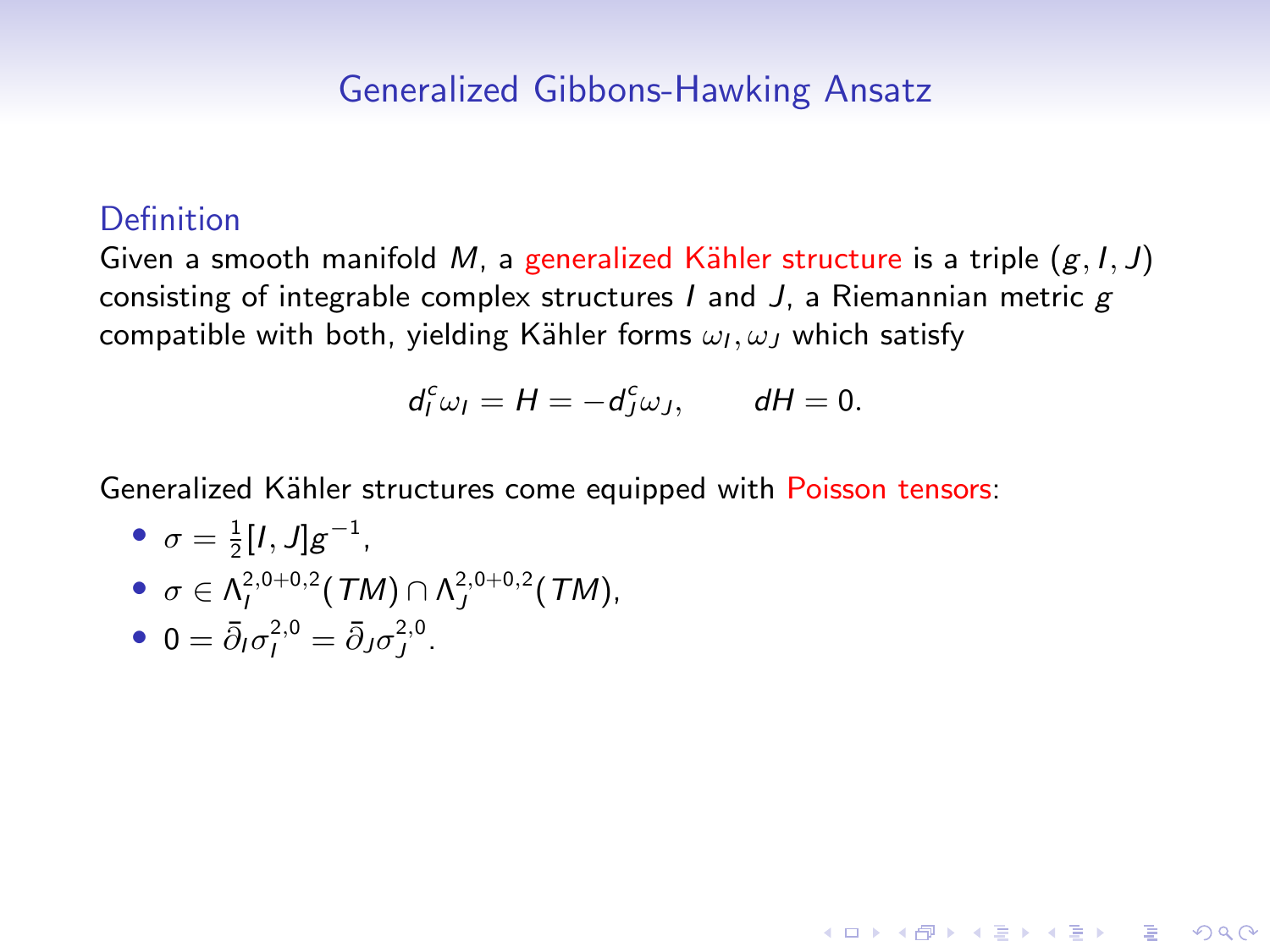#### **Definition**

Given a smooth manifold M, a generalized Kähler structure is a triple  $(g, I, J)$ consisting of integrable complex structures  $I$  and  $J$ , a Riemannian metric  $g$ compatible with both, yielding Kähler forms  $\omega_I, \omega_J$  which satisfy

$$
d^c_l\omega_l=H=-d^c_j\omega_J, \qquad dH=0.
$$

Generalized Kähler structures come equipped with Poisson tensors:

• 
$$
\sigma = \frac{1}{2} [I, J] g^{-1}
$$
,  
\n•  $\sigma \in \Lambda_{I}^{2,0+0,2} (TM) \cap \Lambda_{J}^{2,0+0,2} (TM)$ ,  
\n•  $0 = \bar{A} \sigma_{I}^{2,0} = \bar{A} \sigma_{I}^{2,0}$ 

$$
\bullet \ \ 0 = \bar{\partial}_I \sigma_I^{2,0} = \bar{\partial}_J \sigma_J^{2,0}.
$$

In dimension 4, in the locus where  $\sigma$  is invertible, the whole structure is recovered by the symplectic triple

$$
\Omega, I\Omega, J\Omega, \qquad \Omega = \sigma^{-1}.
$$

**KORKARYKERKER POLO**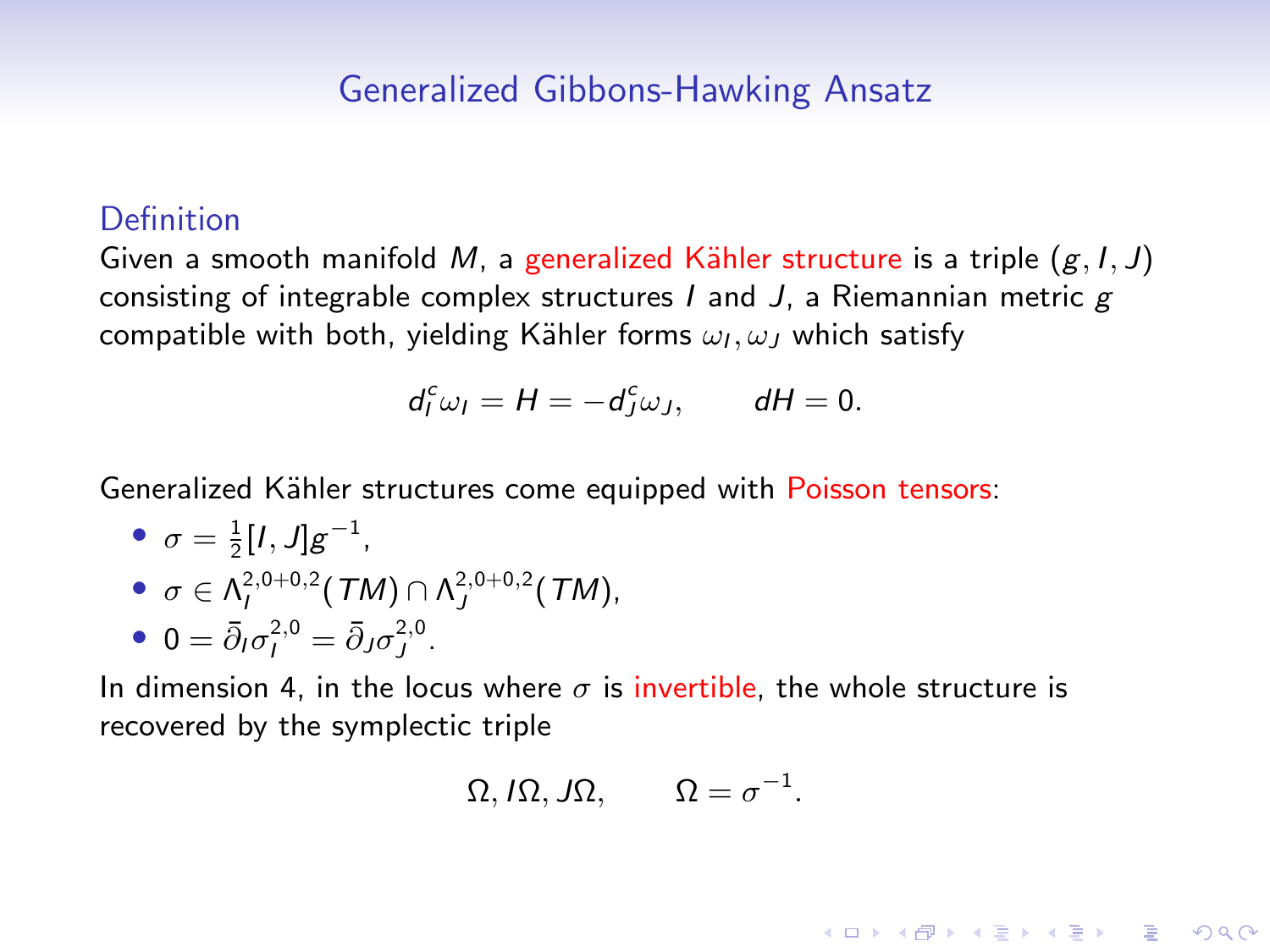If such a GK manifold admits a free, isometric, biholomorphic  $S^1$  action, generated by X, we obtain a moment map  $\mu$  via

$$
d\mu_1=i_X\Omega, \qquad d\mu_2=i_XI\Omega, \qquad d\mu_3=i_XJ\Omega,
$$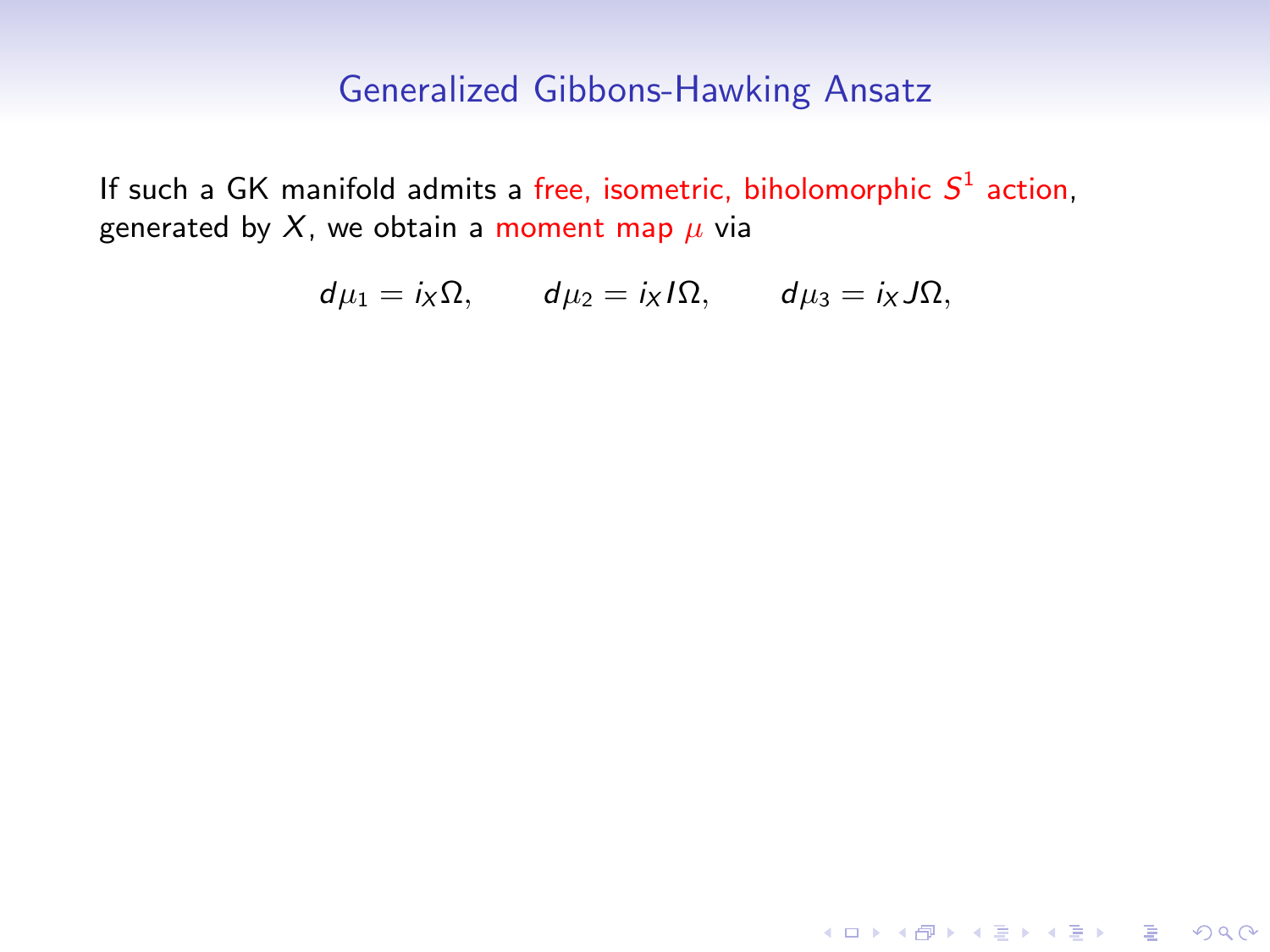If such a GK manifold admits a free, isometric, biholomorphic  $S^1$  action, generated by X, we obtain a moment map  $\mu$  via

$$
d\mu_1=i_X\Omega, \qquad d\mu_2=i_XI\Omega, \qquad d\mu_3=i_XJ\Omega,
$$

Furthermore, consider the angle function

$$
p=-\tfrac{1}{4}\operatorname{tr} IJ.
$$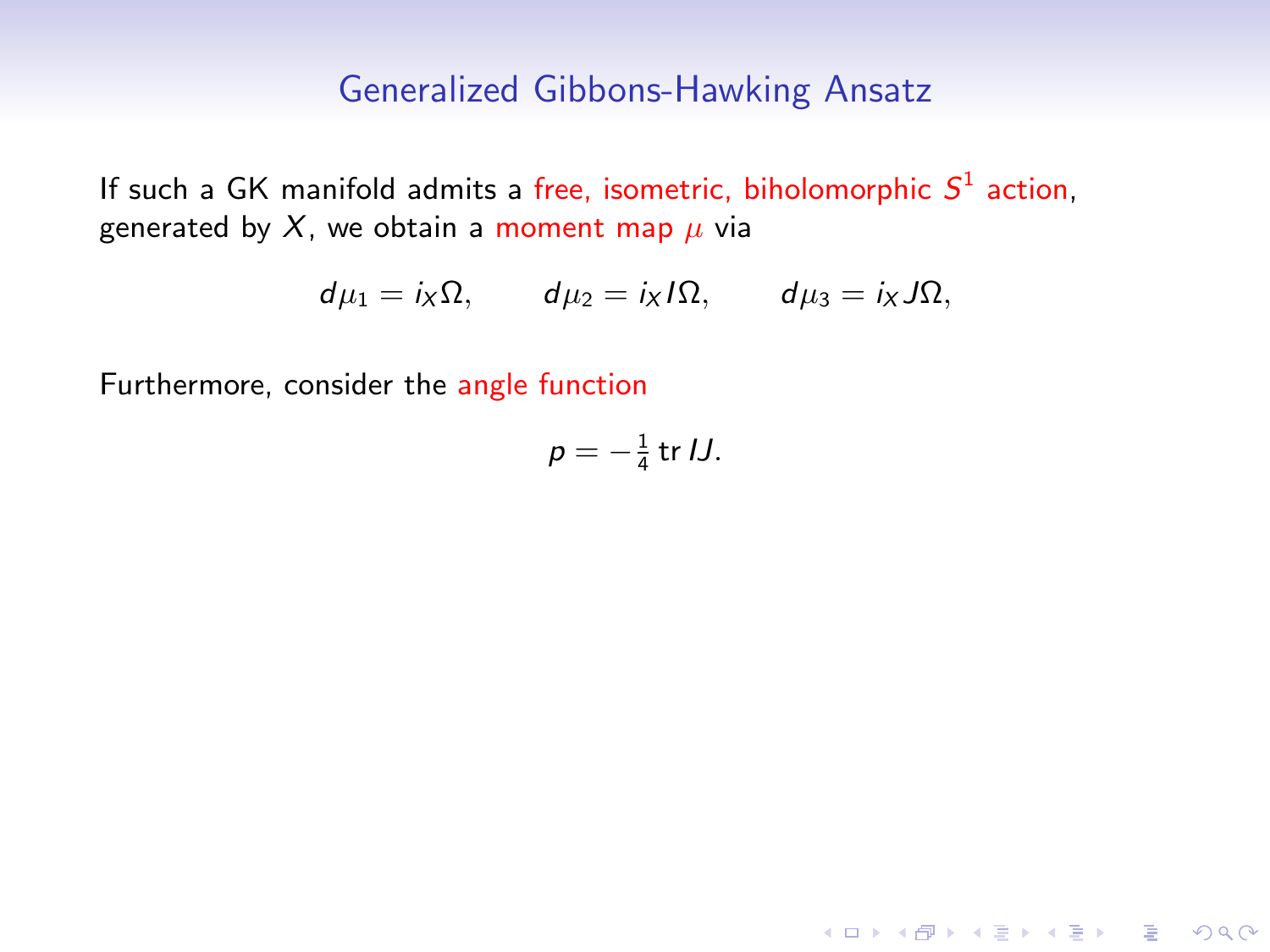If such a GK manifold admits a free, isometric, biholomorphic  $S^1$  action, generated by X, we obtain a moment map  $\mu$  via

$$
d\mu_1=i_X\Omega, \qquad d\mu_2=i_XI\Omega, \qquad d\mu_3=i_XJ\Omega,
$$

Furthermore, consider the angle function

$$
p=-\tfrac{1}{4}\operatorname{tr} U.
$$

This function p satisfies  $|p| < 1$  and is constant if and only if the structure is hyperKähler. Setting  $W = g(X,X)^{-1}$ ,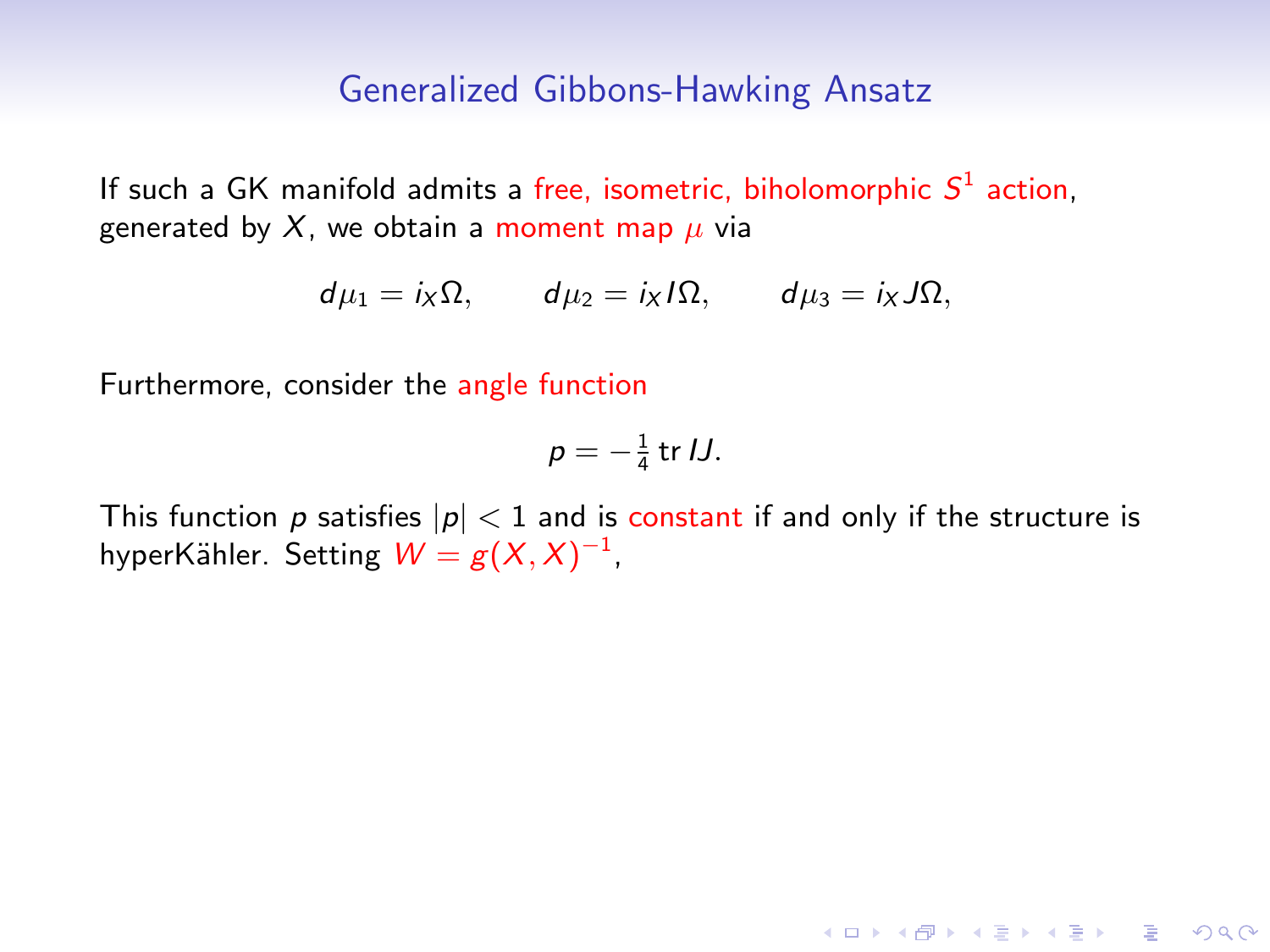If such a GK manifold admits a free, isometric, biholomorphic  $S^1$  action, generated by X, we obtain a moment map  $\mu$  via

$$
d\mu_1=i_X\Omega, \qquad d\mu_2=i_XI\Omega, \qquad d\mu_3=i_XJ\Omega,
$$

Furthermore, consider the angle function

$$
p=-\tfrac{1}{4}\operatorname{tr} U.
$$

This function p satisfies  $|p| < 1$  and is constant if and only if the structure is hyperKähler. Setting  $W = g(X,X)^{-1}$ , the quotient space inherits the metric

$$
Wh = W \left[ (1 - p^2) d \mu_1^2 + d \mu_2^2 + d \mu_3^2 - 2p d \mu_2 d \mu_3 \right].
$$

4 0 > 4 4 + 4 = + 4 = + = + + 0 4 0 +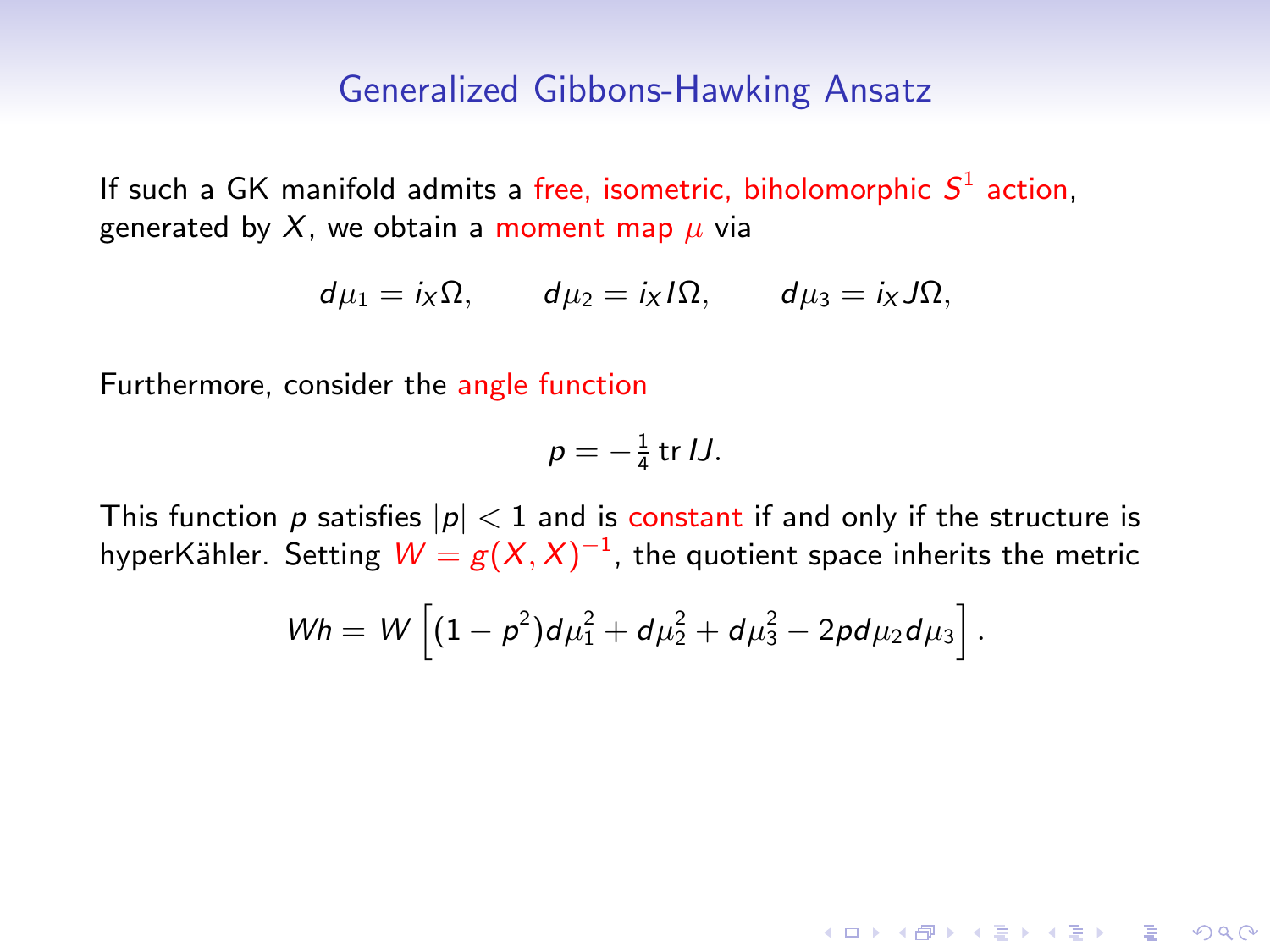If such a GK manifold admits a free, isometric, biholomorphic  $S^1$  action, generated by X, we obtain a moment map  $\mu$  via

$$
d\mu_1=i_X\Omega, \qquad d\mu_2=i_XI\Omega, \qquad d\mu_3=i_XJ\Omega,
$$

Furthermore, consider the angle function

$$
p=-\tfrac{1}{4}\operatorname{tr} U.
$$

This function p satisfies  $|p| < 1$  and is constant if and only if the structure is hyperKähler. Setting  $W = g(X,X)^{-1}$ , the quotient space inherits the metric

$$
Wh = W \left[ (1 - p^2) d \mu_1^2 + d \mu_2^2 + d \mu_3^2 - 2p d \mu_2 d \mu_3 \right].
$$

4 0 > 4 4 + 4 = + 4 = + = + + 0 4 0 +

Furthermore, W satisfies a certain elliptic PDE,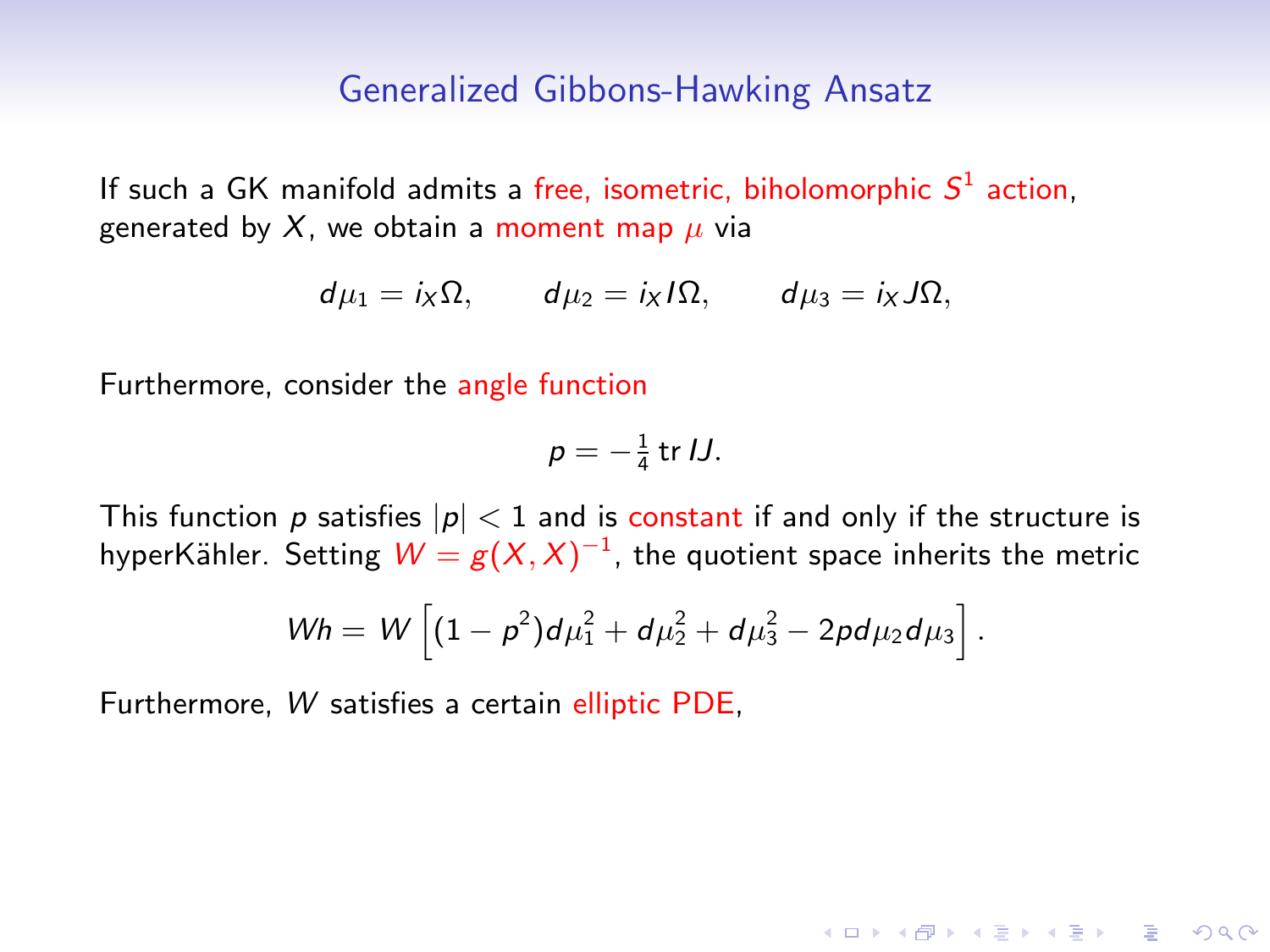If such a GK manifold admits a free, isometric, biholomorphic  $S^1$  action, generated by X, we obtain a moment map  $\mu$  via

$$
d\mu_1=i_X\Omega, \qquad d\mu_2=i_XI\Omega, \qquad d\mu_3=i_XJ\Omega,
$$

Furthermore, consider the angle function

$$
p=-\tfrac{1}{4}\operatorname{tr} U.
$$

This function p satisfies  $|p| < 1$  and is constant if and only if the structure is hyperKähler. Setting  $W = g(X,X)^{-1}$ , the quotient space inherits the metric

$$
Wh = W \left[ (1 - p^2) d \mu_1^2 + d \mu_2^2 + d \mu_3^2 - 2p d \mu_2 d \mu_3 \right].
$$

Furthermore, W satisfies a certain elliptic PDE, which can be used to define a principal connection  $\eta$  via  $d\eta = \star_h dW + \dots$  yielding finally

$$
g = Wh + W^{-1} \eta^2.
$$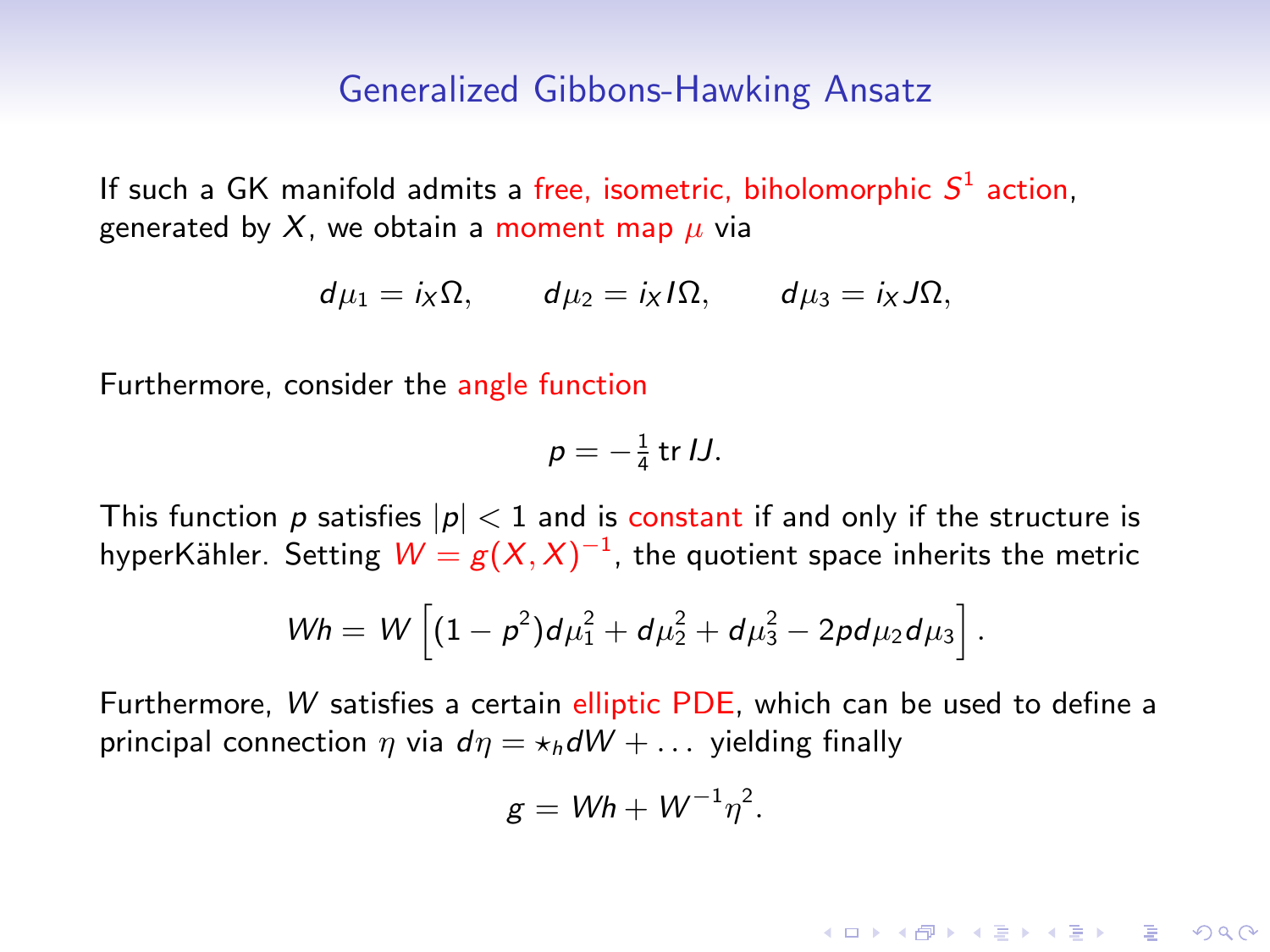For certain explicit choices of  $p$  and  $f$  this in fact yields solutions of the generalized Ricci soliton system

$$
Rc^{g} - \frac{1}{4}H^{2} + \nabla^{2} f = 0, \t d_{g}^{*}H + i_{\nabla f}H = 0,
$$

KO K K Ø K K E K K E K V K K K K K K K K K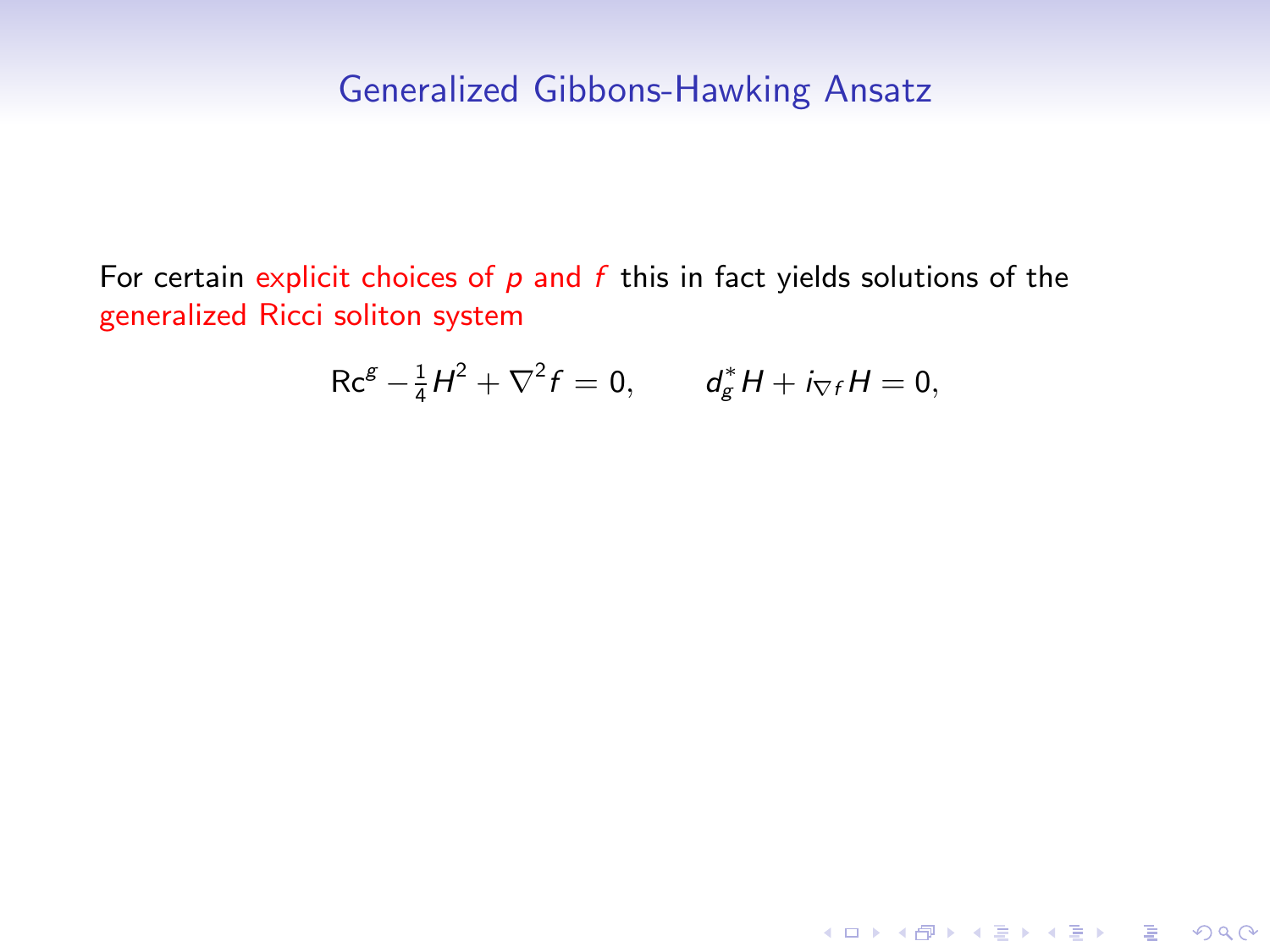For certain explicit choices of  $p$  and  $f$  this in fact yields solutions of the generalized Ricci soliton system

$$
Rc^{g} - \frac{1}{4}H^{2} + \nabla^{2} f = 0, \t d_{g}^{*}H + i_{\nabla f}H = 0,
$$

which furthermore have bounded generalized Ricci curvature, independent of the location of poles of  $W$ .

K ロ ▶ K 個 ▶ K 할 ▶ K 할 ▶ 이 할 → 9 Q Q →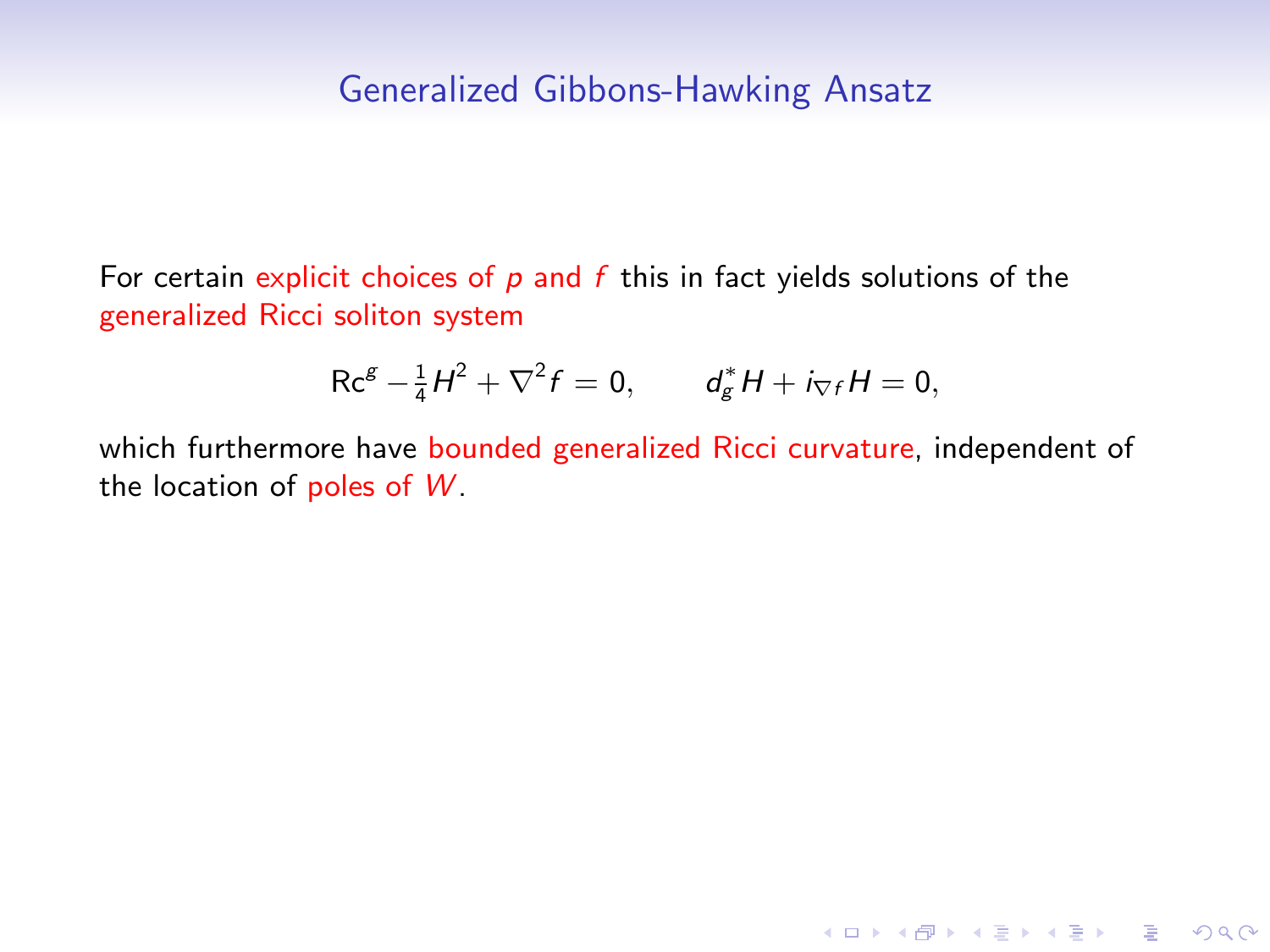For certain explicit choices of  $p$  and  $f$  this in fact yields solutions of the generalized Ricci soliton system

$$
Rc^{g} - \frac{1}{4}H^{2} + \nabla^{2} f = 0, \t d_{g}^{*}H + i_{\nabla f}H = 0,
$$

which furthermore have bounded generalized Ricci curvature, independent of the location of poles of  $W$ . Allowing these poles to collide gives a sequence which converges to an orbifold, as in the Gibbons-Hawking/Eguchi-Hanson picture.

K ロ ▶ K 個 ▶ K 할 ▶ K 할 ▶ 이 할 → 9 Q Q →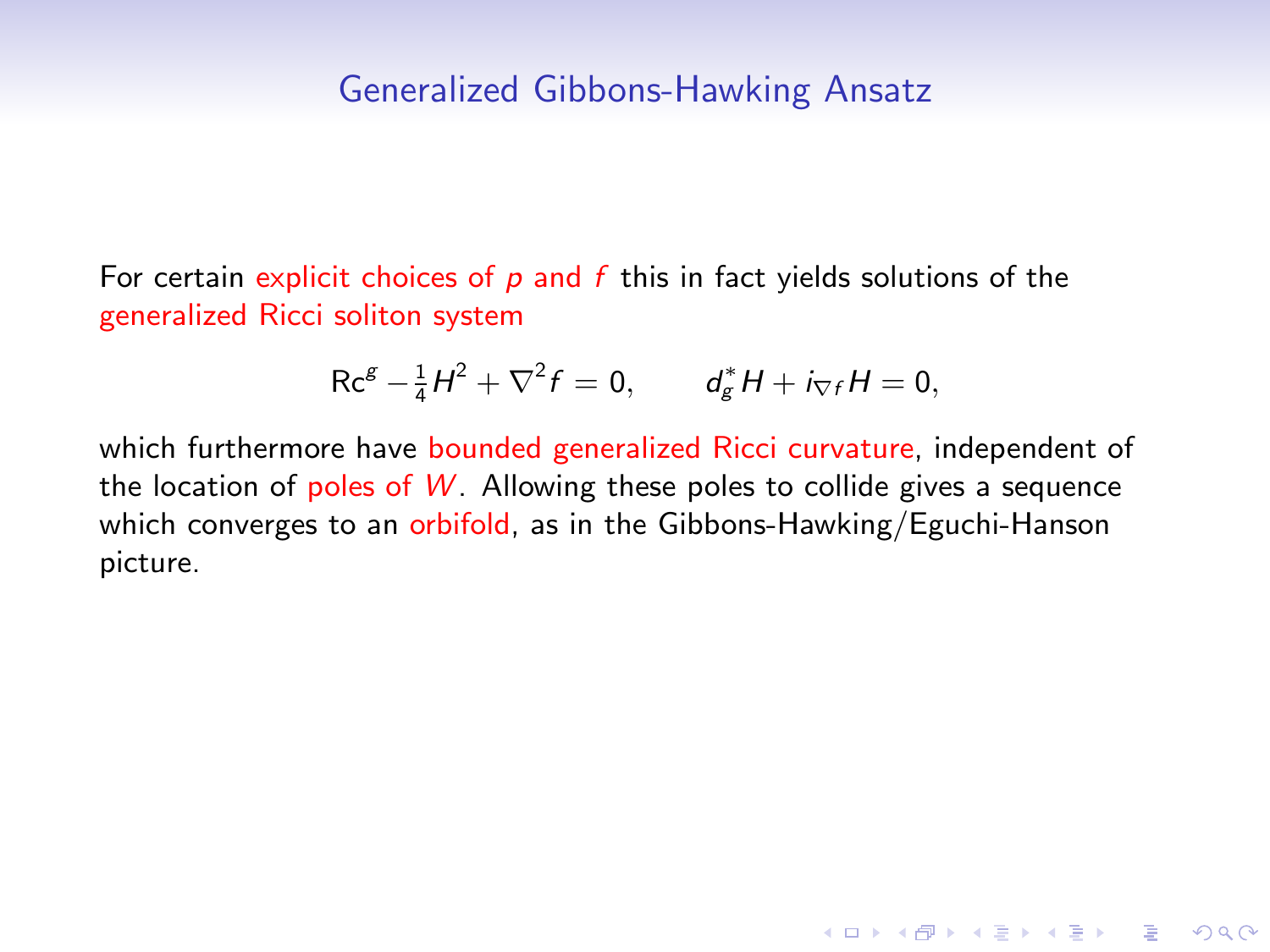For certain explicit choices of  $p$  and  $f$  this in fact yields solutions of the generalized Ricci soliton system

$$
Rc^{g} - \frac{1}{4}H^{2} + \nabla^{2} f = 0, \t d_{g}^{*}H + i_{\nabla f}H = 0,
$$

which furthermore have bounded generalized Ricci curvature, independent of the location of poles of  $W$ . Allowing these poles to collide gives a sequence which converges to an orbifold, as in the Gibbons-Hawking/Eguchi-Hanson picture.

#### Remark

In joint work with Y. Ustinovskiy we gave a classification of four-dimensional complete generalized Kähler-Ricci solitons using this ansatz.

**KORK ERKER ADAM ADA**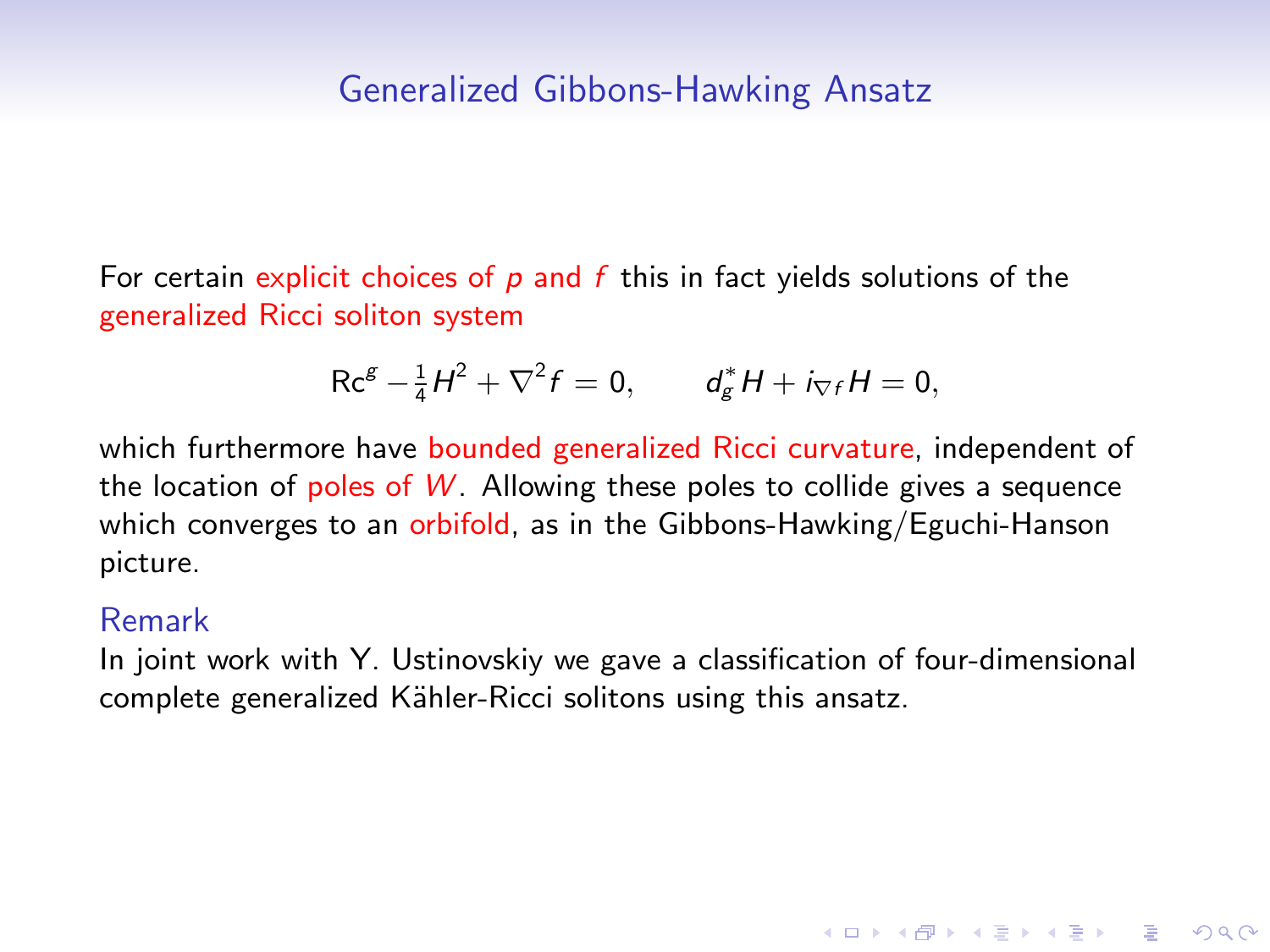Theorem (Fu-Naber-S 2021) Suppose  $(M_i^n, g_i, H_i, p_i) \longrightarrow (X, d_X, p)$  and furthermore 1.  $\left| \text{Re}^{\nabla_i} \right| \leq n-1$ 

KO K K Ø K K E K K E K V K K K K K K K K K

2. Vol $(B_1(p_i)) > v > 0$ .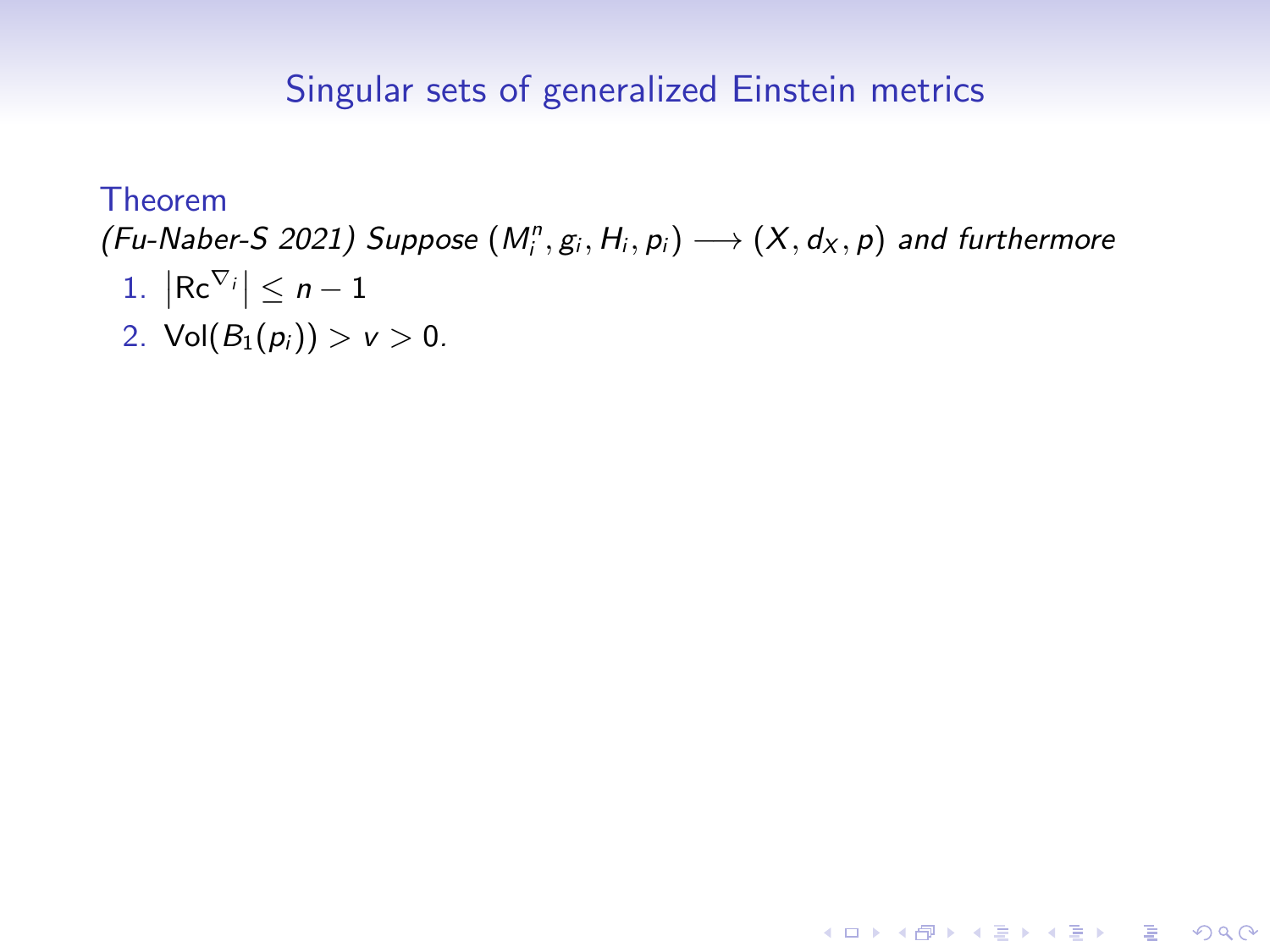Theorem (Fu-Naber-S 2021) Suppose  $(M_i^n, g_i, H_i, p_i) \longrightarrow (X, d_X, p)$  and furthermore 1.  $\left| \text{Re}^{\nabla_i} \right| \leq n-1$ 2. Vol $(B_1(p_i)) > v > 0$ .

Then X is a  $C^{1,\alpha}$  Riemannian manifold away from a set S such that

dim  $S \leq n-4$ .

**KOD KAD KED KED E VOOR**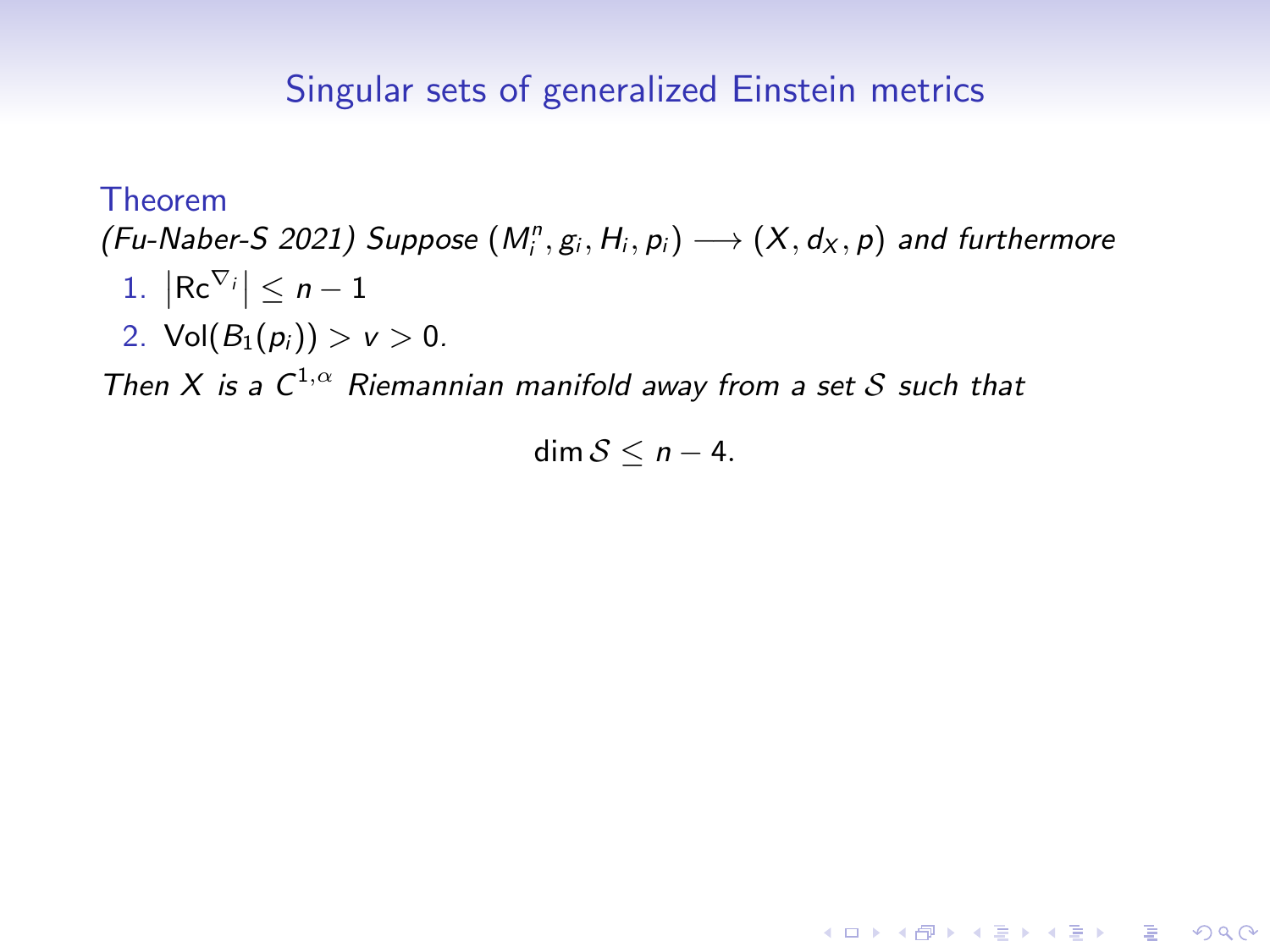Theorem (Fu-Naber-S 2021) Suppose  $(M_i^n, g_i, H_i, p_i) \longrightarrow (X, d_X, p)$  and furthermore 1.  $\left| \text{Re}^{\nabla_i} \right| \leq n-1$ 2.  $Vol(B_1(p_i)) > v > 0$ .

Then X is a  $C^{1,\alpha}$  Riemannian manifold away from a set S such that

$$
\dim S\leq n-4.
$$

#### Theorem

(Fu-Naber-S 2021) There exists  $C = C(n, v)$  such that if  $(M^n, g, H, p)$  satisfies

- 1.  $\left|\mathsf{Rc}^{\nabla}\right| \leq n-1$ ,
- 2. Vol $(B_1(p)) > v > 0$ .

$$
\int_{B_1(p)} |Rm|^2 + |\nabla H|^2 + |H|^4 < C.
$$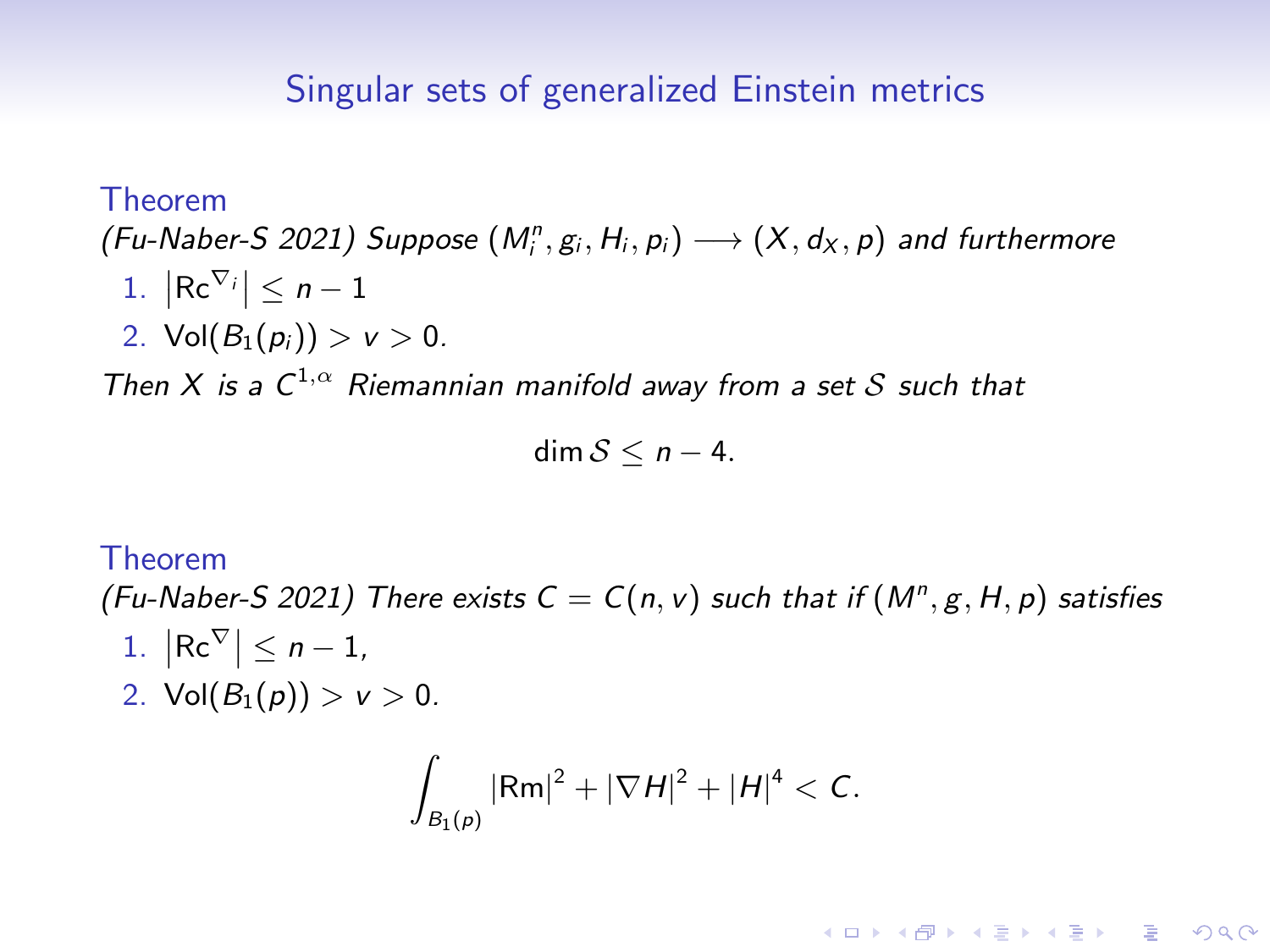**Corollary** 

There exists  $C = C(v, D)$  such that if  $M^4$  satisfies  $|Re^{\nabla}| \leq 3$ ,  $\mathsf{Vol}(B_1(\rho)) > \mathsf{v} > 0$  and  $\mathsf{diam}(M^n) \leq D$ , then  $M^4$  can have one of at most  $C$ diffeomorphism types.

K ロ ▶ K 個 ▶ K 할 ▶ K 할 ▶ 이 할 → 9 Q Q →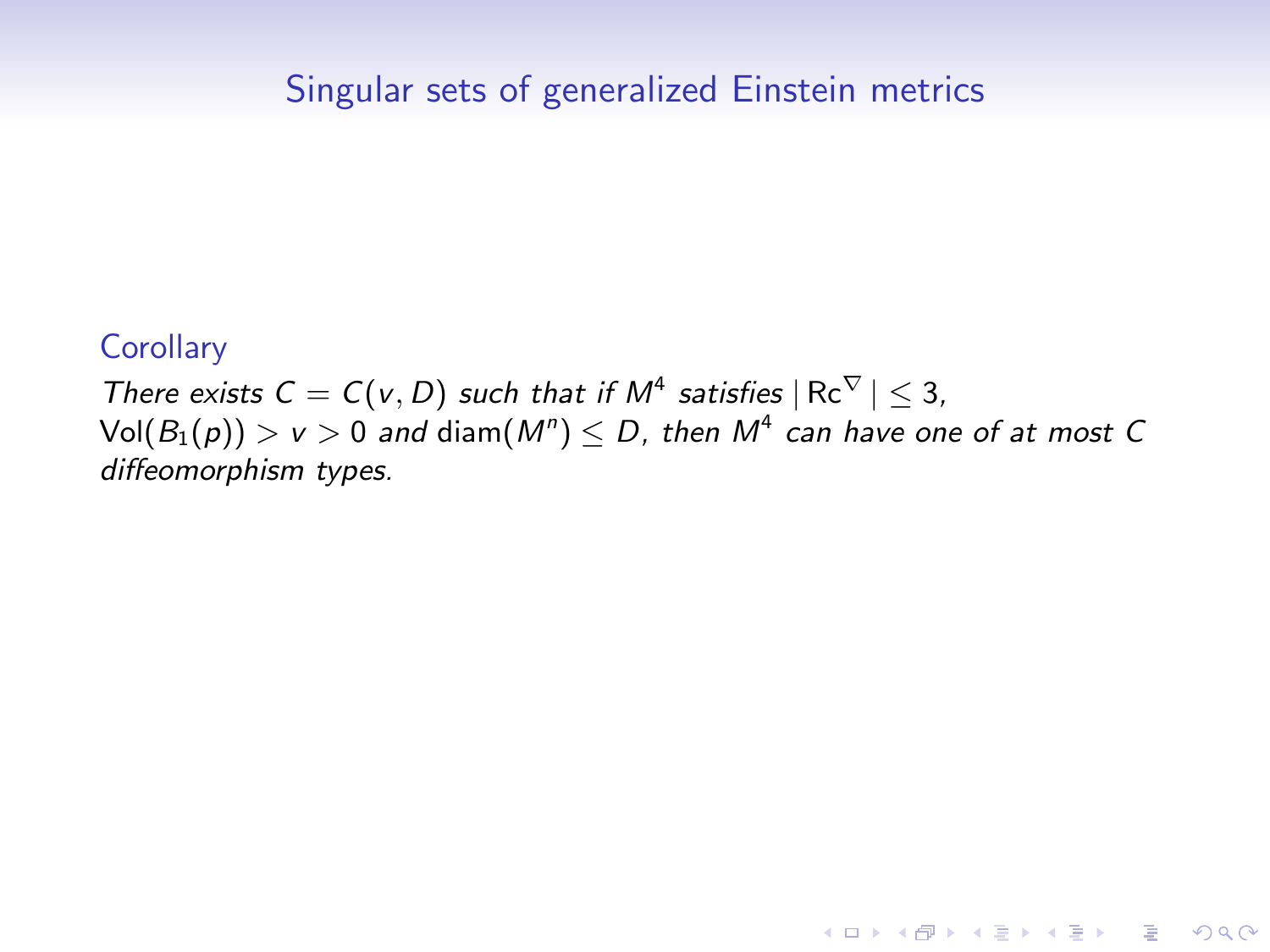#### **Corollary**

There exists  $C = C(v, D)$  such that if  $M^4$  satisfies  $|Re^{\nabla}| \leq 3$ ,  $\mathsf{Vol}(B_1(\rho)) > \mathsf{v} > 0$  and  $\mathsf{diam}(M^n) \leq D$ , then  $M^4$  can have one of at most  $C$ diffeomorphism types.

#### **Corollary**

Let  $(M^4,g,H)$  be a complete manifold with  $H\in \Lambda^3$  such that  $\mathrm{Rc}^\nabla\equiv 0$  and  $g$ has maximal volume growth. Then  $H \equiv 0$  and g is Ricci-flat.

4 0 > 4 4 + 4 = + 4 = + = + + 0 4 0 +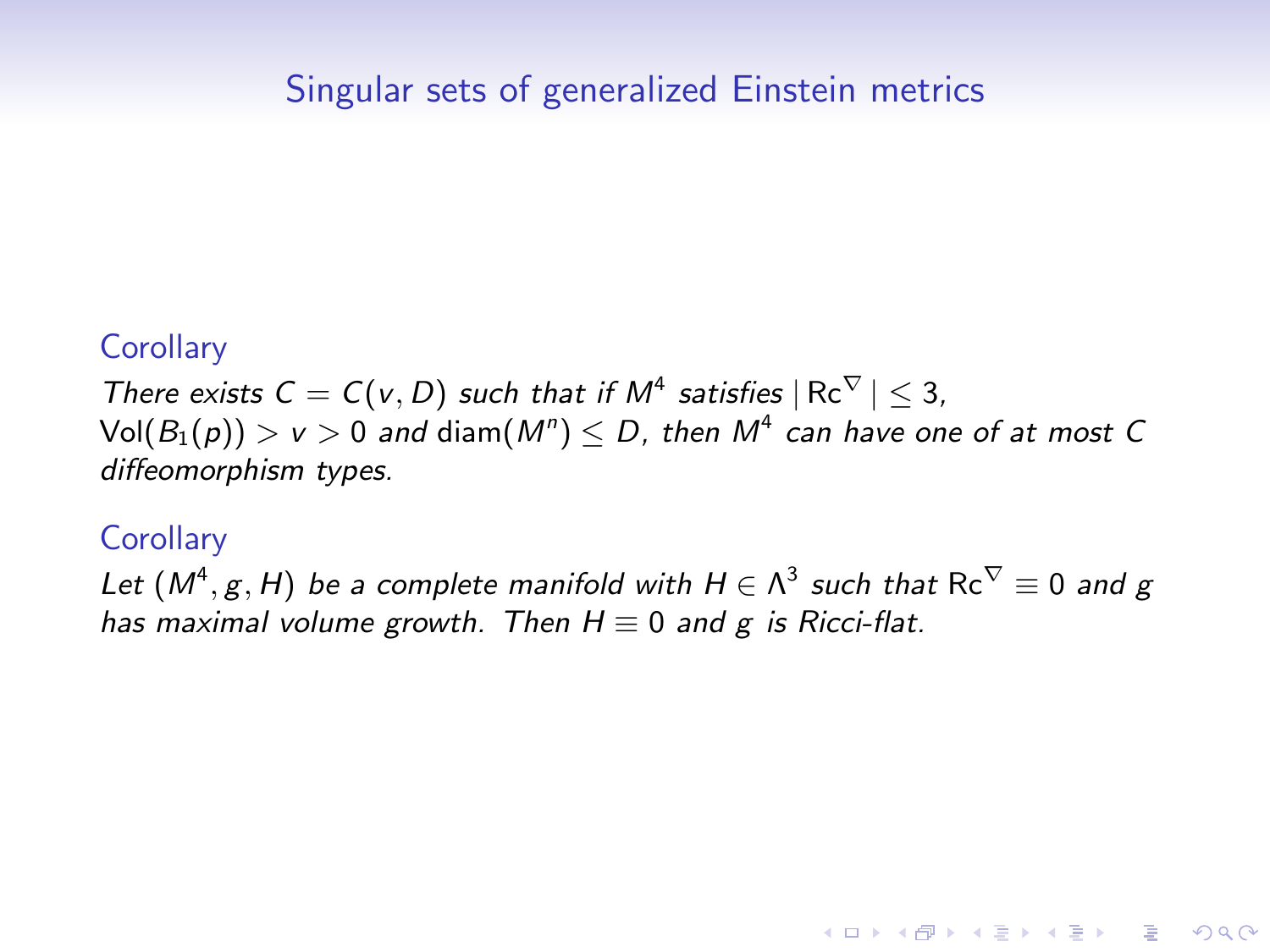We understand the limit space  $(X, d_X)$  through the structure of tangent cones:

K ロ ▶ K @ ▶ K 할 ▶ K 할 ▶ | 할 | ⊙Q @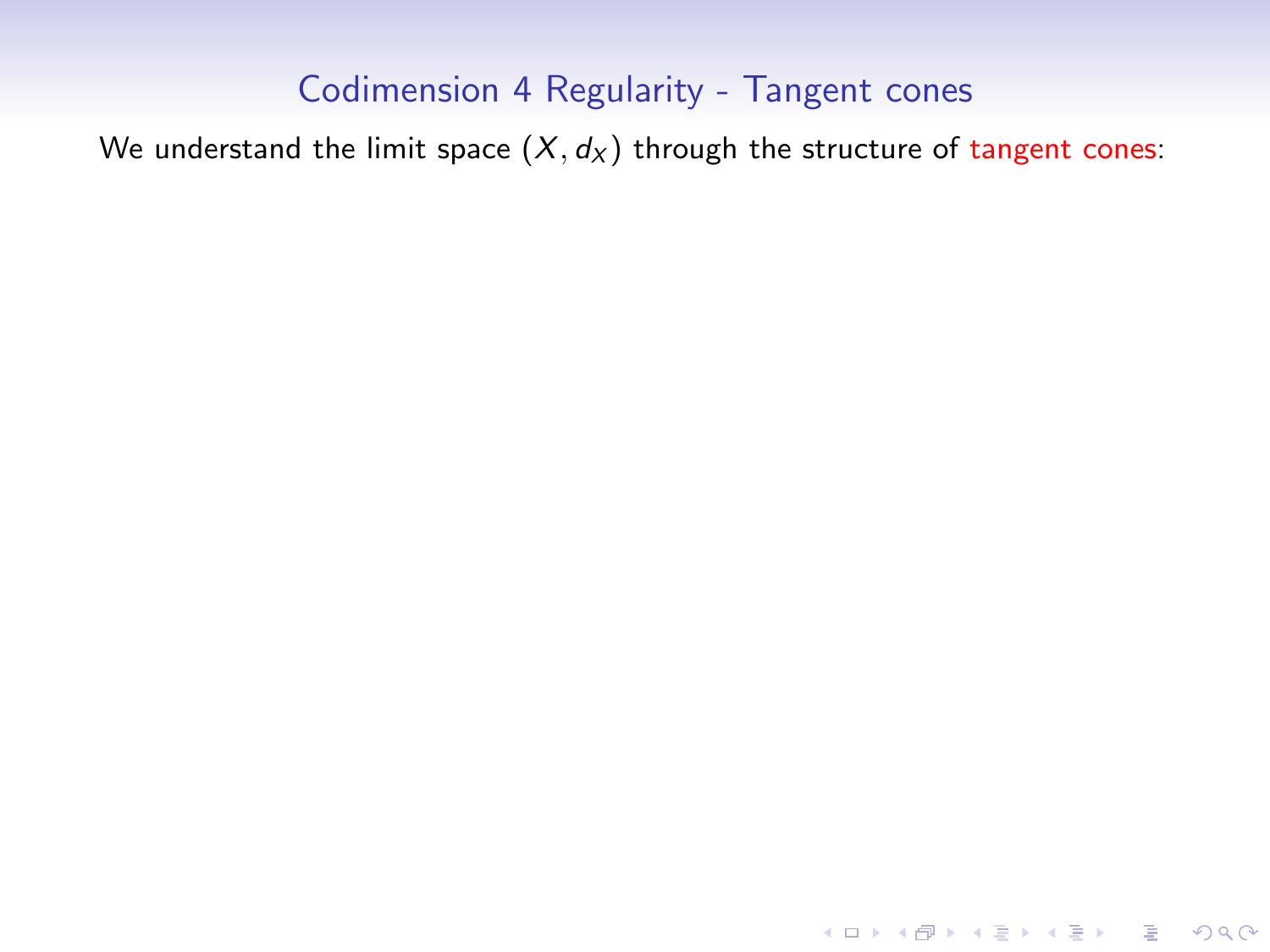We understand the limit space  $(X, d_X)$  through the structure of tangent cones: Definition

Given  $(X, d_X)$  and  $x \in X$ , a tangent cone at x is a Gromov Hausdorff limit

$$
(X, r_i^{-1}d_X, x) \rightarrow (X_x, d_\infty, x_\infty)
$$

for some sequence  $r_i \rightarrow \infty$ .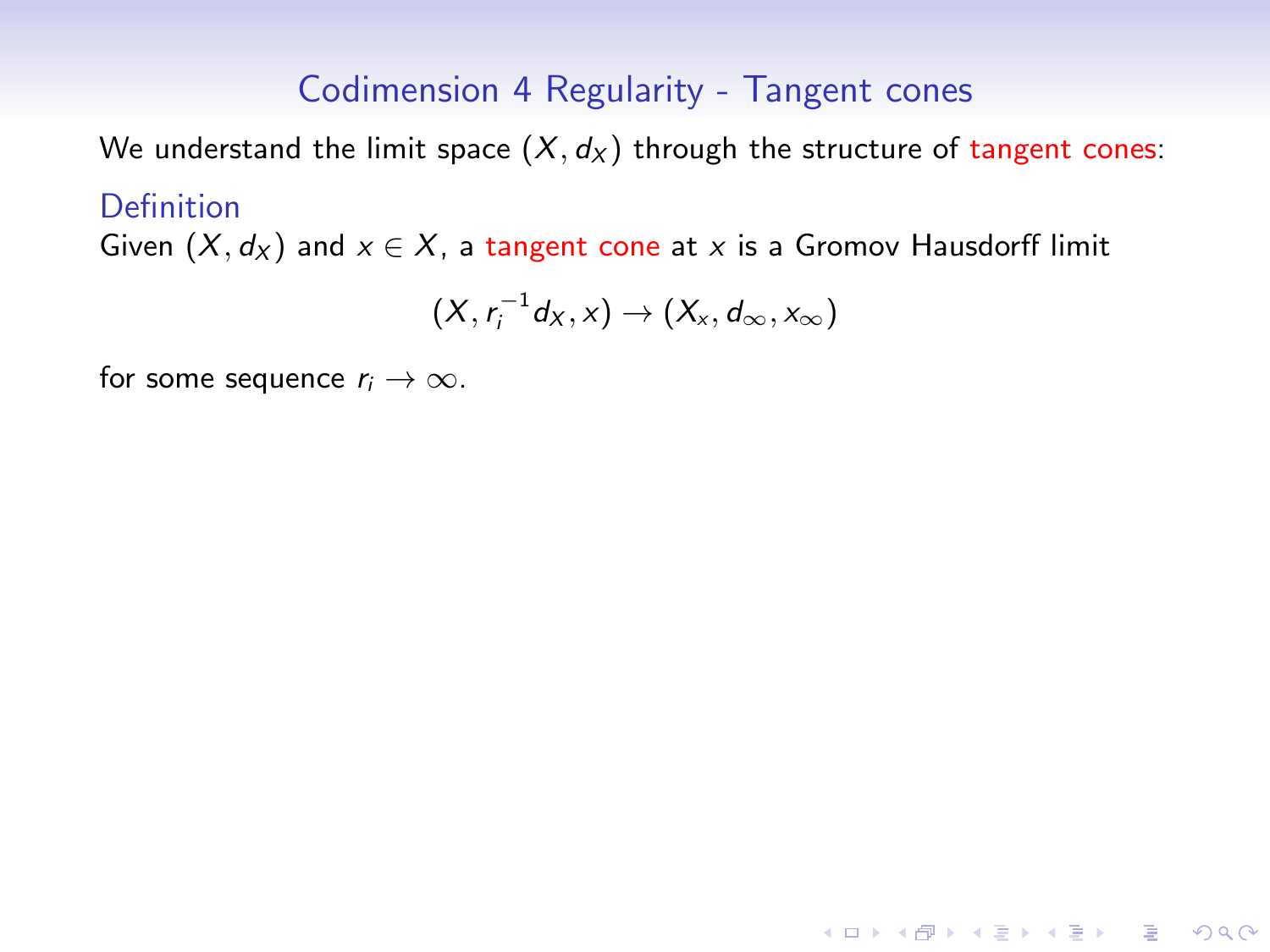We understand the limit space  $(X, d_X)$  through the structure of tangent cones:

#### **Definition**

Given  $(X, d_X)$  and  $x \in X$ , a tangent cone at x is a Gromov Hausdorff limit

$$
(X, r_i^{-1}d_X, x) \rightarrow (X_x, d_{\infty}, x_{\infty})
$$

for some sequence  $r_i \to \infty$ .

### **Definition**

A metric space  $X$  is called  $k$ -symmetric if  $X$  is isometric to  $\mathbb{R}^k\times C(Z)$  for some Z. Furthermore, we say X is k-symmetric at  $x \in X$  if there is an isometry of X with  $\mathbb{R}^k \times C(Z)$  which carries  $x$  to a vertex of the cone  $\mathbb{R}^k \times C(Z).$ 

4 0 > 4 4 + 4 = + 4 = + = + + 0 4 0 +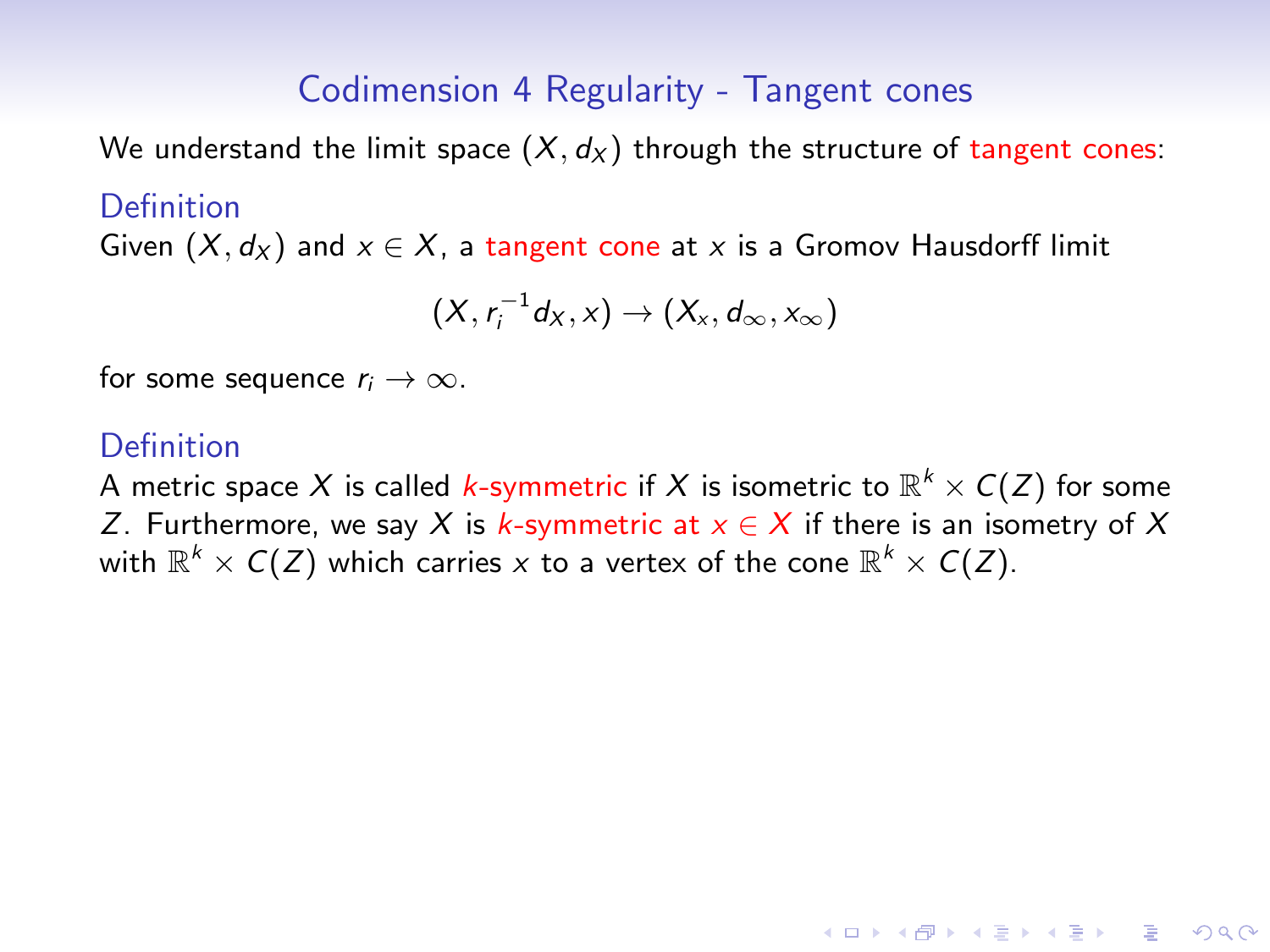We understand the limit space  $(X, d_X)$  through the structure of tangent cones:

#### Definition

Given  $(X, d_X)$  and  $x \in X$ , a tangent cone at x is a Gromov Hausdorff limit

$$
(X, r_i^{-1}d_X, x) \rightarrow (X_x, d_\infty, x_\infty)
$$

for some sequence  $r_i \rightarrow \infty$ .

## **Definition**

A metric space  $X$  is called  $k$ -symmetric if  $X$  is isometric to  $\mathbb{R}^k\times C(Z)$  for some Z. Furthermore, we say X is k-symmetric at  $x \in X$  if there is an isometry of X with  $\mathbb{R}^k \times C(Z)$  which carries  $x$  to a vertex of the cone  $\mathbb{R}^k \times C(Z).$ 

#### Theorem

(Cheeger-Colding 1996) Suppose  $(M_i^n, g_i, H_i, p_i) \longrightarrow (X, d_X, p)$  and furthermore

- 1. Rc<sup>gi</sup> >  $-(n-1)$
- 2. Vol $(B_1(p_i)) > v > 0$ .

Then every tangent cone at every  $x \in X$  is a metric cone which is k-symmetric for some  $k > 0$ .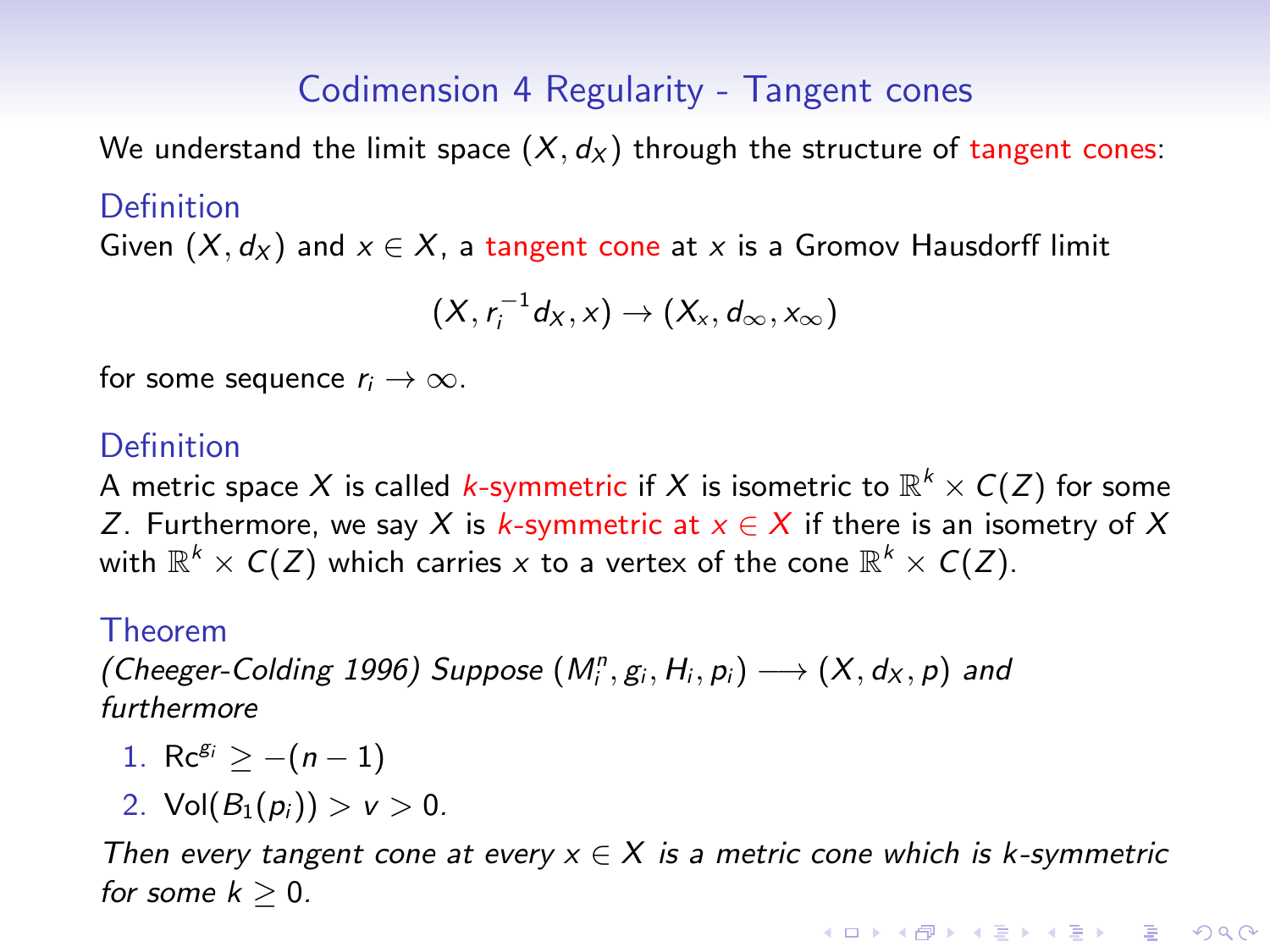K ロ ▶ K @ ▶ K 할 ▶ K 할 ▶ | 할 | ⊙Q @

Let  $R$  denote the regular set,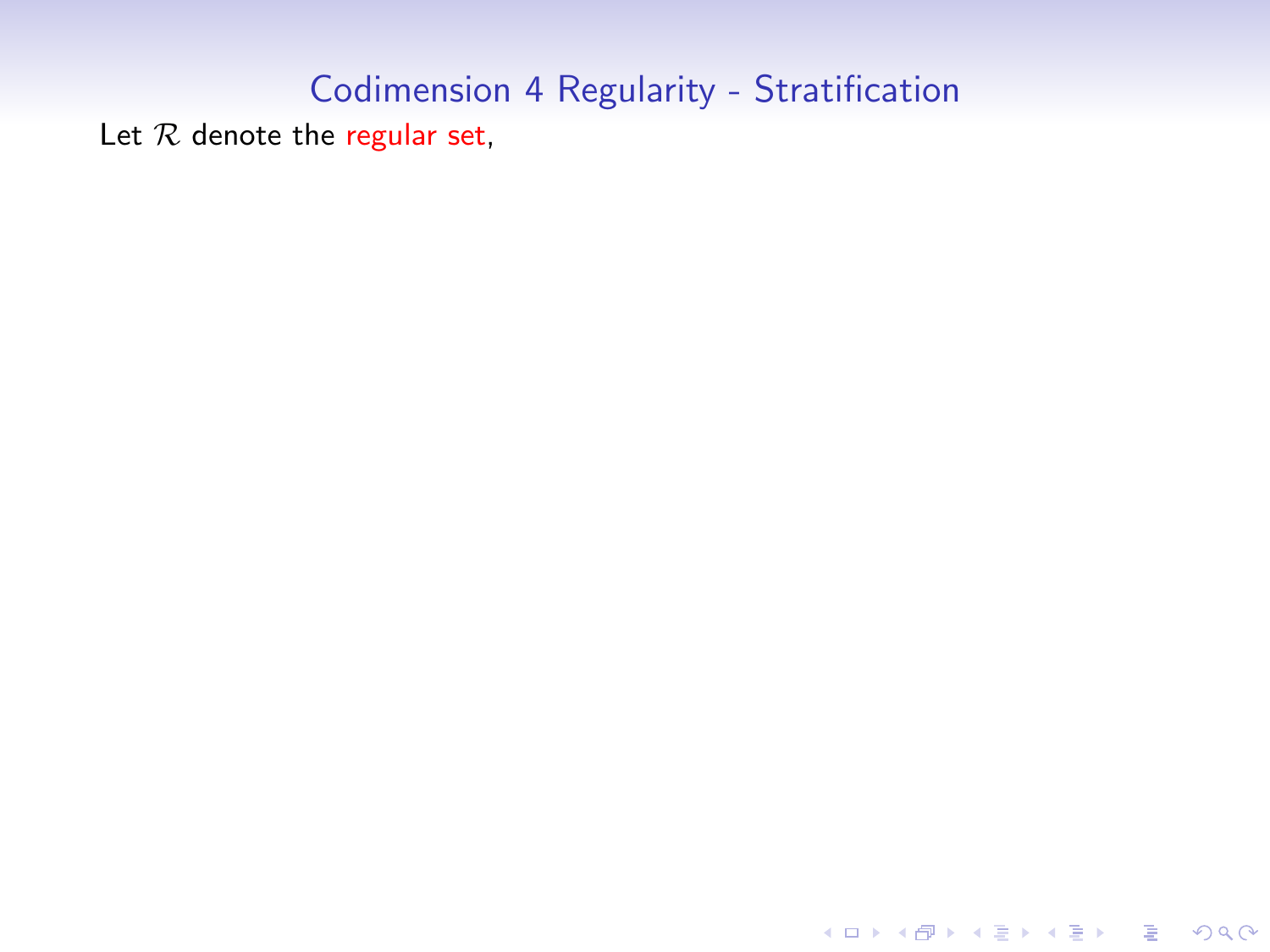Let  $R$  denote the regular set, the points which admit tangent cones isometric to  $\mathbb{R}^n$ .

KO KKOKKEKKEK E DAG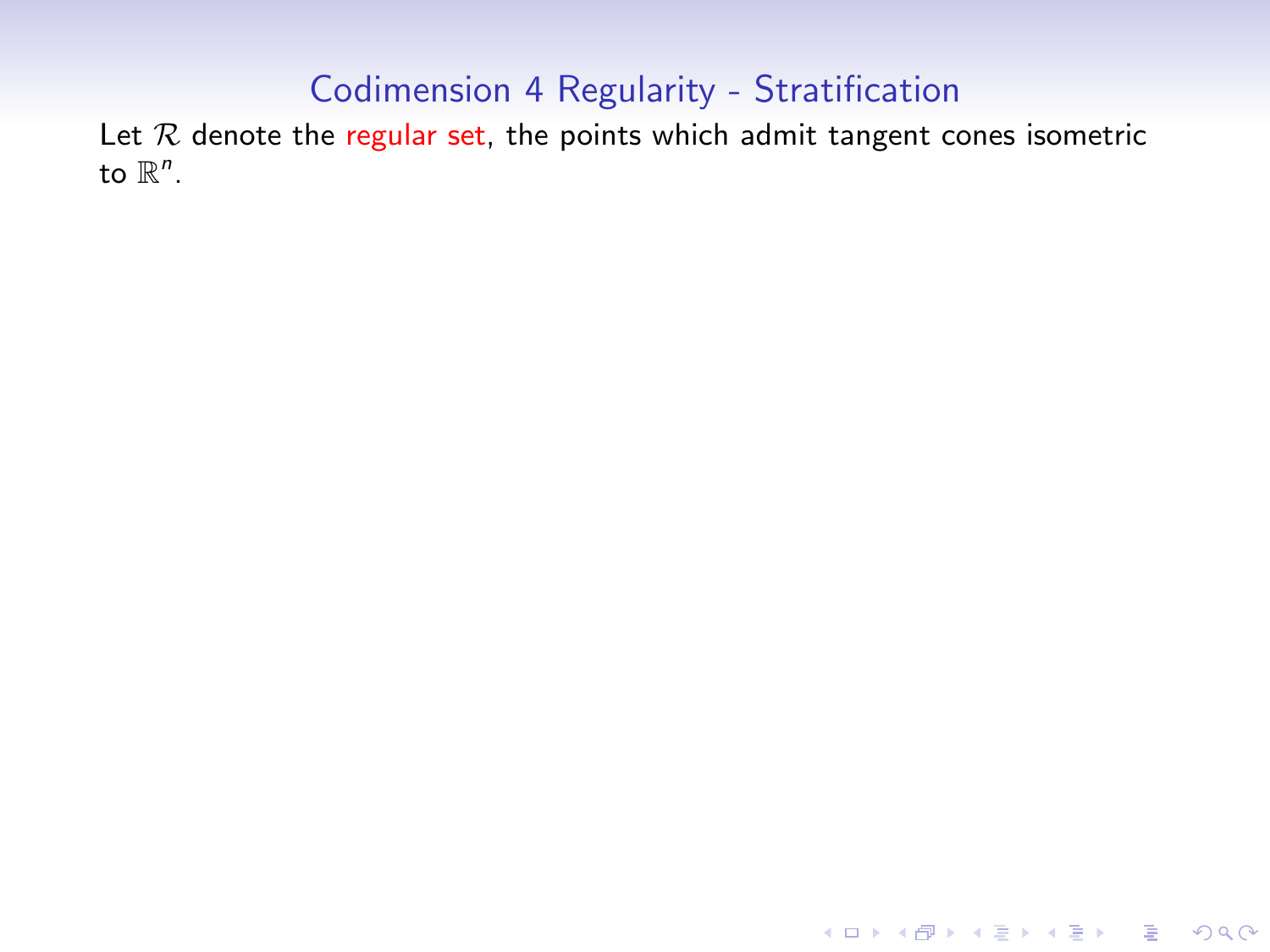Let  $R$  denote the regular set, the points which admit tangent cones isometric to  $\mathbb{R}^n$ . Then let  $\mathcal{S} = X \backslash \mathcal{R}$ .

KO K K Ø K K E K K E K V K K K K K K K K K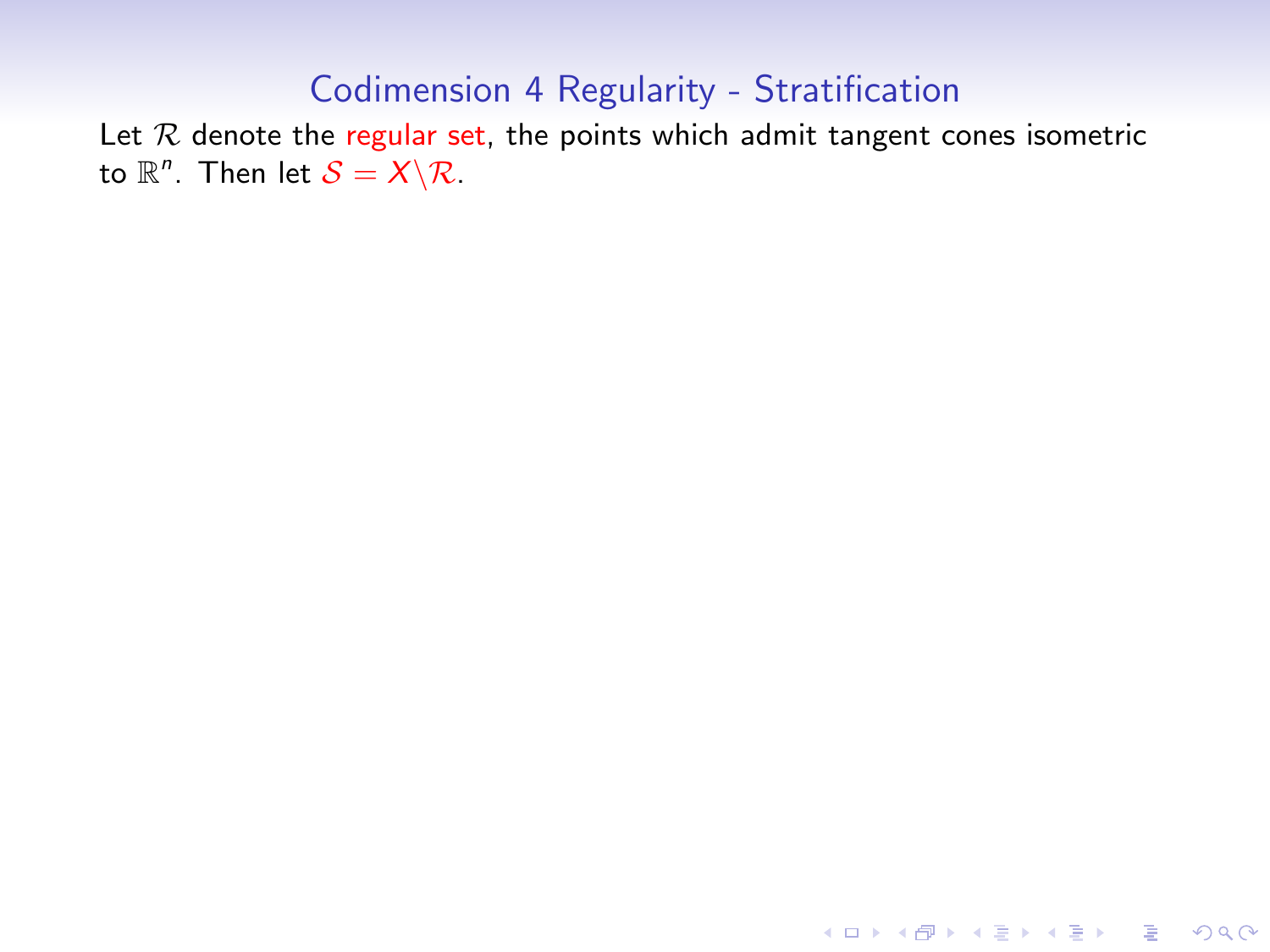Let  $R$  denote the regular set, the points which admit tangent cones isometric to  $\mathbb{R}^n$ . Then let  $\mathcal{S} = X \backslash \mathcal{R}$ . The set  $\mathcal S$  is stratified via

$$
\emptyset \subset \mathcal{S}^0 \subseteq \cdots \subseteq \mathcal{S}^{n-1} := \mathcal{S} \subseteq \mathcal{X}^n,
$$

where

$$
\mathcal{S}^k := \{x \in X : \text{ no tangent cone at } x \text{ is } (k+1)\text{-symmetric}\}.
$$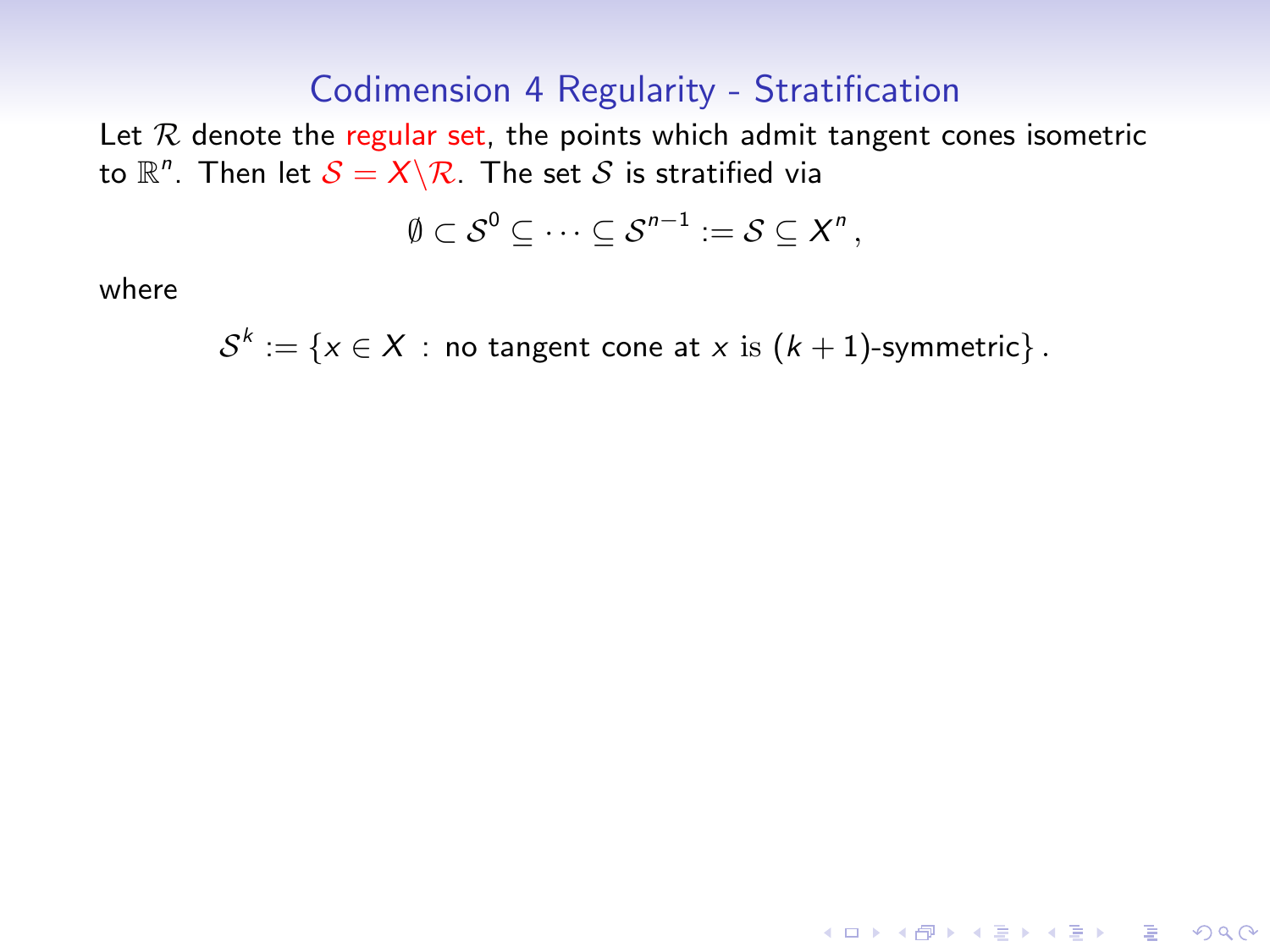Let  $R$  denote the regular set, the points which admit tangent cones isometric to  $\mathbb{R}^n$ . Then let  $\mathcal{S} = X \backslash \mathcal{R}$ . The set  $\mathcal S$  is stratified via

$$
\emptyset \subset \mathcal{S}^0 \subseteq \cdots \subseteq \mathcal{S}^{n-1} := \mathcal{S} \subseteq \mathcal{X}^n,
$$

where

$$
\mathcal{S}^k := \{x \in X \,:\, \text{no tangent cone at } x \text{ is } (k+1)\text{-symmetric}\}\,.
$$

**KORKARYKERKER POLO** 

#### Theorem

(Cheeger-Colding 1996) Suppose  $(M_i^n, g_i, H_i, p_i) \longrightarrow (X, d_X, p)$  and furthermore

- 1. Rc<sup>gi</sup> >  $-(n-1)$
- 2. Vol $(B_1(p_i)) > v > 0$ .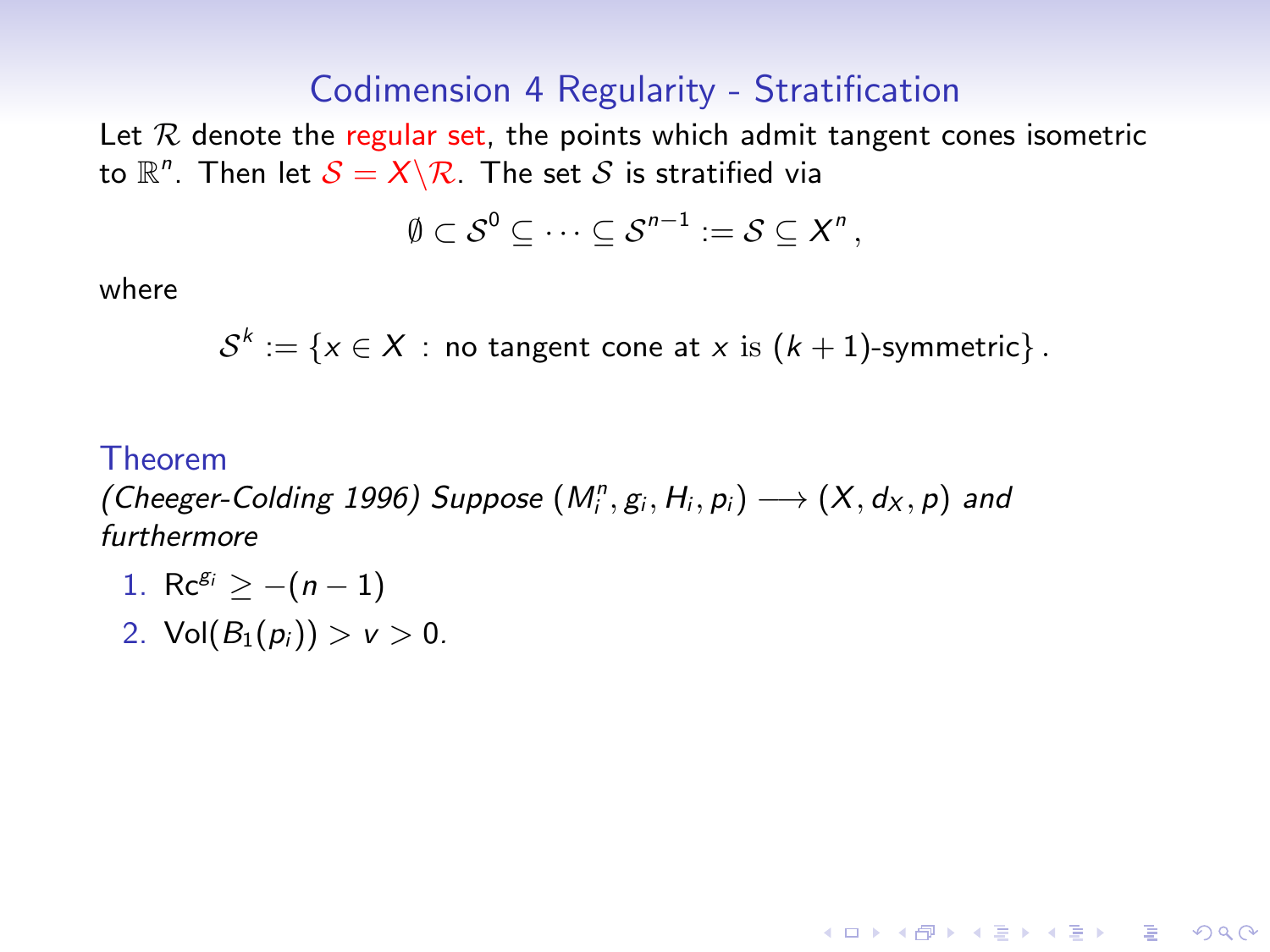Let  $R$  denote the regular set, the points which admit tangent cones isometric to  $\mathbb{R}^n$ . Then let  $\mathcal{S} = X \backslash \mathcal{R}$ . The set  $\mathcal S$  is stratified via

$$
\emptyset \subset \mathcal{S}^0 \subseteq \cdots \subseteq \mathcal{S}^{n-1} := \mathcal{S} \subseteq \mathcal{X}^n,
$$

where

$$
\mathcal{S}^k := \{x \in X \,:\, \text{no tangent cone at } x \text{ is } (k+1)\text{-symmetric}\}\,.
$$

#### Theorem

(Cheeger-Colding 1996) Suppose  $(M_i^n, g_i, H_i, p_i) \longrightarrow (X, d_X, p)$  and furthermore

- 1. Rc<sup>gi</sup> >  $-(n-1)$
- 2. Vol $(B_1(p_i)) > v > 0$ .

Then

$$
\dim S^k \leq k, \quad \text{for all } k.
$$

**KORKARYKERKER POLO**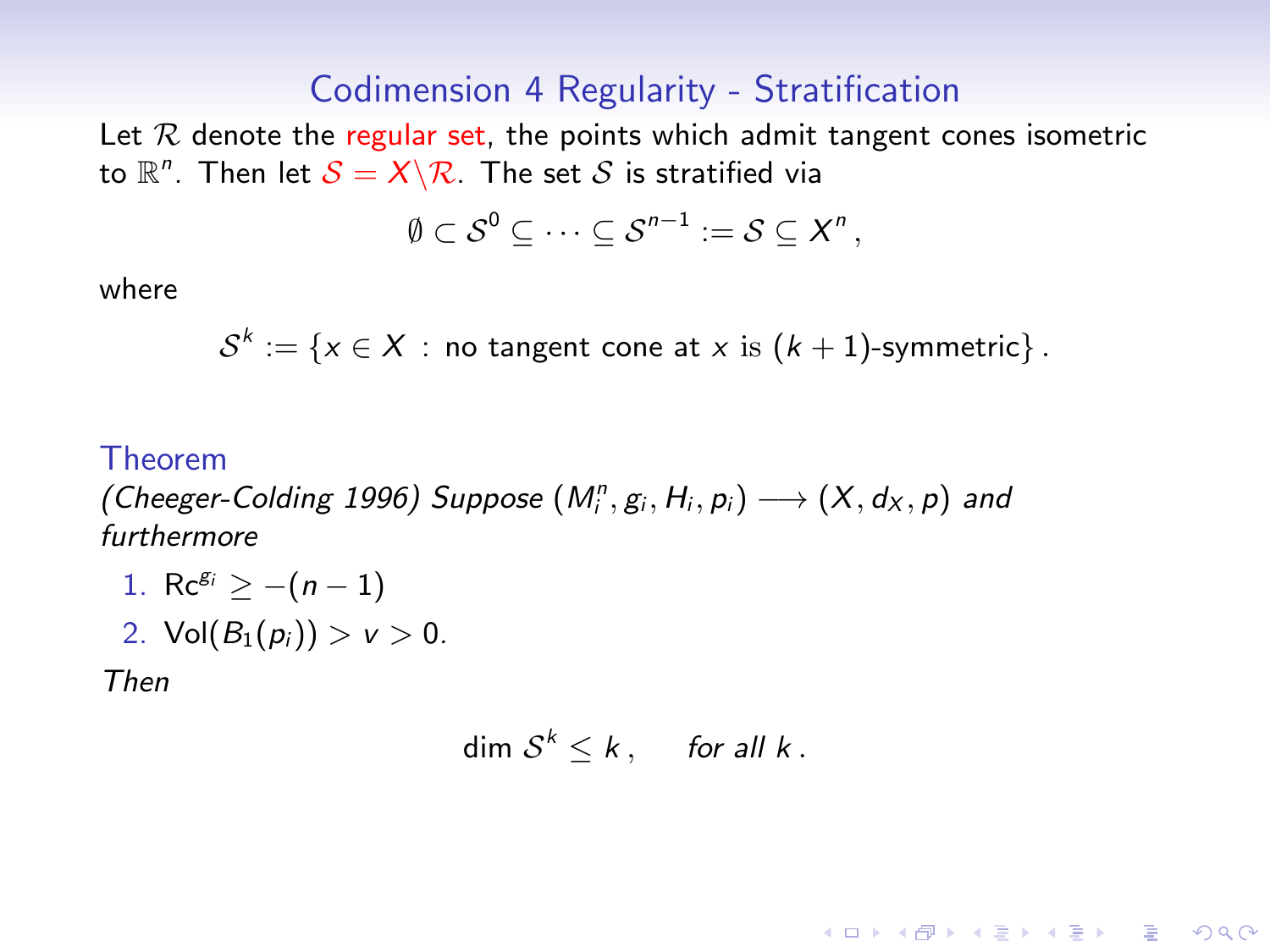Let  $R$  denote the regular set, the points which admit tangent cones isometric to  $\mathbb{R}^n$ . Then let  $\mathcal{S} = X \backslash \mathcal{R}$ . The set  $\mathcal S$  is stratified via

$$
\emptyset \subset \mathcal{S}^0 \subseteq \cdots \subseteq \mathcal{S}^{n-1} := \mathcal{S} \subseteq \mathcal{X}^n,
$$

where

$$
\mathcal{S}^k := \{x \in X \,:\, \text{no tangent cone at } x \text{ is } (k+1)\text{-symmetric}\}\,.
$$

#### Theorem

(Cheeger-Colding 1996) Suppose  $(M_i^n, g_i, H_i, p_i) \longrightarrow (X, d_X, p)$  and furthermore

- 1. Rc<sup>gi</sup> >  $-(n-1)$
- 2. Vol $(B_1(p_i)) > v > 0$ .

Then

$$
\dim \mathcal{S}^k \leq k, \quad \text{for all } k.
$$

Furthermore

$$
\dim S \leq n-2.
$$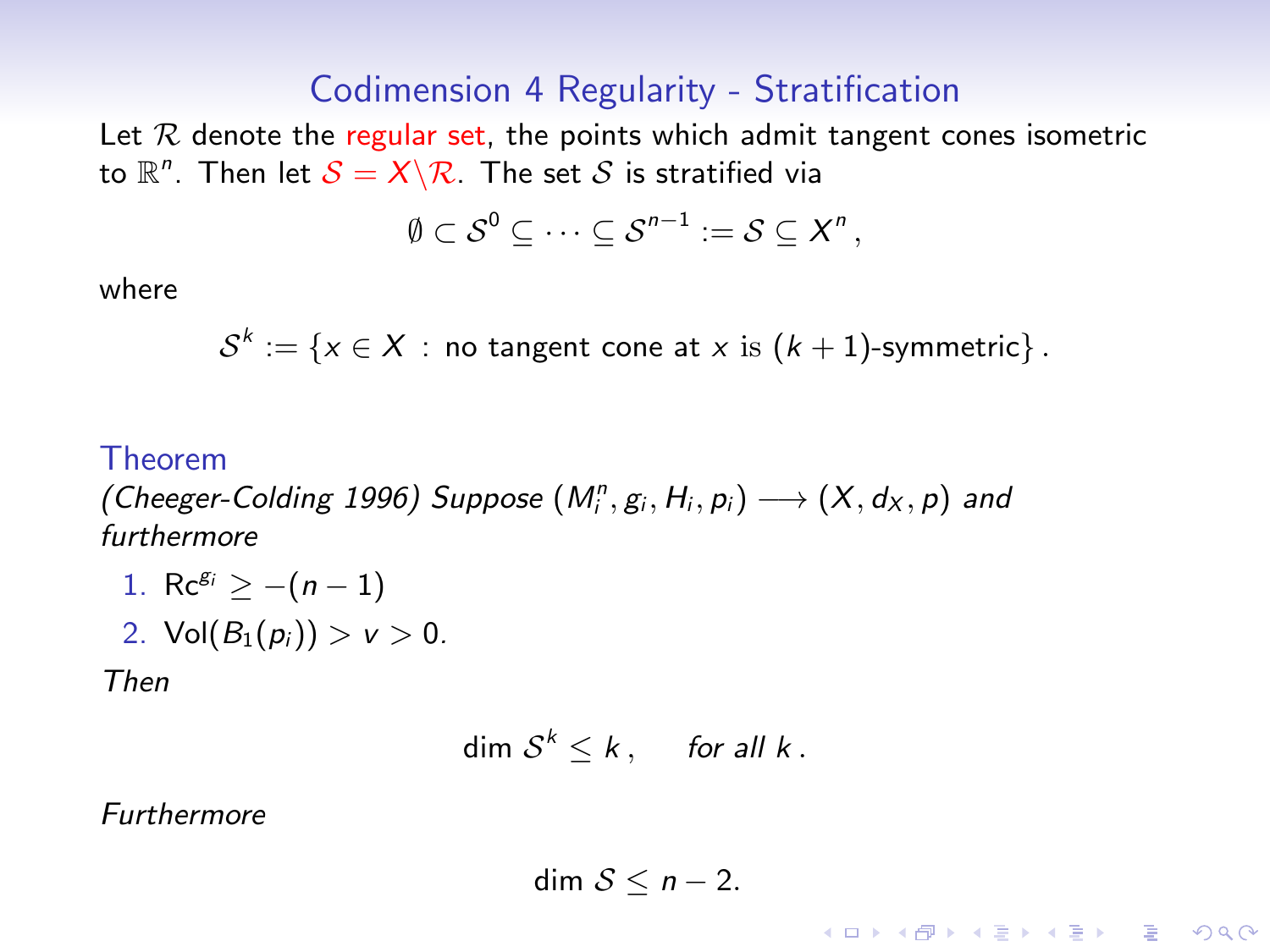## Proposition

Given a sequence of  $(M_i^n, g_i, H_i)$  of Riemannian manifolds satisfying

- 1.  $\left|\mathsf{Rc}^{\nabla_i}\right| \leq n-1$ ,
- 2. Vol $(B_1(p_i)) > v$ ,

then  $(M^n_i,g_i,p_i)$  converges subsequentially in the  $\mathsf{C}^{1,\alpha}$  topology outside the closed set S to a  $\mathcal{C}^{1,\alpha}$  manifold  $(X,d,p)$  for any  $0<\alpha< 1.$ 

**KORKARYKERKER POLO**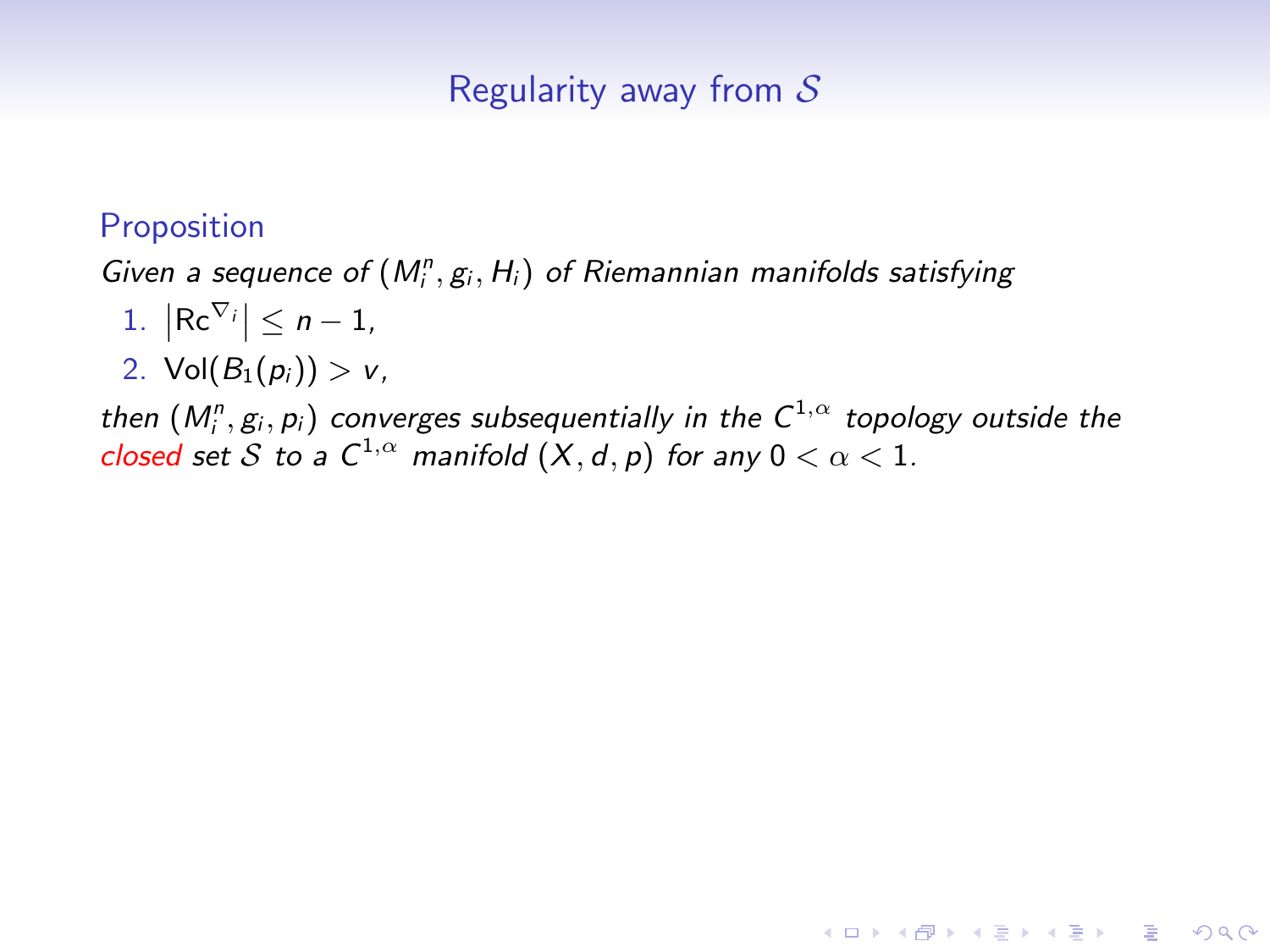## **Proposition**

Given a sequence of  $(M_i^n, g_i, H_i)$  of Riemannian manifolds satisfying

- 1.  $\left|\mathsf{Rc}^{\nabla_i}\right| \leq n-1$ ,
- 2. Vol $(B_1(p_i)) > v$ ,

then  $(M^n_i,g_i,p_i)$  converges subsequentially in the  $\mathsf{C}^{1,\alpha}$  topology outside the closed set S to a  $\mathcal{C}^{1,\alpha}$  manifold  $(X,d,p)$  for any  $0<\alpha< 1.$ 

## Proof

1. By elliptic regularity,  $\left|\mathsf{Rc}^\nabla\right| + \left|H\right|^2 < \Lambda$ , yields obtain  $\left|g\right|_{\mathsf{C}^{1,\alpha}} + \left|H\right|_{\mathsf{C}^\alpha} < \mathsf{C}$ in terms of a lower bound on the harmonic radius  $r<sub>h</sub>$ .

**KORKARYKERKER POLO**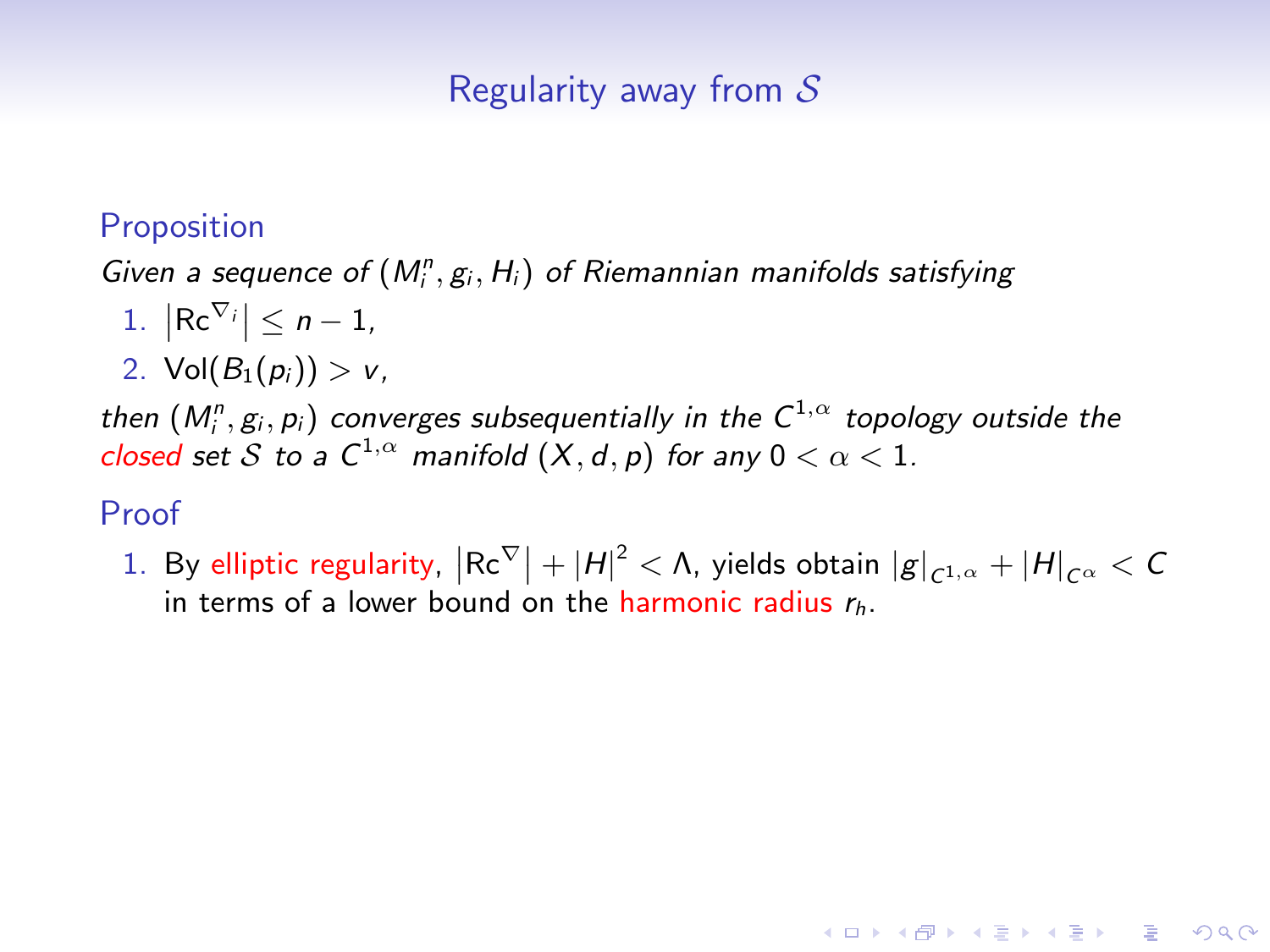## **Proposition**

Given a sequence of  $(M_i^n, g_i, H_i)$  of Riemannian manifolds satisfying

- 1.  $\left|\mathsf{Rc}^{\nabla_i}\right| \leq n-1$ ,
- 2. Vol $(B_1(p_i)) > v$ ,

then  $(M^n_i,g_i,p_i)$  converges subsequentially in the  $\mathsf{C}^{1,\alpha}$  topology outside the closed set S to a  $\mathcal{C}^{1,\alpha}$  manifold  $(X,d,p)$  for any  $0<\alpha< 1.$ 

### Proof

1. By elliptic regularity,  $\left|\mathsf{Rc}^\nabla\right| + \left|H\right|^2 < \Lambda$ , yields obtain  $\left|g\right|_{\mathsf{C}^{1,\alpha}} + \left|H\right|_{\mathsf{C}^\alpha} < \mathsf{C}$ in terms of a lower bound on the harmonic radius  $r<sub>h</sub>$ .

**KORKAR KERKER SAGA** 

2. By a blowup analysis,  $\left|\mathsf{Rc}^\nabla\right| < \Lambda$  and  $r_h > d$  yields an estimate for  $H$ .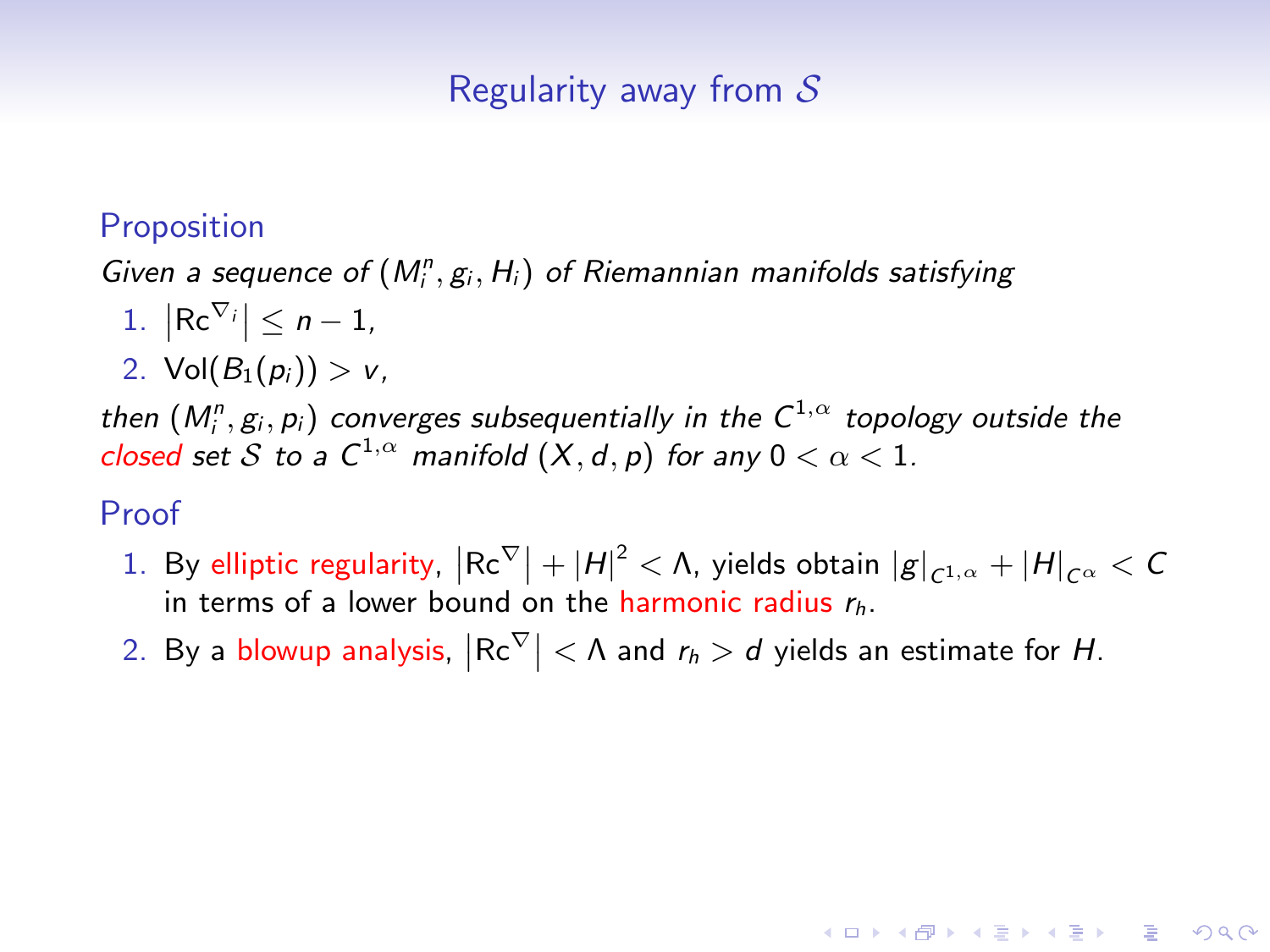## **Proposition**

Given a sequence of  $(M_i^n, g_i, H_i)$  of Riemannian manifolds satisfying

- 1.  $\left|\mathsf{Rc}^{\nabla_i}\right| \leq n-1$ ,
- 2. Vol $(B_1(p_i)) > v$ ,

then  $(M^n_i,g_i,p_i)$  converges subsequentially in the  $\mathsf{C}^{1,\alpha}$  topology outside the closed set S to a  $\mathcal{C}^{1,\alpha}$  manifold  $(X,d,p)$  for any  $0<\alpha< 1.$ 

## Proof

- 1. By elliptic regularity,  $\left|\mathsf{Rc}^\nabla\right| + \left|H\right|^2 < \Lambda$ , yields obtain  $\left|g\right|_{\mathsf{C}^{1,\alpha}} + \left|H\right|_{\mathsf{C}^\alpha} < \mathsf{C}$ in terms of a lower bound on the harmonic radius  $r<sub>h</sub>$ .
- 2. By a blowup analysis,  $\left|\mathsf{Rc}^\nabla\right| < \Lambda$  and  $r_h > d$  yields an estimate for  $H$ . Key point: Limit satisfies  $R^{\infty} = \frac{1}{4} |H_{\infty}|^2$  but also  $R^{\infty} \equiv 0$ , so  $H \equiv 0$ .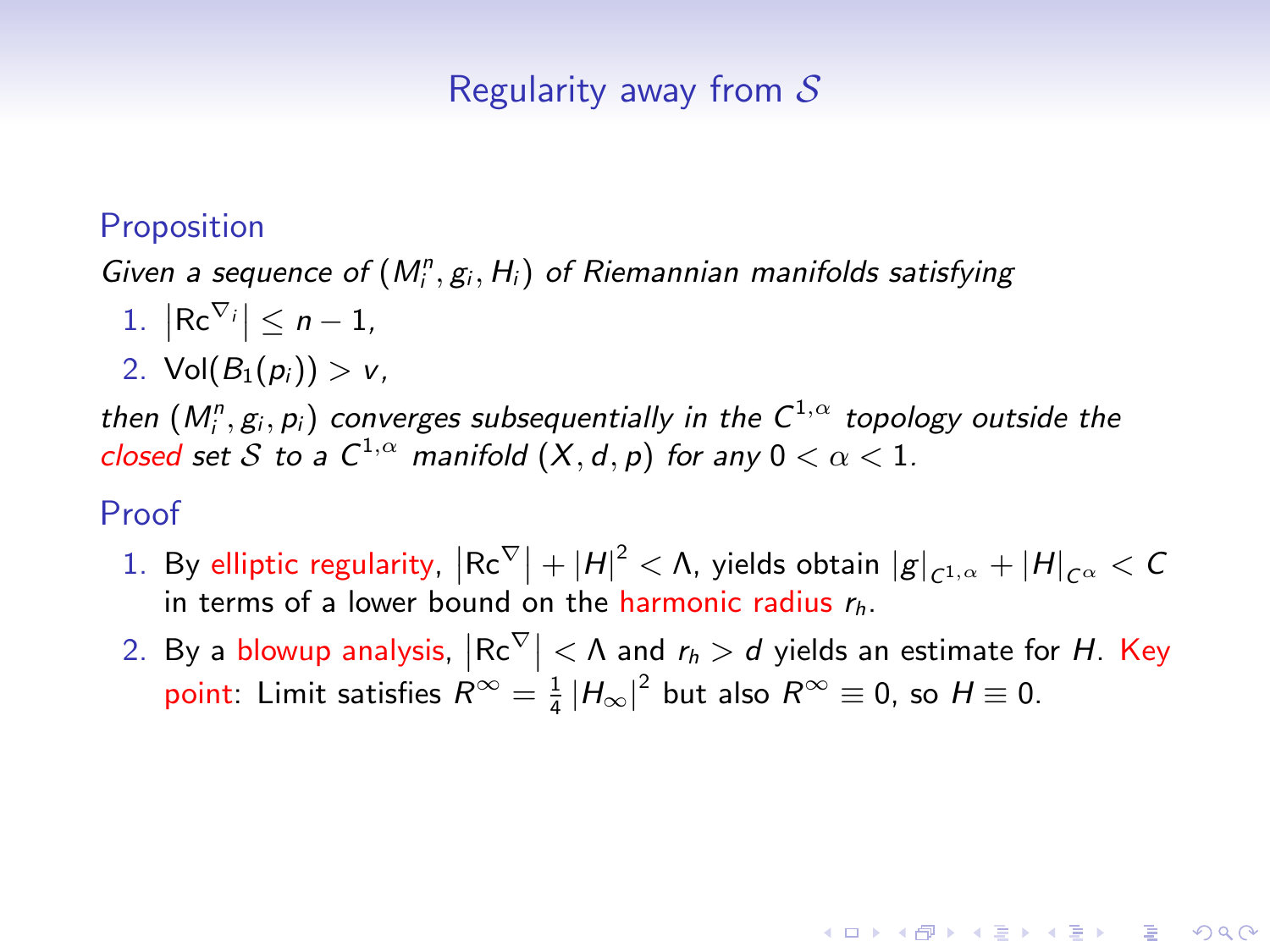## **Proposition**

Given a sequence of  $(M_i^n, g_i, H_i)$  of Riemannian manifolds satisfying

- 1.  $\left|\mathsf{Rc}^{\nabla_i}\right| \leq n-1$ ,
- 2. Vol $(B_1(p_i)) > v$ ,

then  $(M^n_i,g_i,p_i)$  converges subsequentially in the  $\mathsf{C}^{1,\alpha}$  topology outside the closed set S to a  $\mathcal{C}^{1,\alpha}$  manifold  $(X,d,p)$  for any  $0<\alpha< 1.$ 

## Proof

- 1. By elliptic regularity,  $\left|\mathsf{Rc}^\nabla\right| + \left|H\right|^2 < \Lambda$ , yields obtain  $\left|g\right|_{\mathsf{C}^{1,\alpha}} + \left|H\right|_{\mathsf{C}^\alpha} < \mathsf{C}$ in terms of a lower bound on the harmonic radius  $r<sub>h</sub>$ .
- 2. By a blowup analysis,  $\left|\mathsf{Rc}^\nabla\right| < \Lambda$  and  $r_h > d$  yields an estimate for  $H$ . Key point: Limit satisfies  $R^{\infty} = \frac{1}{4} |H_{\infty}|^2$  but also  $R^{\infty} \equiv 0$ , so  $H \equiv 0$ .
- 3. Lastly  $\left|\mathsf{Rc}^\nabla\right| \leq \epsilon$ , Vol $(B_1(\rho)) > \nu$ ,  $d_{GH}(B_2(\rho),B_2(0)) \leq \epsilon$  yields  $r_h(\rho) \geq r$ .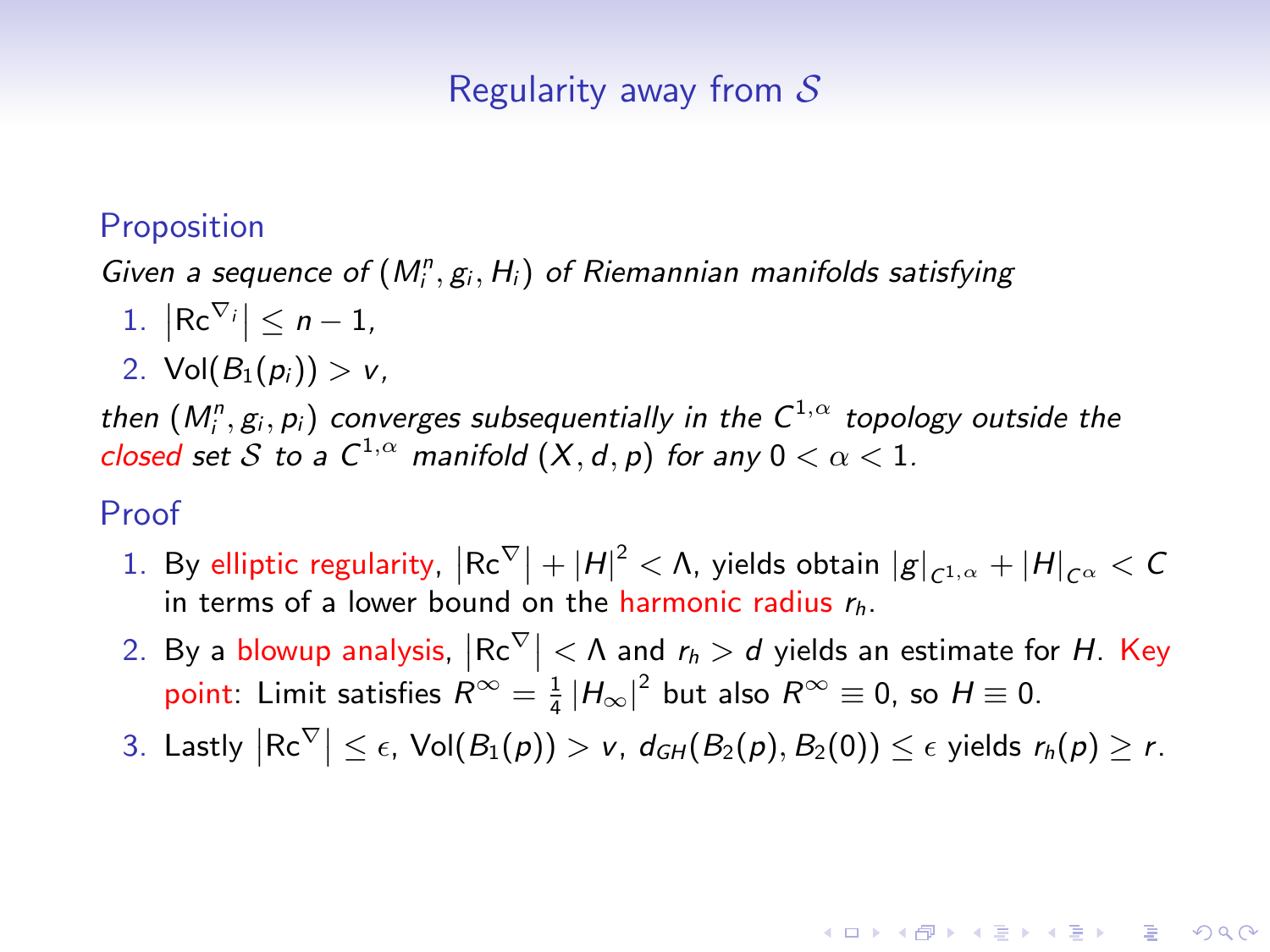## **Proposition**

Given a sequence of  $(M_i^n, g_i, H_i)$  of Riemannian manifolds satisfying

- 1.  $\left|\mathsf{Rc}^{\nabla_i}\right| \leq n-1$ ,
- 2. Vol $(B_1(p_i)) > v$ ,

then  $(M^n_i,g_i,p_i)$  converges subsequentially in the  $\mathsf{C}^{1,\alpha}$  topology outside the closed set S to a  $\mathcal{C}^{1,\alpha}$  manifold  $(X,d,p)$  for any  $0<\alpha< 1.$ 

## Proof

- 1. By elliptic regularity,  $\left|\mathsf{Rc}^\nabla\right| + \left|H\right|^2 < \Lambda$ , yields obtain  $\left|g\right|_{\mathsf{C}^{1,\alpha}} + \left|H\right|_{\mathsf{C}^\alpha} < \mathsf{C}$ in terms of a lower bound on the harmonic radius  $r<sub>h</sub>$ .
- 2. By a blowup analysis,  $\left|\mathsf{Rc}^\nabla\right| < \Lambda$  and  $r_h > d$  yields an estimate for  $H$ . Key point: Limit satisfies  $R^{\infty} = \frac{1}{4} |H_{\infty}|^2$  but also  $R^{\infty} \equiv 0$ , so  $H \equiv 0$ .
- 3. Lastly  $\left|\mathsf{Rc}^\nabla\right| \leq \epsilon$ ,  $\mathsf{Vol}(B_1(\rho)) > \nu$ ,  $d_{GH}(B_2(\rho), B_2(0)) \leq \epsilon$  yields  $r_h(\rho) \geq r$ . This follows again by blowup analysis using Colding's volume convergence.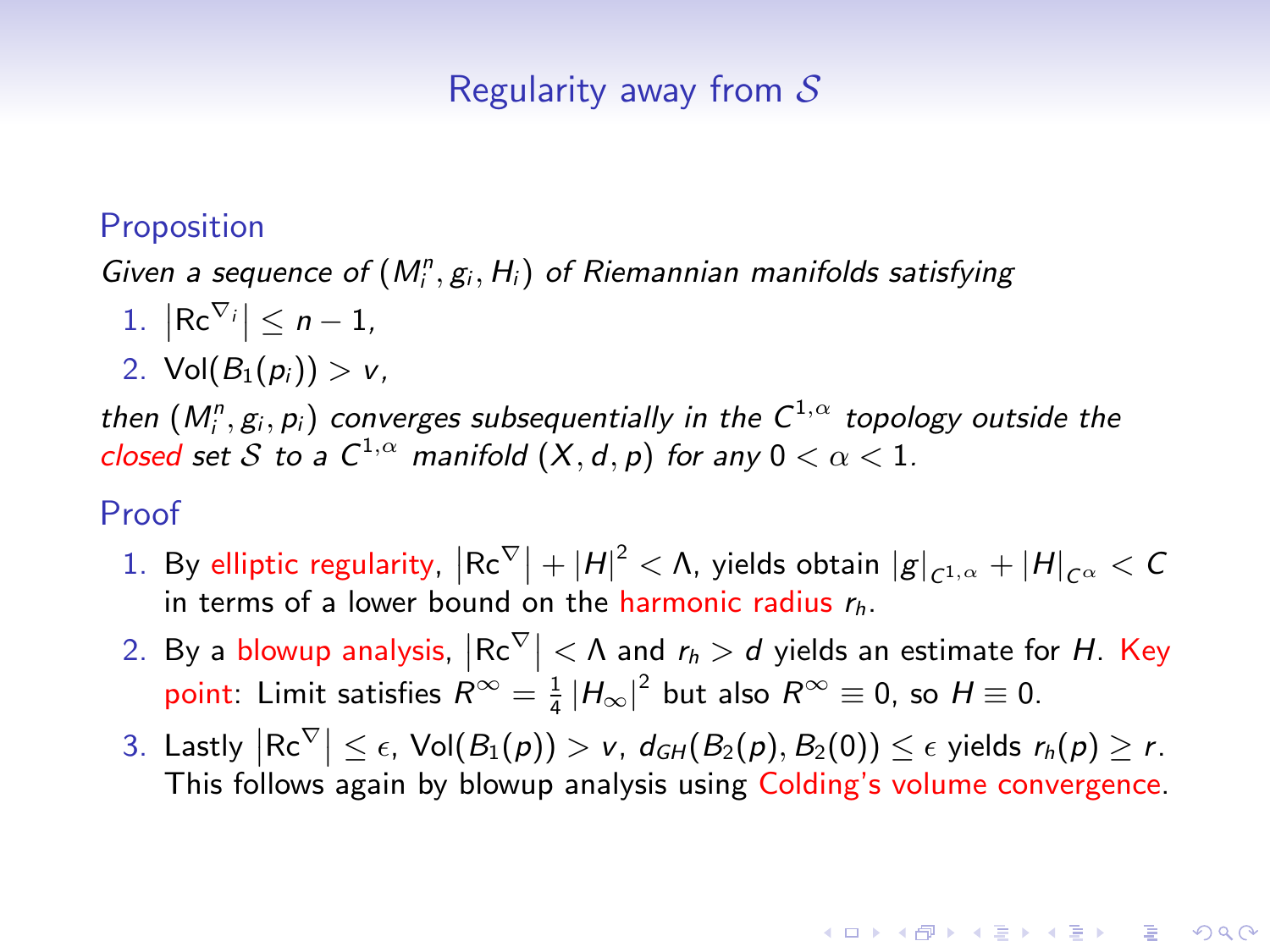# Codimension 2 singularities

KO K K Ø K K E K K E K V K K K K K K K K K

Next we rule out codimension 2 singularities.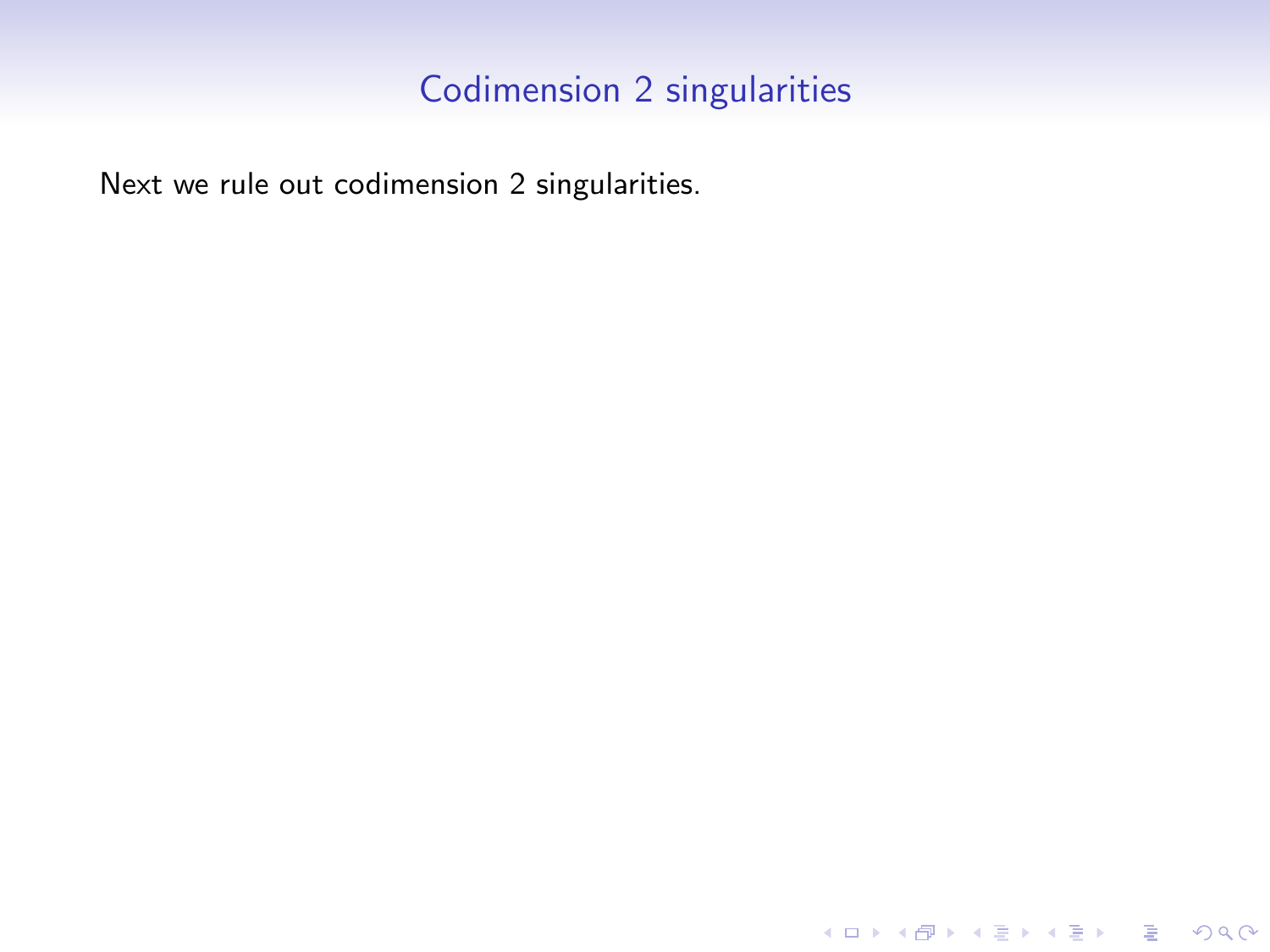## Codimension 2 singularities

Next we rule out codimension 2 singularities. The key new geometric content is the following rigidity phenomenon:

## Proposition

Let  $(\Sigma^2, g, H)$  be a smooth generalized Einstein manifold. Then there exists  $\lambda \in \mathbb{R}$  such that  $H = \lambda dV_g$ . Furthermore, either  $\lambda = 0$  and g is flat, or  $\lambda \neq 0$ and g is homothetic to  $g_{52}$ .

**KORK ERKER ADAM ADA**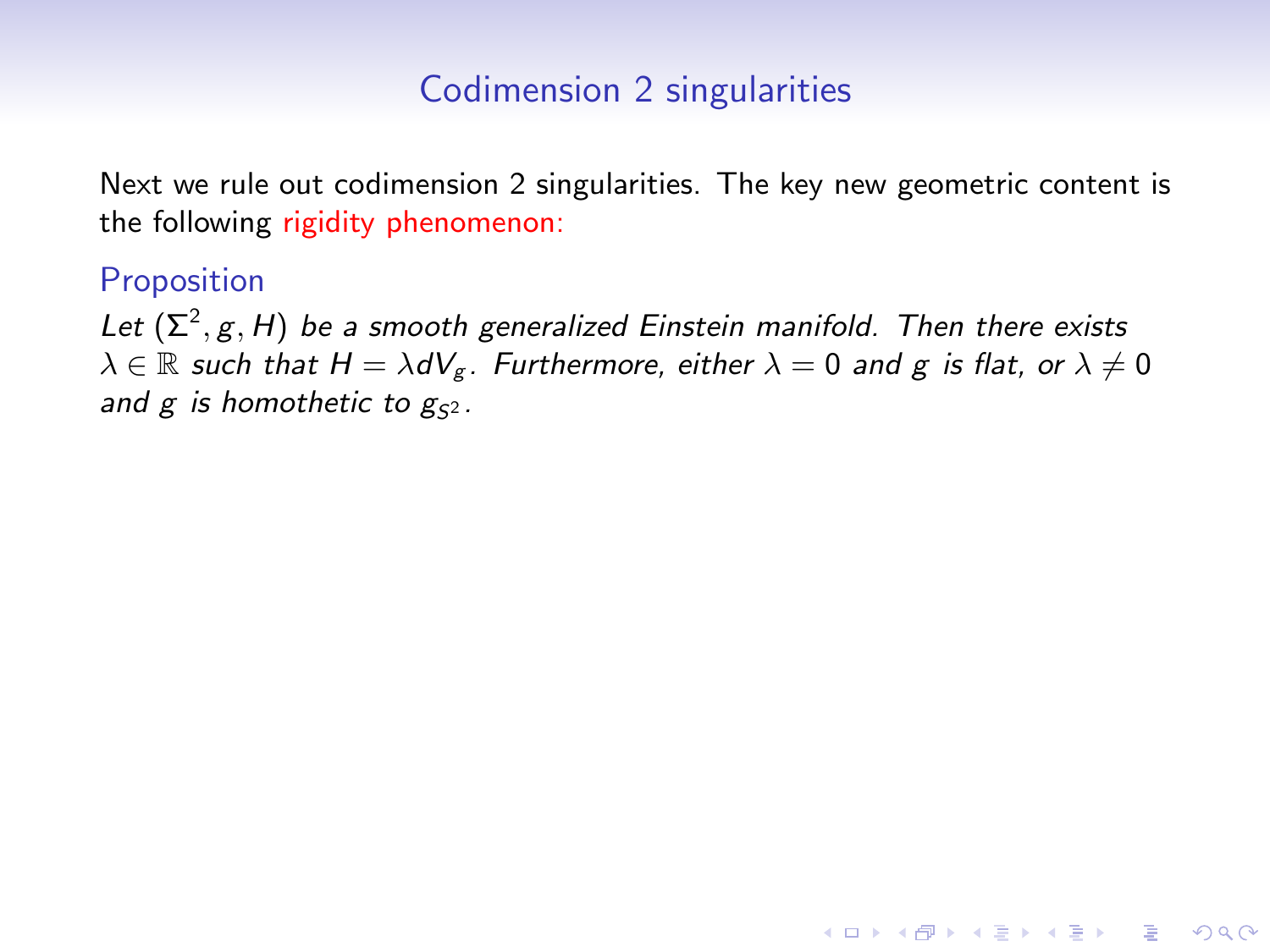Next we rule out codimension 2 singularities. The key new geometric content is the following rigidity phenomenon:

#### Proposition

Let  $(\Sigma^2, g, H)$  be a smooth generalized Einstein manifold. Then there exists  $\lambda \in \mathbb{R}$  such that  $H = \lambda dV_g$ . Furthermore, either  $\lambda = 0$  and g is flat, or  $\lambda \neq 0$ and g is homothetic to  $g_{52}$ .

**KORK ERKER ADAM ADA** 

#### Proof

Since  $\Sigma$  has dimension 2, we express  $H=\phi+\psi$  where  $\phi\in\Lambda^1, \psi\in\Lambda^2.$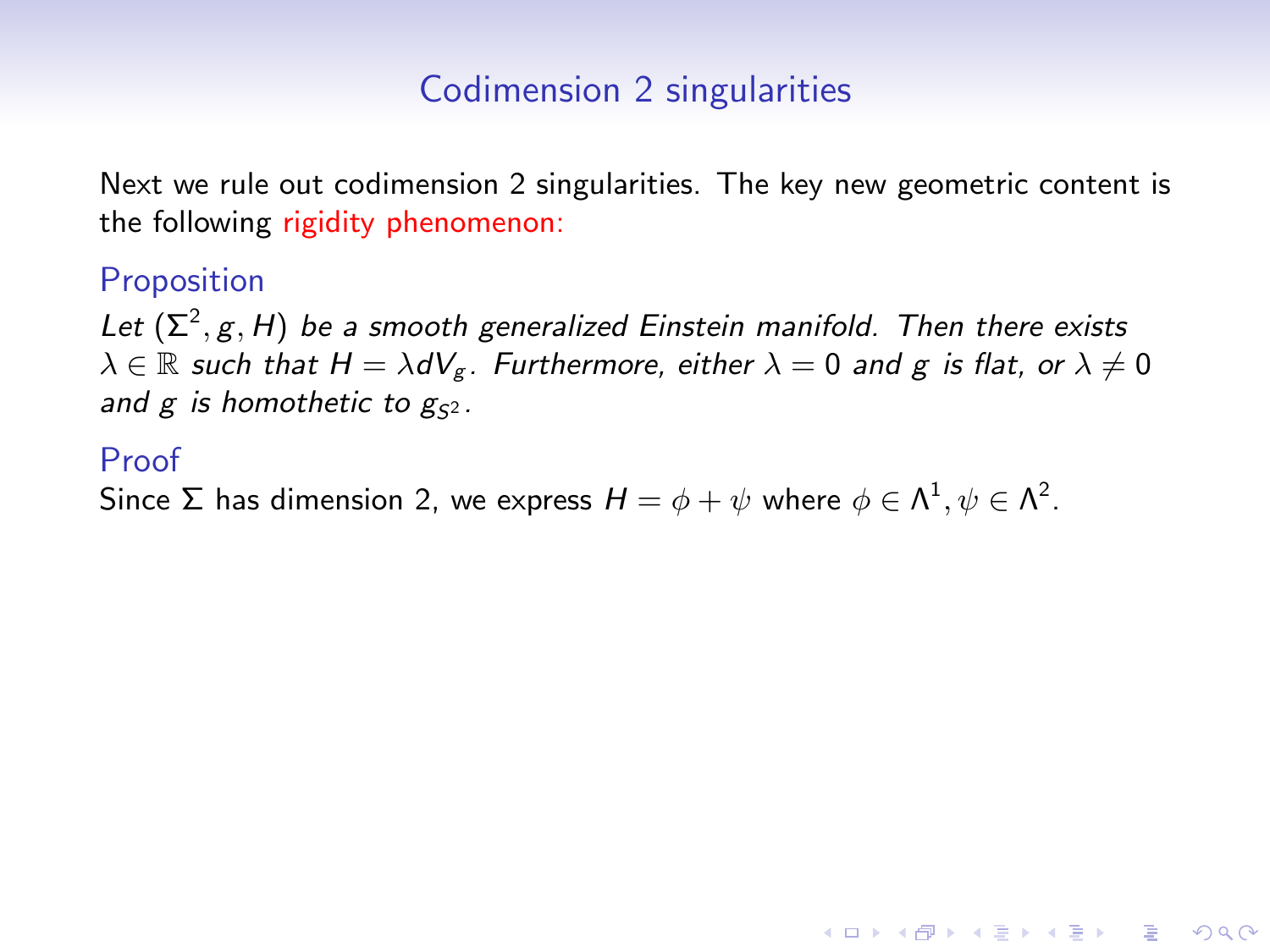Next we rule out codimension 2 singularities. The key new geometric content is the following rigidity phenomenon:

#### Proposition

Let  $(\Sigma^2, g, H)$  be a smooth generalized Einstein manifold. Then there exists  $\lambda \in \mathbb{R}$  such that  $H = \lambda dV_g$ . Furthermore, either  $\lambda = 0$  and g is flat, or  $\lambda \neq 0$ and g is homothetic to  $g_{52}$ .

#### Proof

Since  $\Sigma$  has dimension 2, we express  $H=\phi+\psi$  where  $\phi\in\Lambda^1, \psi\in\Lambda^2.$  One has  $\phi^2 = \phi \otimes \phi$ , and  $\psi^2 = \frac{1}{2} |\psi|^2 g$ ,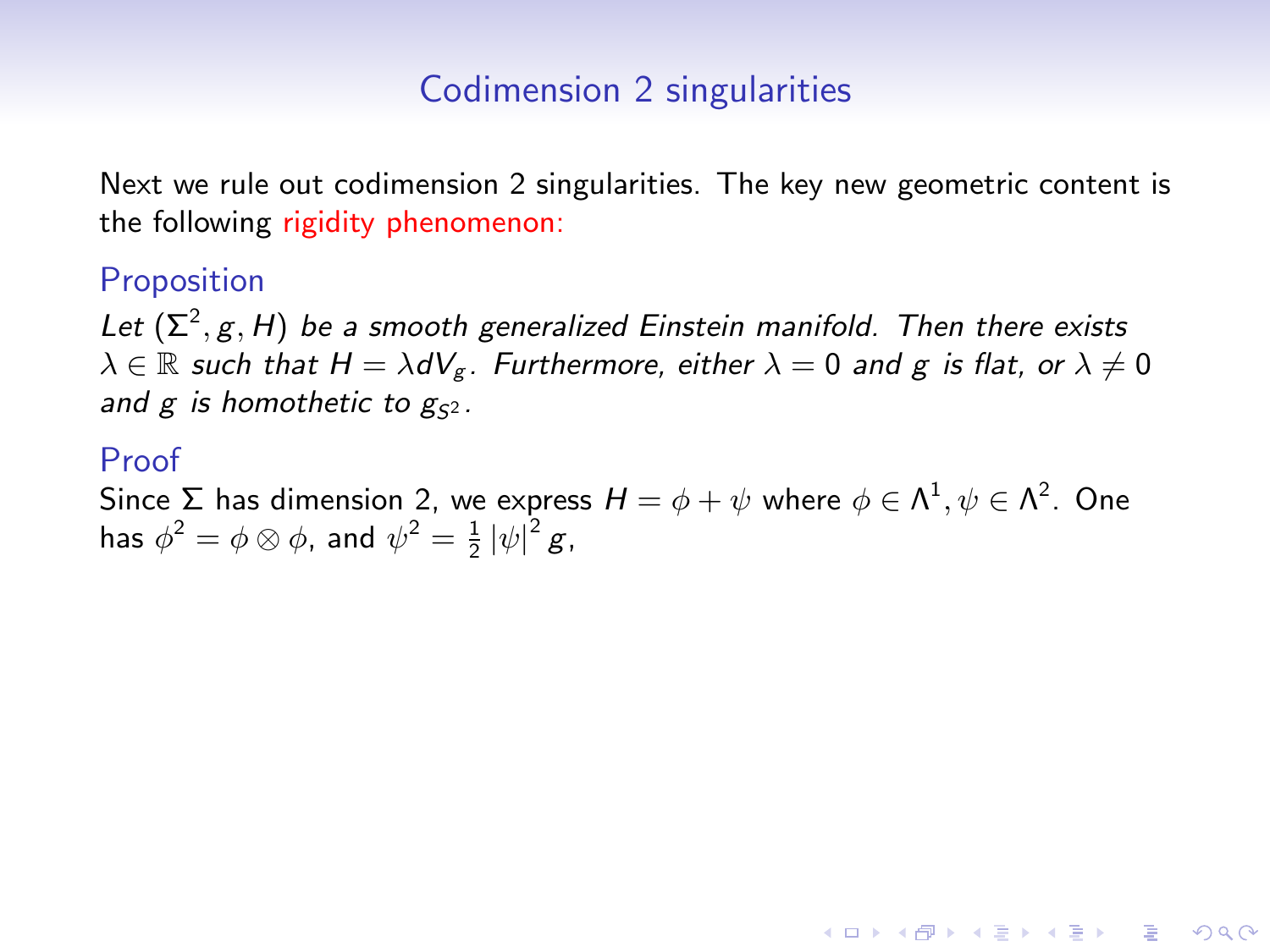Next we rule out codimension 2 singularities. The key new geometric content is the following rigidity phenomenon:

#### Proposition

Let  $(\Sigma^2, g, H)$  be a smooth generalized Einstein manifold. Then there exists  $\lambda \in \mathbb{R}$  such that  $H = \lambda dV_g$ . Furthermore, either  $\lambda = 0$  and g is flat, or  $\lambda \neq 0$ and g is homothetic to  $g_{52}$ .

#### Proof

Since  $\Sigma$  has dimension 2, we express  $H=\phi+\psi$  where  $\phi\in\Lambda^1, \psi\in\Lambda^2.$  One has  $\phi^2 = \phi \otimes \phi$ , and  $\psi^2 = \frac{1}{2} |\psi|^2 g$ , thus

$$
0 = \Re \mathsf{c}^{g} - \tfrac{1}{4} H^{2} = \tfrac{1}{2} \Re^{g} g - \tfrac{1}{4} \phi \otimes \phi - \tfrac{1}{8} |\psi|^{2} g
$$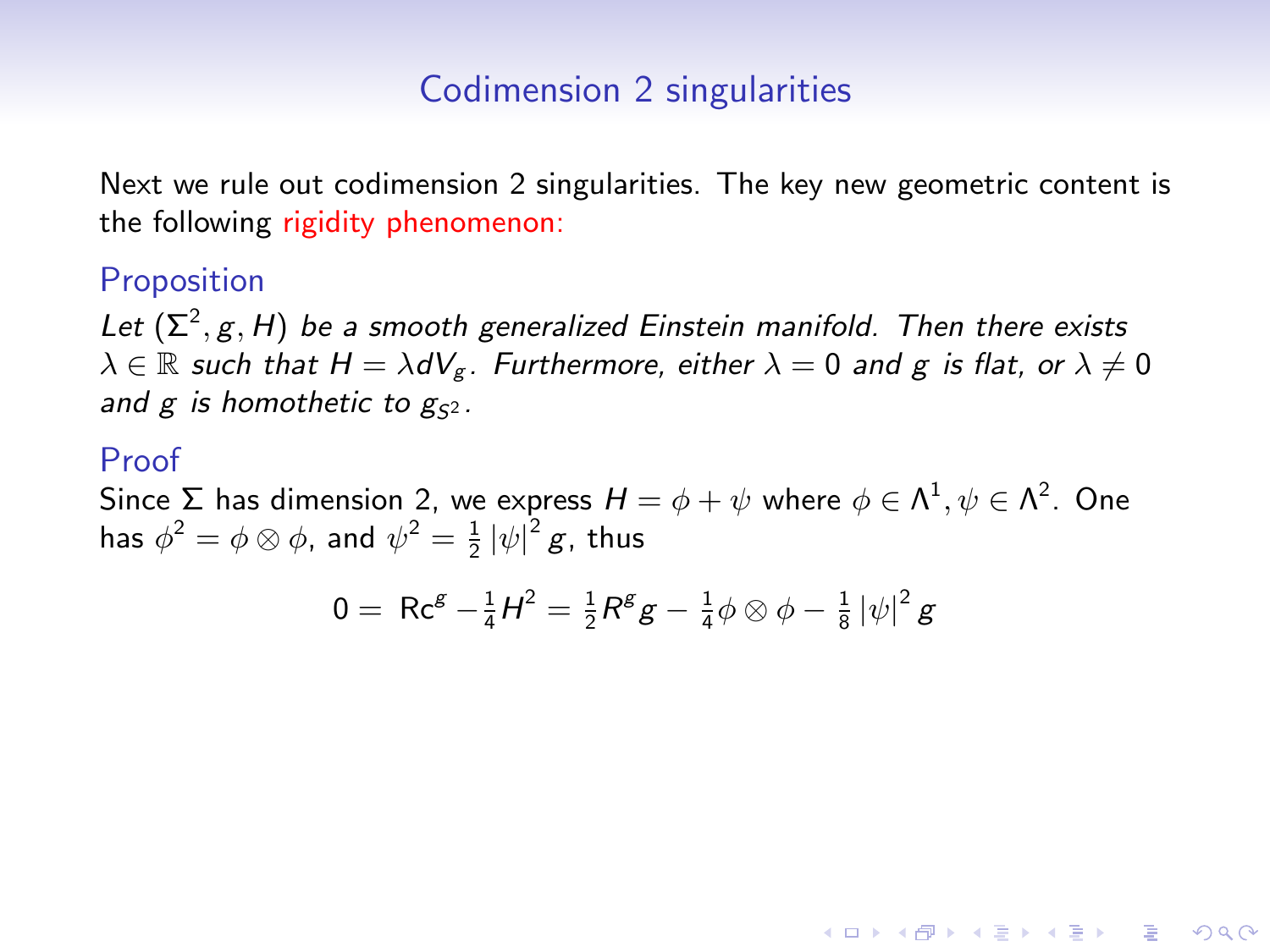Next we rule out codimension 2 singularities. The key new geometric content is the following rigidity phenomenon:

#### Proposition

Let  $(\Sigma^2, g, H)$  be a smooth generalized Einstein manifold. Then there exists  $\lambda \in \mathbb{R}$  such that  $H = \lambda dV_g$ . Furthermore, either  $\lambda = 0$  and g is flat, or  $\lambda \neq 0$ and g is homothetic to  $g_{52}$ .

#### Proof

Since  $\Sigma$  has dimension 2, we express  $H=\phi+\psi$  where  $\phi\in\Lambda^1, \psi\in\Lambda^2.$  One has  $\phi^2 = \phi \otimes \phi$ , and  $\psi^2 = \frac{1}{2} |\psi|^2 g$ , thus

$$
0 = \Re \mathsf{c}^{\mathsf{g}} - \tfrac{1}{4} \mathsf{H}^2 = \tfrac{1}{2} \mathsf{R}^{\mathsf{g}} \mathsf{g} - \tfrac{1}{4} \phi \otimes \phi - \tfrac{1}{8} |\psi|^2 \mathsf{g}
$$

**KORKAR KERKER SAGA** 

It follows that the tensor  $\phi \otimes \phi$  must be a scalar multiple of g, which forces  $\phi \equiv 0.$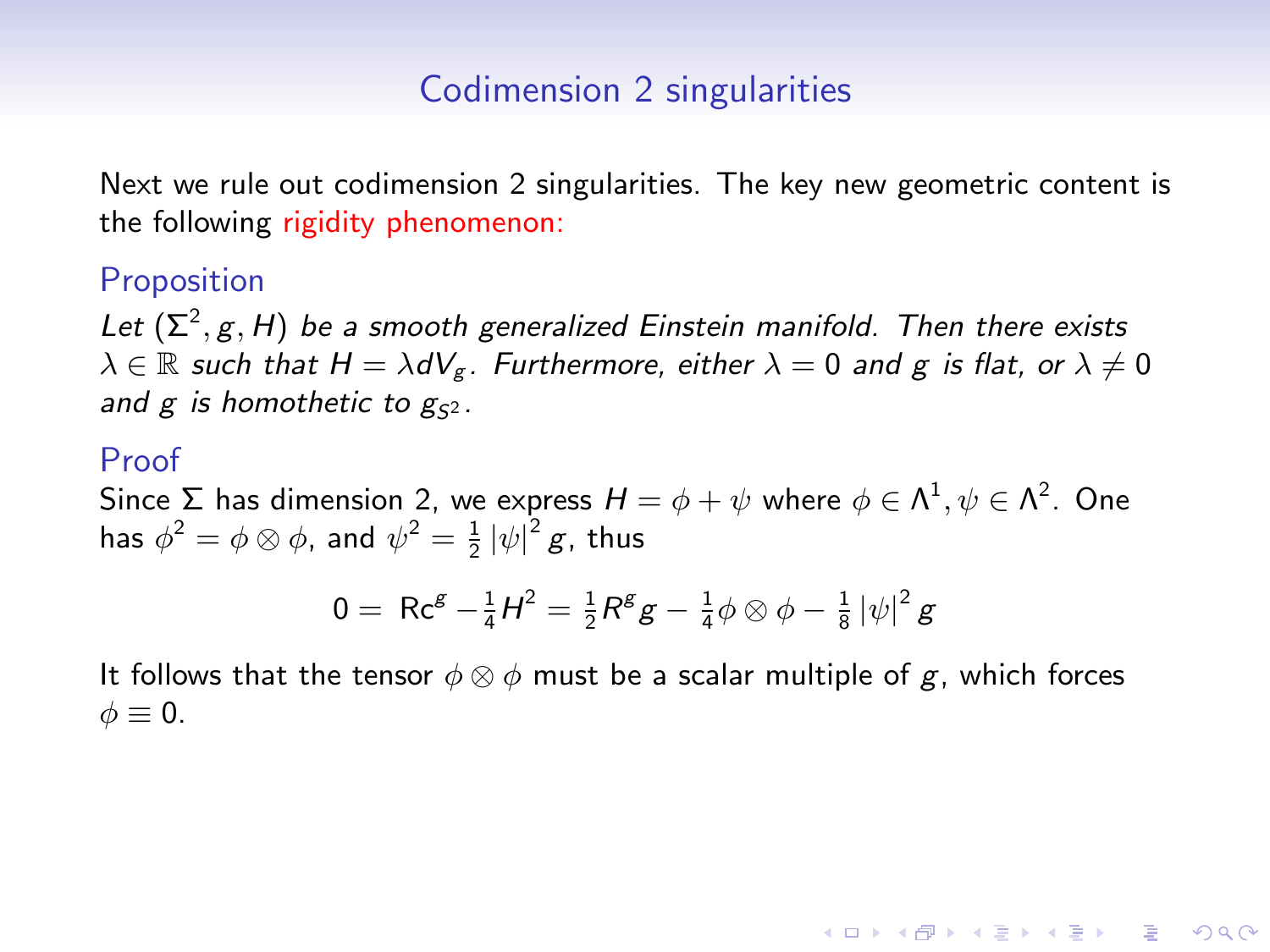Next we rule out codimension 2 singularities. The key new geometric content is the following rigidity phenomenon:

#### Proposition

Let  $(\Sigma^2, g, H)$  be a smooth generalized Einstein manifold. Then there exists  $\lambda \in \mathbb{R}$  such that  $H = \lambda dV_g$ . Furthermore, either  $\lambda = 0$  and g is flat, or  $\lambda \neq 0$ and g is homothetic to  $g_{52}$ .

#### Proof

Since  $\Sigma$  has dimension 2, we express  $H=\phi+\psi$  where  $\phi\in\Lambda^1, \psi\in\Lambda^2.$  One has  $\phi^2 = \phi \otimes \phi$ , and  $\psi^2 = \frac{1}{2} |\psi|^2 g$ , thus

$$
0 = \, \text{Rc}^{\mathcal{E}} - \tfrac{1}{4}H^2 = \tfrac{1}{2}\text{R}^{\mathcal{E}}\text{g} - \tfrac{1}{4}\phi \otimes \phi - \tfrac{1}{8}\left|\psi\right|^2\text{g}
$$

It follows that the tensor  $\phi \otimes \phi$  must be a scalar multiple of g, which forces  $\phi \equiv 0$ . It follows from the generalized Einstein system that  $d_{\mathsf{g}}^*\psi = 0$ , which implies  $\psi = \lambda dV_{\varphi}$  for some constant  $\lambda$ .

**KORKARYKERKER POLO**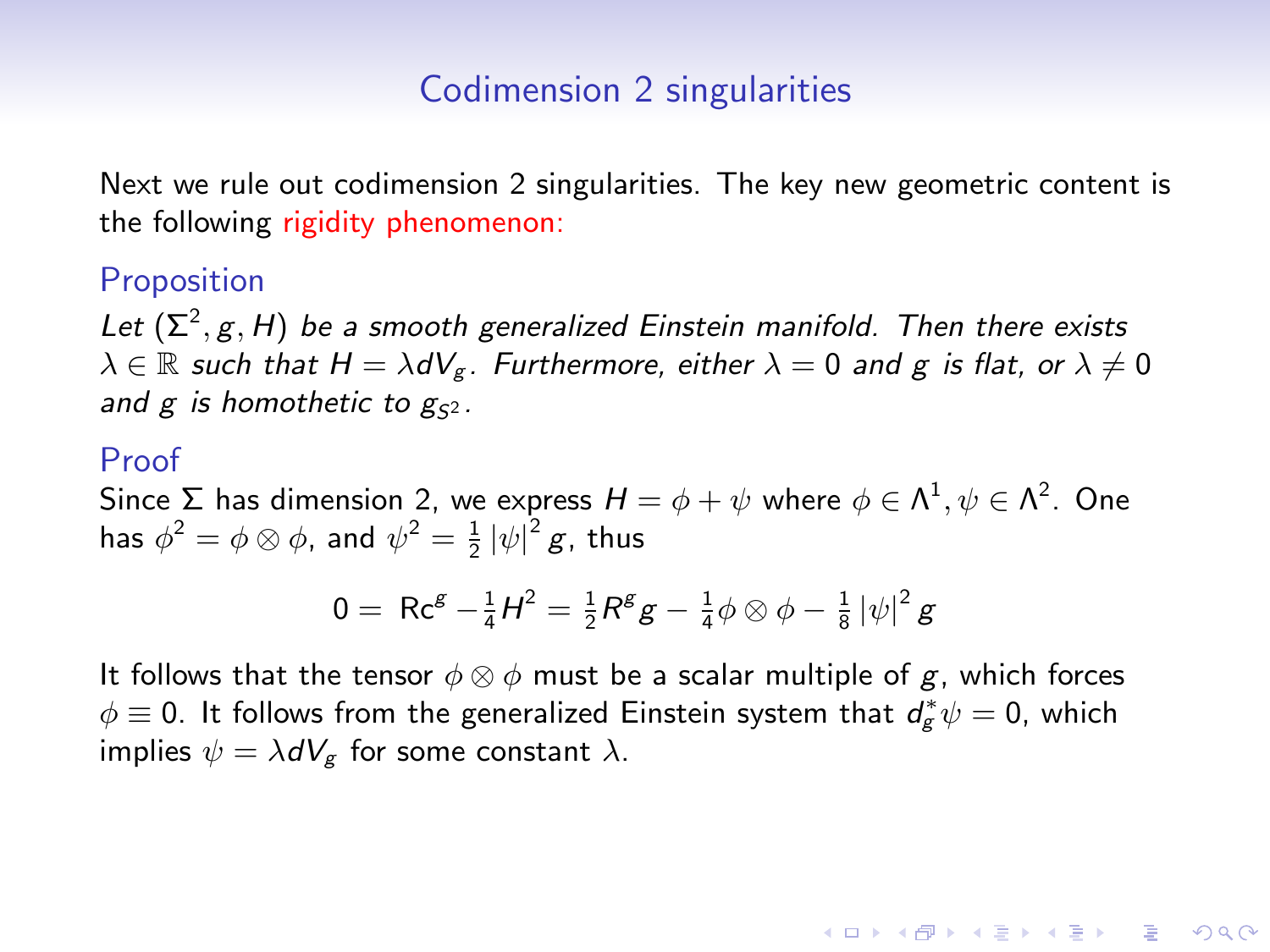Next we rule out codimension 2 singularities. The key new geometric content is the following rigidity phenomenon:

#### Proposition

Let  $(\Sigma^2, g, H)$  be a smooth generalized Einstein manifold. Then there exists  $\lambda \in \mathbb{R}$  such that  $H = \lambda dV_g$ . Furthermore, either  $\lambda = 0$  and g is flat, or  $\lambda \neq 0$ and  $g$  is homothetic to  $g_{S^2}$ .

#### Proof

Since  $\Sigma$  has dimension 2, we express  $H=\phi+\psi$  where  $\phi\in\Lambda^1, \psi\in\Lambda^2.$  One has  $\phi^2 = \phi \otimes \phi$ , and  $\psi^2 = \frac{1}{2} |\psi|^2 g$ , thus

$$
0 = \, \text{Rc}^{\mathcal{E}} - \tfrac{1}{4}H^2 = \tfrac{1}{2}\text{R}^{\mathcal{E}}\text{g} - \tfrac{1}{4}\phi \otimes \phi - \tfrac{1}{8}\left|\psi\right|^2\text{g}
$$

It follows that the tensor  $\phi \otimes \phi$  must be a scalar multiple of g, which forces  $\phi \equiv 0$ . It follows from the generalized Einstein system that  $d_{\mathsf{g}}^*\psi = 0$ , which implies  $\psi = \lambda dV_g$  for some constant  $\lambda$ . If  $\lambda = 0$ , from above we have  $R^g \equiv 0$ , and  $g$  is flat.

4 0 > 4 4 + 4 = + 4 = + = + + 0 4 0 +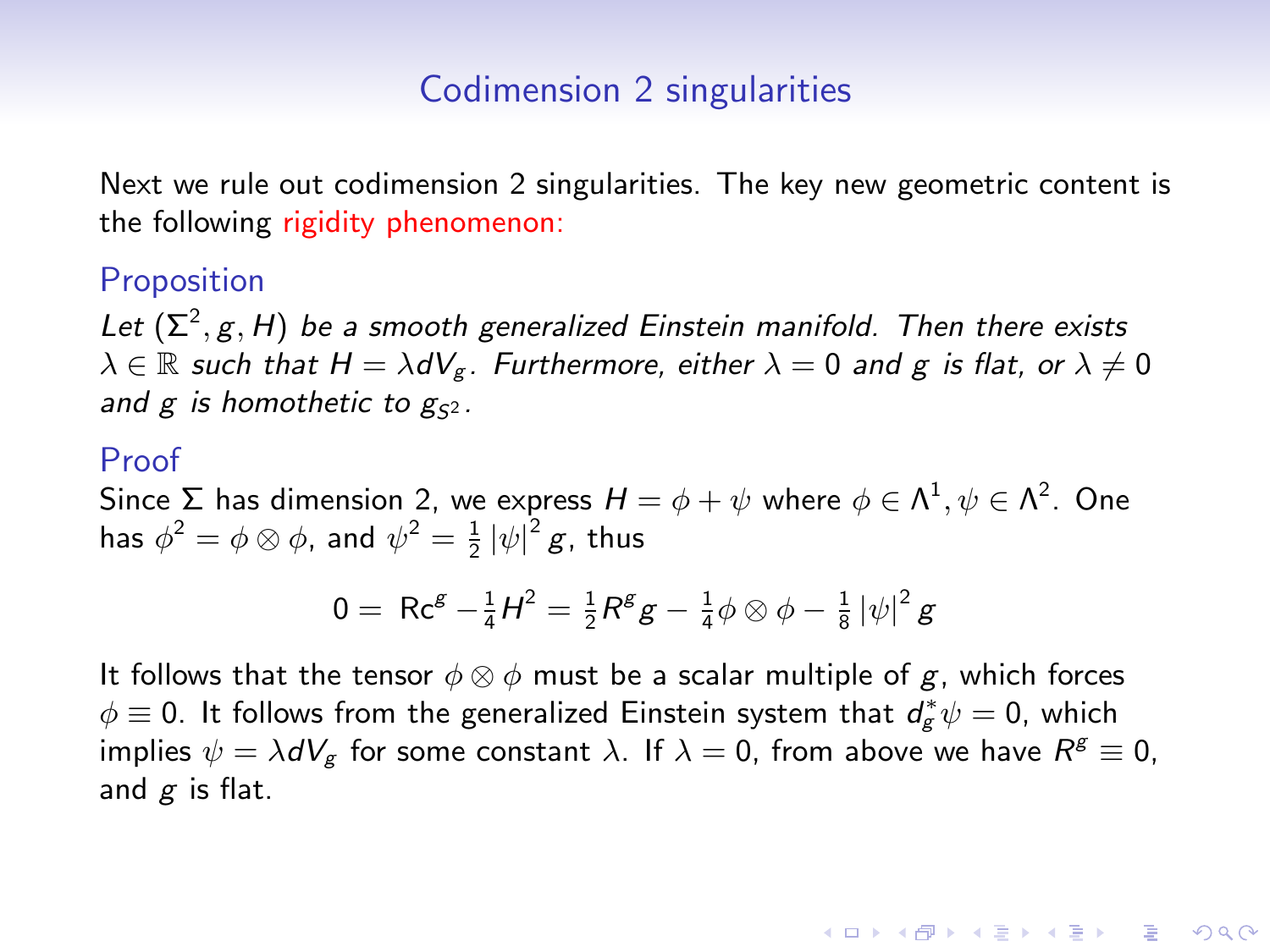Next we rule out codimension 2 singularities. The key new geometric content is the following rigidity phenomenon:

#### Proposition

Let  $(\Sigma^2, g, H)$  be a smooth generalized Einstein manifold. Then there exists  $\lambda \in \mathbb{R}$  such that  $H = \lambda dV_g$ . Furthermore, either  $\lambda = 0$  and g is flat, or  $\lambda \neq 0$ and  $g$  is homothetic to  $g_{S^2}$ .

#### Proof

Since  $\Sigma$  has dimension 2, we express  $H=\phi+\psi$  where  $\phi\in\Lambda^1, \psi\in\Lambda^2.$  One has  $\phi^2 = \phi \otimes \phi$ , and  $\psi^2 = \frac{1}{2} |\psi|^2 g$ , thus

$$
0 = \, \text{Rc}^{\mathcal{E}} - \tfrac{1}{4}H^2 = \tfrac{1}{2}\text{R}^{\mathcal{E}}\text{g} - \tfrac{1}{4}\phi \otimes \phi - \tfrac{1}{8}\left|\psi\right|^2\text{g}
$$

It follows that the tensor  $\phi \otimes \phi$  must be a scalar multiple of g, which forces  $\phi \equiv 0$ . It follows from the generalized Einstein system that  $d_{\mathsf{g}}^*\psi = 0$ , which implies  $\psi = \lambda dV_g$  for some constant  $\lambda$ . If  $\lambda = 0$ , from above we have  $R^g \equiv 0$ , and  $g$  is flat. If  $\lambda \neq 0$ , then  $R^g$  is a positive constant, and then  $g$  is homothetic to  $g_{52}$ .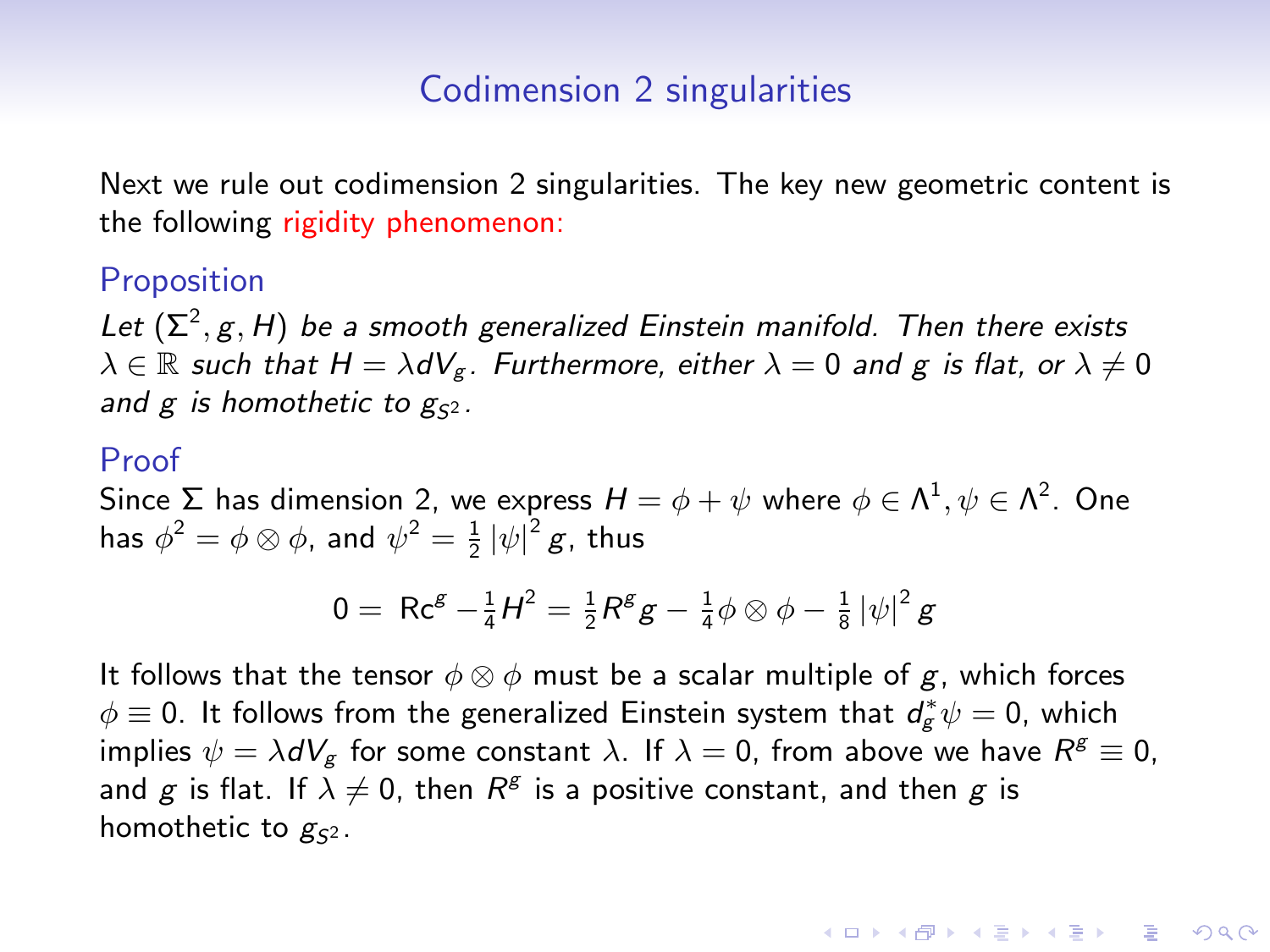Theorem Let  $(M_i^n, g_i, H_i, p_i)$  be a sequence of Riemannian manifolds satisfying  $|\operatorname{\sf Re}^{\nabla_i}|\to 0, \operatorname{\sf Vol}(B_1(\rho_i))>\nu>0$ , and such that

$$
(M_i, g_i, p_i) \stackrel{GH}{\longrightarrow} (\mathbb{R}^{n-2} \times C(S^1_\beta), d, p).
$$

Then  $\beta = 2\pi$  and  $\mathbb{R}^{n-2} \times C(S^1_\beta) = \mathbb{R}^n$ .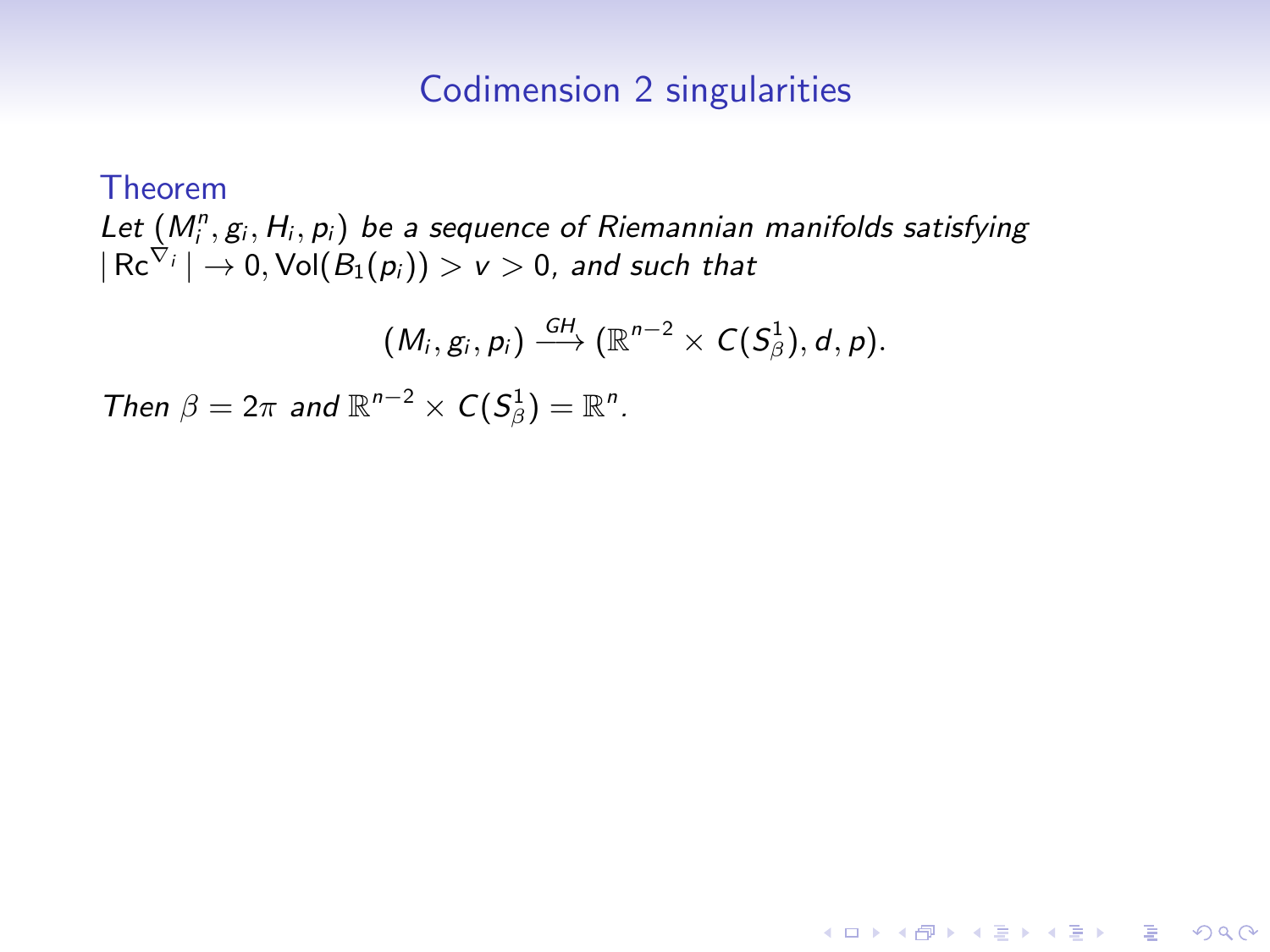Theorem Let  $(M_i^n, g_i, H_i, p_i)$  be a sequence of Riemannian manifolds satisfying  $|\operatorname{\sf Re}^{\nabla_i}|\to 0, \operatorname{\sf Vol}(B_1(\rho_i))>\nu>0$ , and such that

$$
(M_i, g_i, p_i) \stackrel{GH}{\longrightarrow} (\mathbb{R}^{n-2} \times C(S^1_\beta), d, p).
$$

Then  $\beta = 2\pi$  and  $\mathbb{R}^{n-2} \times C(S^1_\beta) = \mathbb{R}^n$ .

#### Proof

1. Cheeger-Colding theory upgrades GH-closeness to the model space to the existence of an  $\epsilon$ -splitting map  $u : B_2(p) \to \mathbb{R}^{n-2}.$ 

**KORKARYKERKER OQO**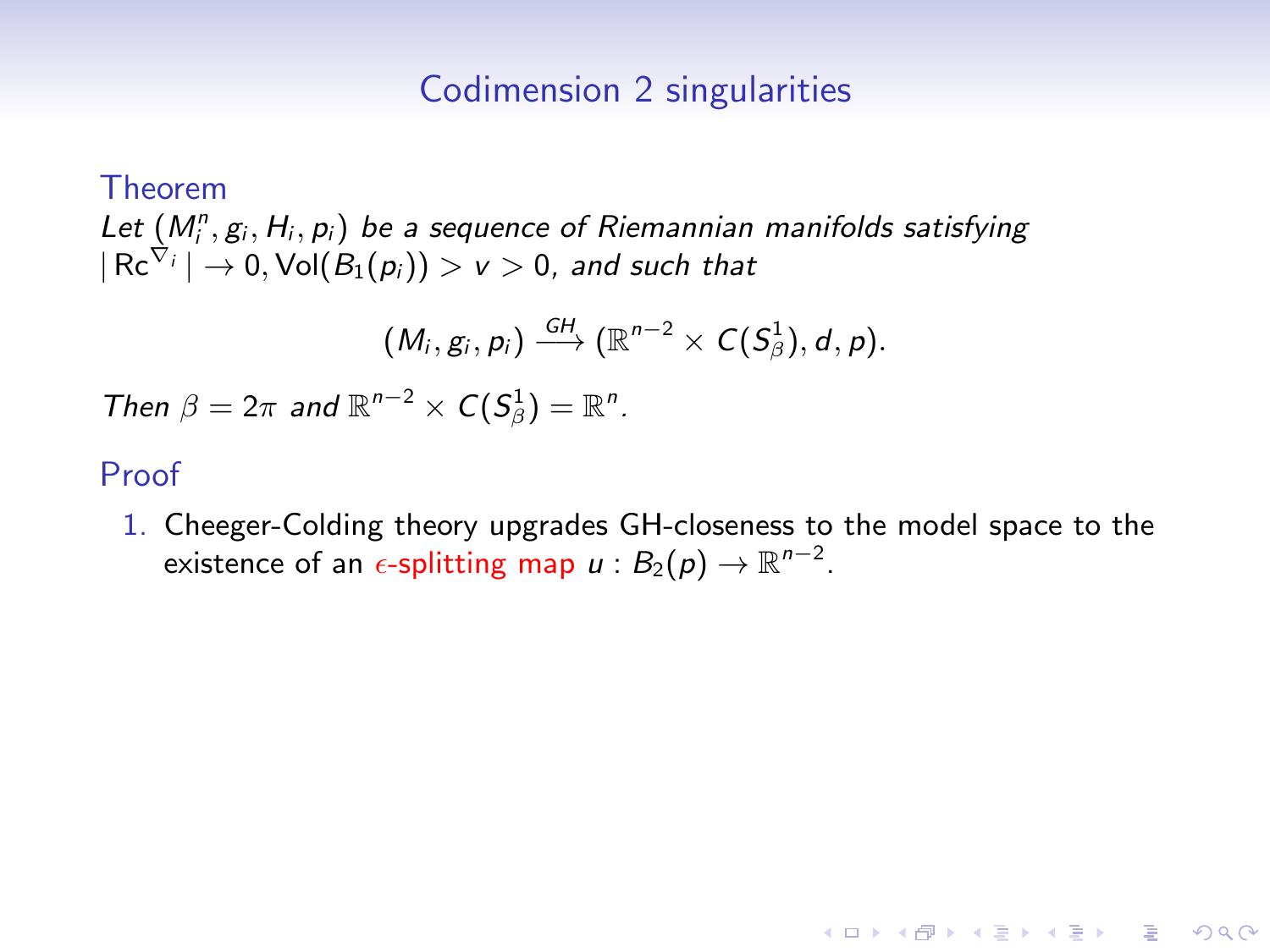Theorem Let  $(M_i^n, g_i, H_i, p_i)$  be a sequence of Riemannian manifolds satisfying  $|\operatorname{\sf Re}^{\nabla_i}|\to 0, \operatorname{\sf Vol}(B_1(\rho_i))>\nu>0$ , and such that

$$
(M_i, g_i, p_i) \stackrel{GH}{\longrightarrow} (\mathbb{R}^{n-2} \times C(S^1_\beta), d, p).
$$

Then  $\beta = 2\pi$  and  $\mathbb{R}^{n-2} \times C(S^1_\beta) = \mathbb{R}^n$ .

#### Proof

- 1. Cheeger-Colding theory upgrades GH-closeness to the model space to the existence of an  $\epsilon$ -splitting map  $u : B_2(p) \to \mathbb{R}^{n-2}.$
- 2. Cheeger-Naber's Slicing theorem shows that there is a large volume set  $G_{\epsilon}$ in  $B_1(0^{n-2})$  such that for  $x\in u^{-1}(G_\epsilon),$  there exist  $\epsilon$ -splittings on arbitrarily small scales.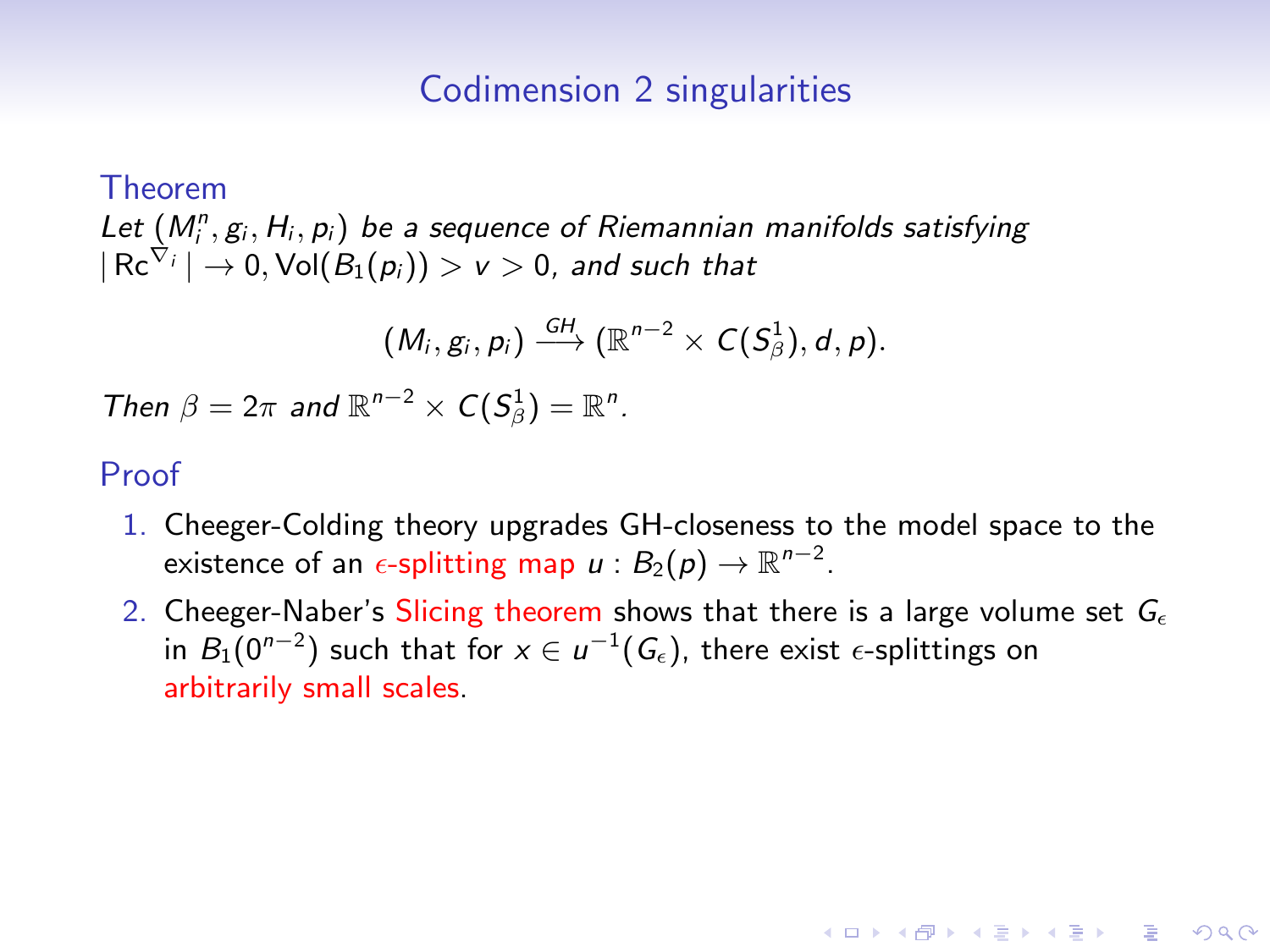Theorem Let  $(M_i^n, g_i, H_i, p_i)$  be a sequence of Riemannian manifolds satisfying  $|\operatorname{\sf Re}^{\nabla_i}|\to 0, \operatorname{\sf Vol}(B_1(\rho_i))>\nu>0$ , and such that

$$
(M_i, g_i, p_i) \stackrel{GH}{\longrightarrow} (\mathbb{R}^{n-2} \times C(S^1_\beta), d, p).
$$

Then  $\beta = 2\pi$  and  $\mathbb{R}^{n-2} \times C(S^1_\beta) = \mathbb{R}^n$ .

#### Proof

- 1. Cheeger-Colding theory upgrades GH-closeness to the model space to the existence of an  $\epsilon$ -splitting map  $u : B_2(p) \to \mathbb{R}^{n-2}.$
- 2. Cheeger-Naber's Slicing theorem shows that there is a large volume set  $G_{\epsilon}$ in  $B_1(0^{n-2})$  such that for  $x\in u^{-1}(G_\epsilon),$  there exist  $\epsilon$ -splittings on arbitrarily small scales.
- 3. If  $\beta < 2\pi$ , we refine the blowup sequence at the points of minimal harmonic radius to obtain a new limit which has  $r_h = 1$ , but has Rc<sup> $\nabla \equiv 0$ .</sup>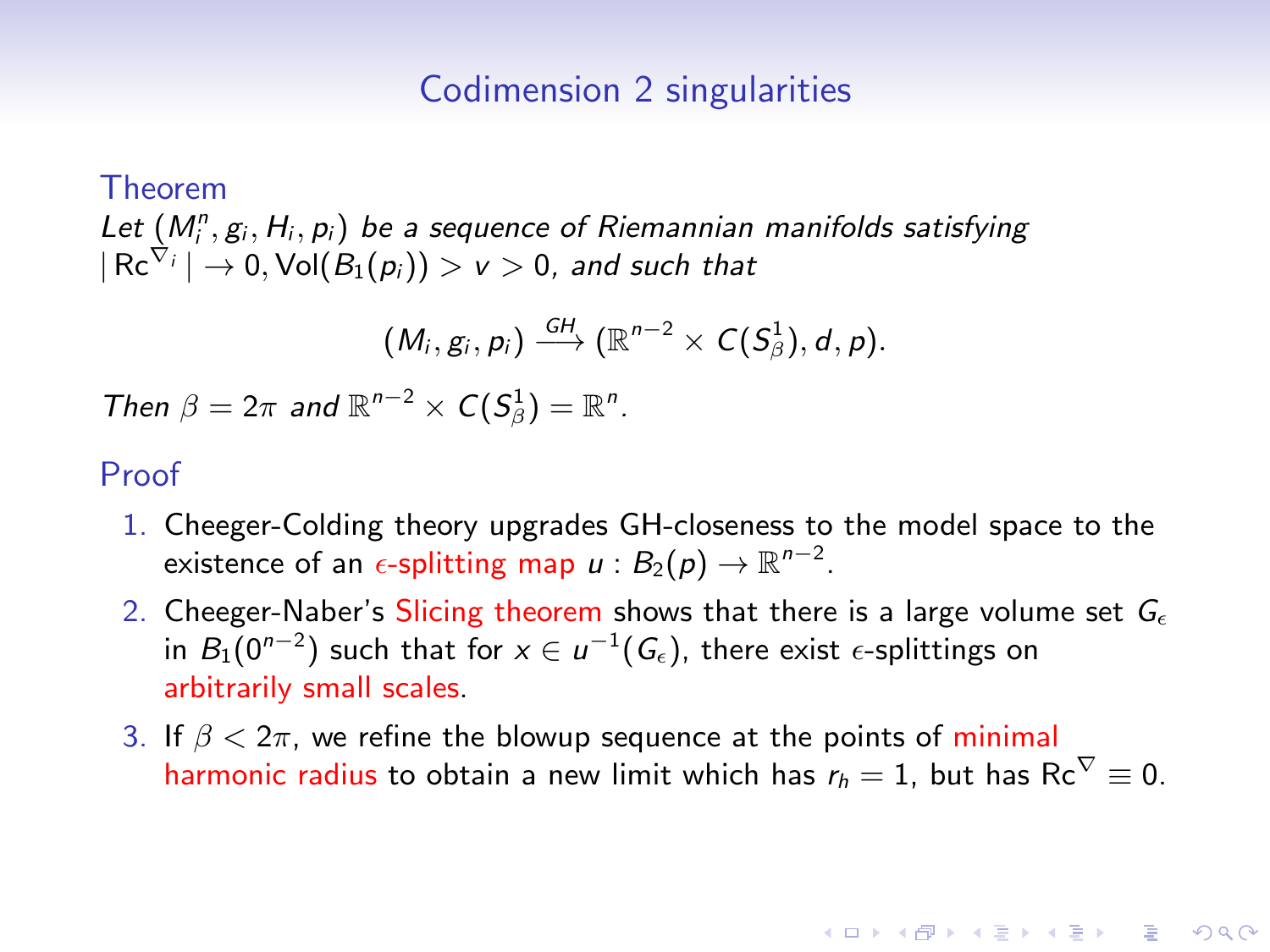Theorem Let  $(M_i^n, g_i, H_i, p_i)$  be a sequence of Riemannian manifolds satisfying  $|\operatorname{\sf Re}^{\nabla_i}|\to 0, \operatorname{\sf Vol}(B_1(\rho_i))>\nu>0$ , and such that

$$
(M_i, g_i, p_i) \stackrel{GH}{\longrightarrow} (\mathbb{R}^{n-2} \times C(S^1_\beta), d, p).
$$

Then  $\beta = 2\pi$  and  $\mathbb{R}^{n-2} \times C(S^1_\beta) = \mathbb{R}^n$ .

#### Proof

- 1. Cheeger-Colding theory upgrades GH-closeness to the model space to the existence of an  $\epsilon$ -splitting map  $u : B_2(p) \to \mathbb{R}^{n-2}.$
- 2. Cheeger-Naber's Slicing theorem shows that there is a large volume set  $G_{\epsilon}$ in  $B_1(0^{n-2})$  such that for  $x\in u^{-1}(G_\epsilon),$  there exist  $\epsilon$ -splittings on arbitrarily small scales.
- 3. If  $\beta < 2\pi$ , we refine the blowup sequence at the points of minimal harmonic radius to obtain a new limit which has  $r_h = 1$ , but has Rc<sup> $\nabla \equiv 0$ .</sup> The rigidity proposition shows that then this space is flat, in fact  $\mathbb{R}^n$ , giving a contradiction.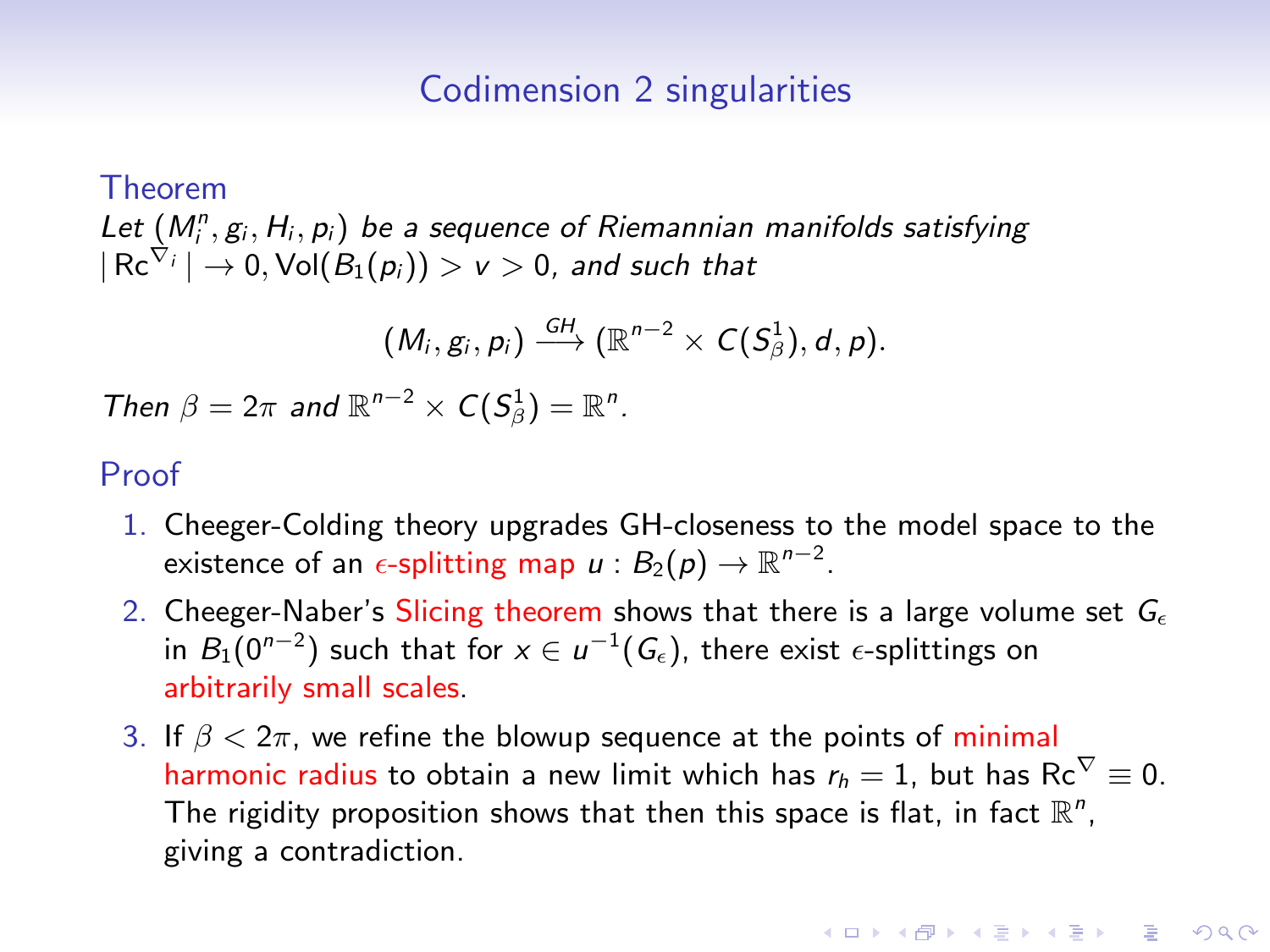Next we rule out codimension 3 singularities.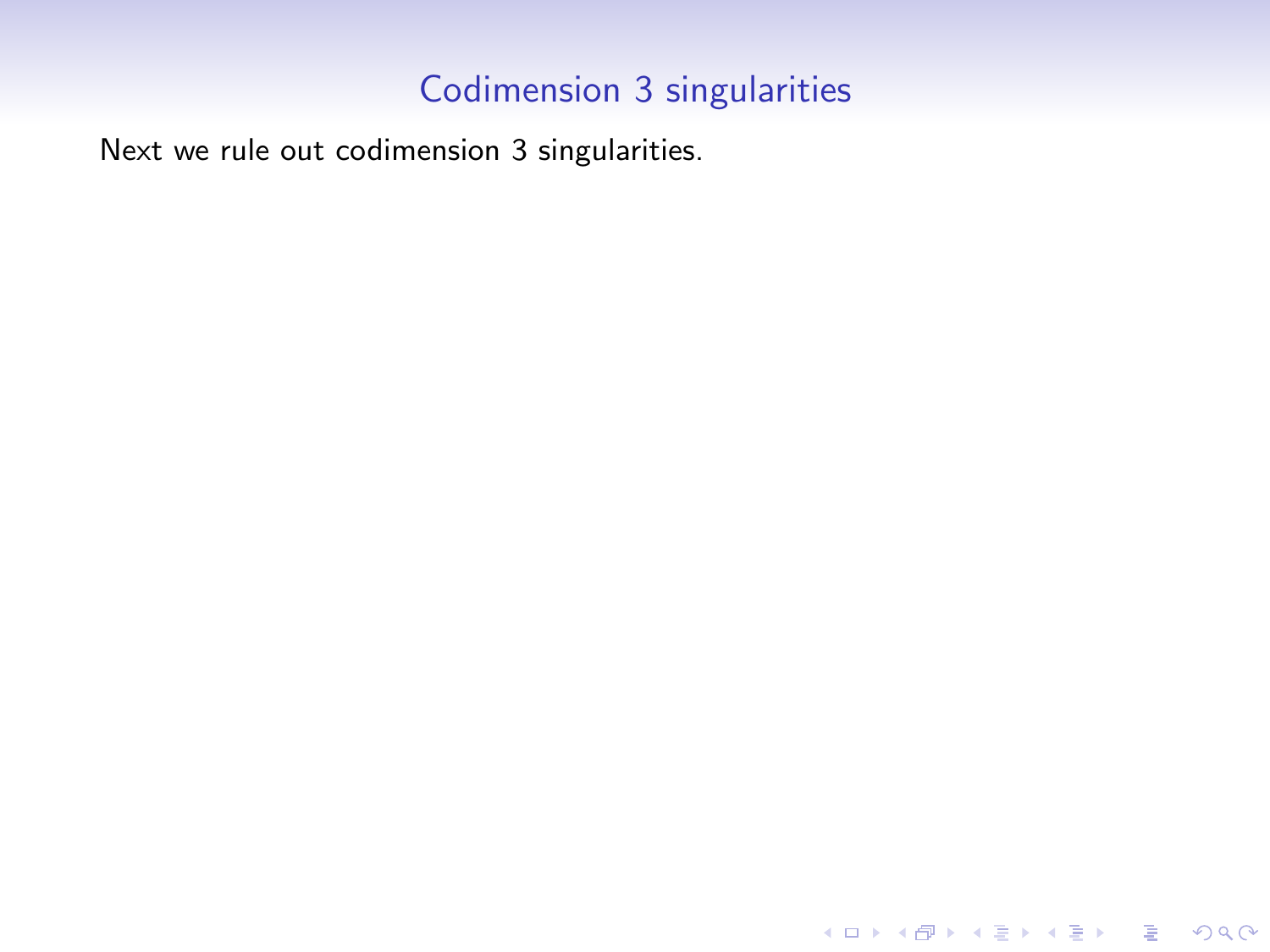KO K K Ø K K E K K E K V K K K K K K K K K

Next we rule out codimension 3 singularities. Again the key new geometric content is a rigidity phenomenon:

### Proposition

Let  $(M^n, g, H)$  be a generalized Einstein cone. Then  $\text{Re}^g \equiv 0, H \equiv 0$ .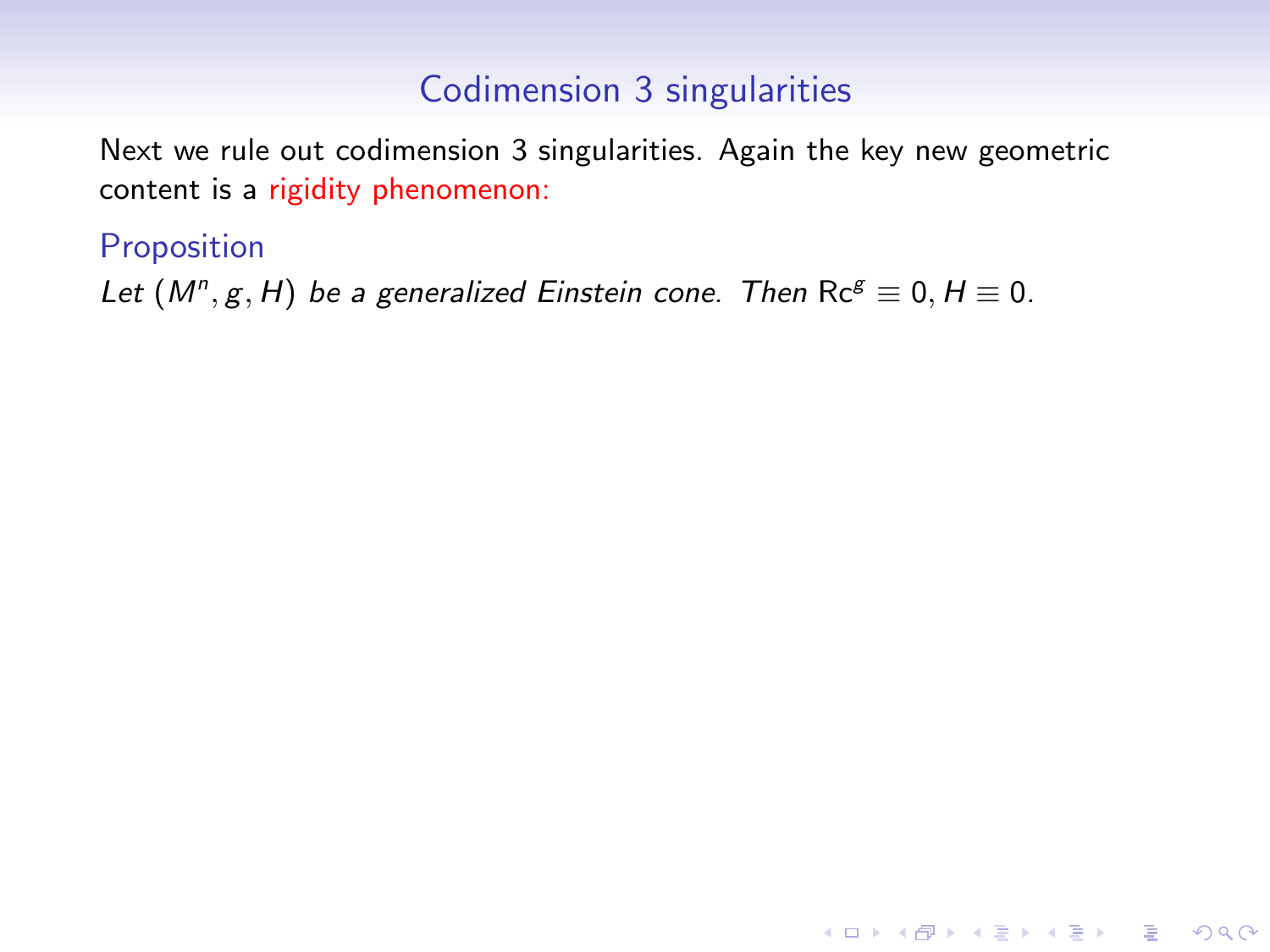Next we rule out codimension 3 singularities. Again the key new geometric content is a rigidity phenomenon:

Proposition

Let  $(M^n, g, H)$  be a generalized Einstein cone. Then  $\text{Re}^g \equiv 0, H \equiv 0$ .

### Proof

The cone metric is expressed as  $g=dt^2+t^2g_{\Sigma}$ .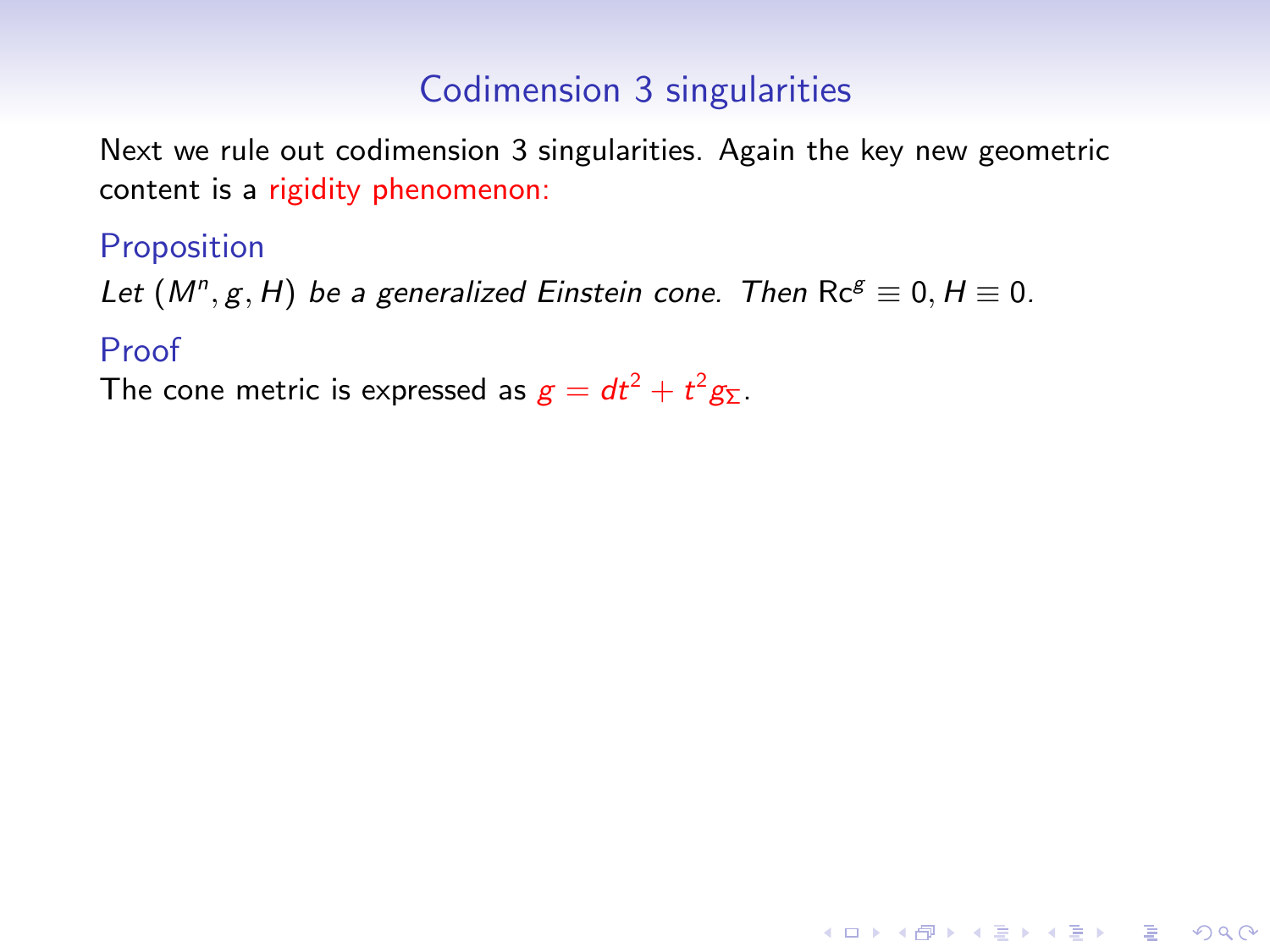Next we rule out codimension 3 singularities. Again the key new geometric content is a rigidity phenomenon:

# Proposition

Let  $(M^n, g, H)$  be a generalized Einstein cone. Then  $\text{Re}^g \equiv 0, H \equiv 0$ .

### Proof

The cone metric is expressed as  $g = dt^2 + t^2 g_{\Sigma}$ . The Ricci curvature of the  $\partial_t$ direction is zero, thus

$$
0 = \text{Rc}^{\mathcal{E}}(\partial_t, \partial_t) = \frac{1}{4}H^2(\partial_t, \partial_t) = \frac{1}{4} |i_{\partial_t}H|^2.
$$

4 0 > 4 4 + 4 = + 4 = + = + + 0 4 0 +

Thus  $i_{\partial_t} H = 0$ .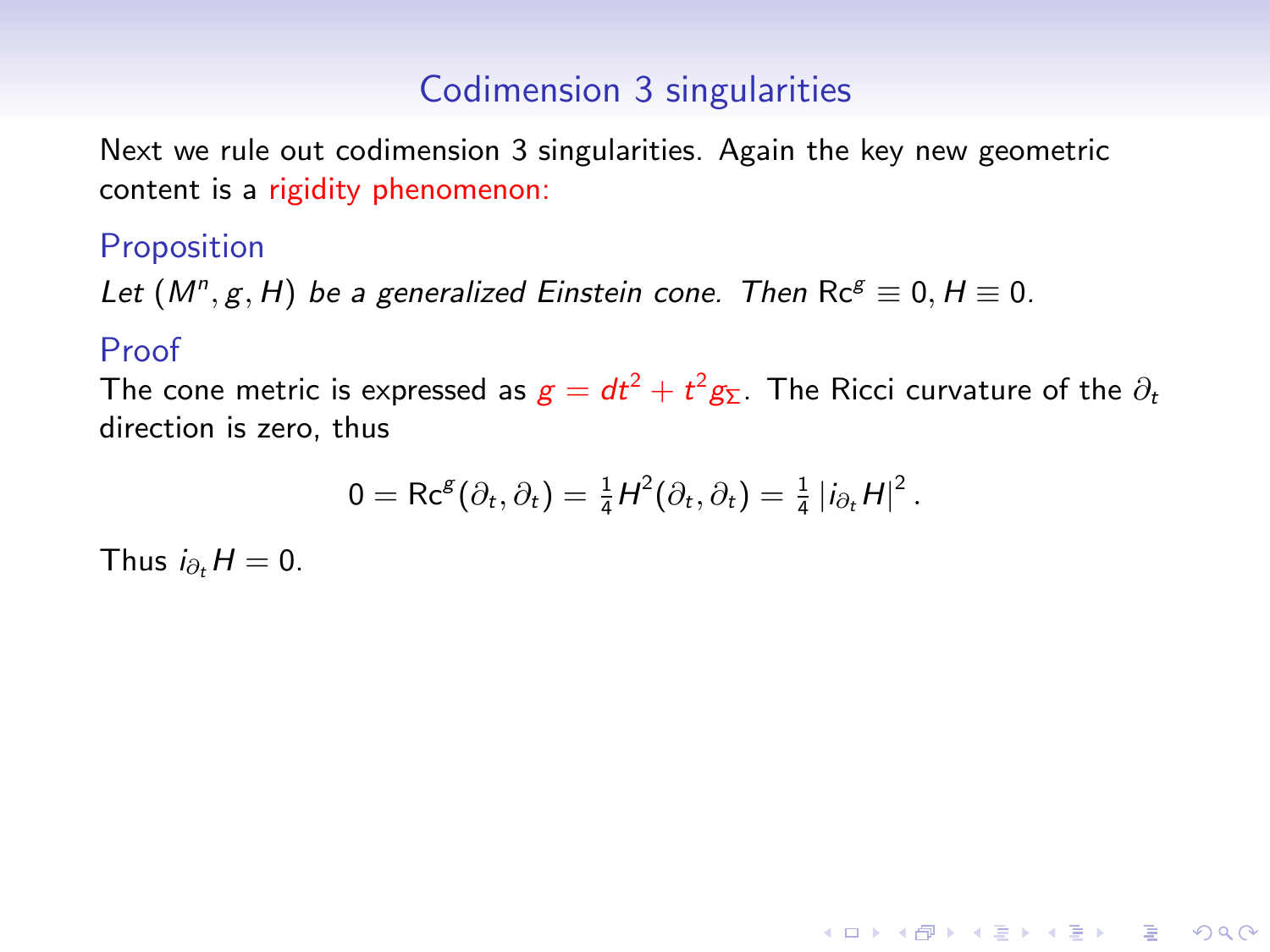Next we rule out codimension 3 singularities. Again the key new geometric content is a rigidity phenomenon:

### **Proposition**

Let  $(M^n, g, H)$  be a generalized Einstein cone. Then  $\text{Re}^g \equiv 0, H \equiv 0$ .

#### Proof

The cone metric is expressed as  $g = dt^2 + t^2 g_{\Sigma}$ . The Ricci curvature of the  $\partial_t$ direction is zero, thus

$$
0 = \text{Rc}^{\mathcal{B}}(\partial_t, \partial_t) = \frac{1}{4}H^2(\partial_t, \partial_t) = \frac{1}{4} |i_{\partial_t}H|^2.
$$

Thus  $i_{\partial_t} H = 0$ . We thus obtain from the Cartan formula that

$$
L_{\partial_t}H = di_{\partial_t}H + i_{\partial_t}dH = 0.
$$

4 0 > 4 4 + 4 = + 4 = + = + + 0 4 0 +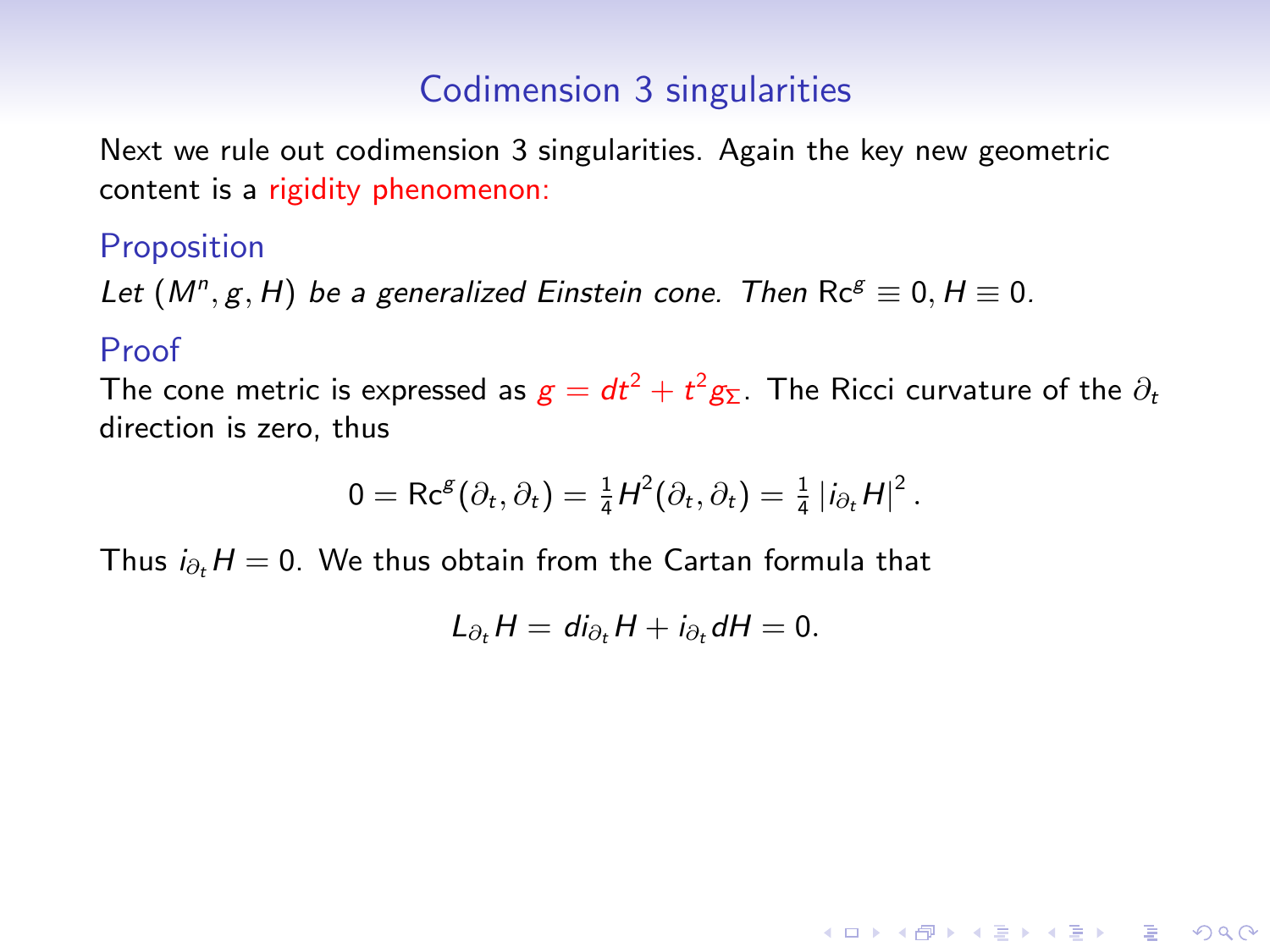Next we rule out codimension 3 singularities. Again the key new geometric content is a rigidity phenomenon:

### **Proposition**

Let  $(M^n, g, H)$  be a generalized Einstein cone. Then  $\text{Re}^g \equiv 0, H \equiv 0$ .

#### Proof

The cone metric is expressed as  $g = dt^2 + t^2 g_{\Sigma}$ . The Ricci curvature of the  $\partial_t$ direction is zero, thus

$$
0 = \text{Rc}^{\mathcal{B}}(\partial_t, \partial_t) = \frac{1}{4}H^2(\partial_t, \partial_t) = \frac{1}{4} |i_{\partial_t}H|^2.
$$

Thus  $i_{\partial_t} H = 0$ . We thus obtain from the Cartan formula that

$$
L_{\partial_t}H = di_{\partial_t}H + i_{\partial_t}dH = 0.
$$

As the Ricci tensor of a cone is expressed  $\text{Rc}^g = \text{Rc}^{g_{\Sigma}} - (n-2)g_{\Sigma}$ , it follows easily that  $L_{\partial t}$  Rc<sup>g</sup> = 0.

**KOD KAD KED KED E VOOR**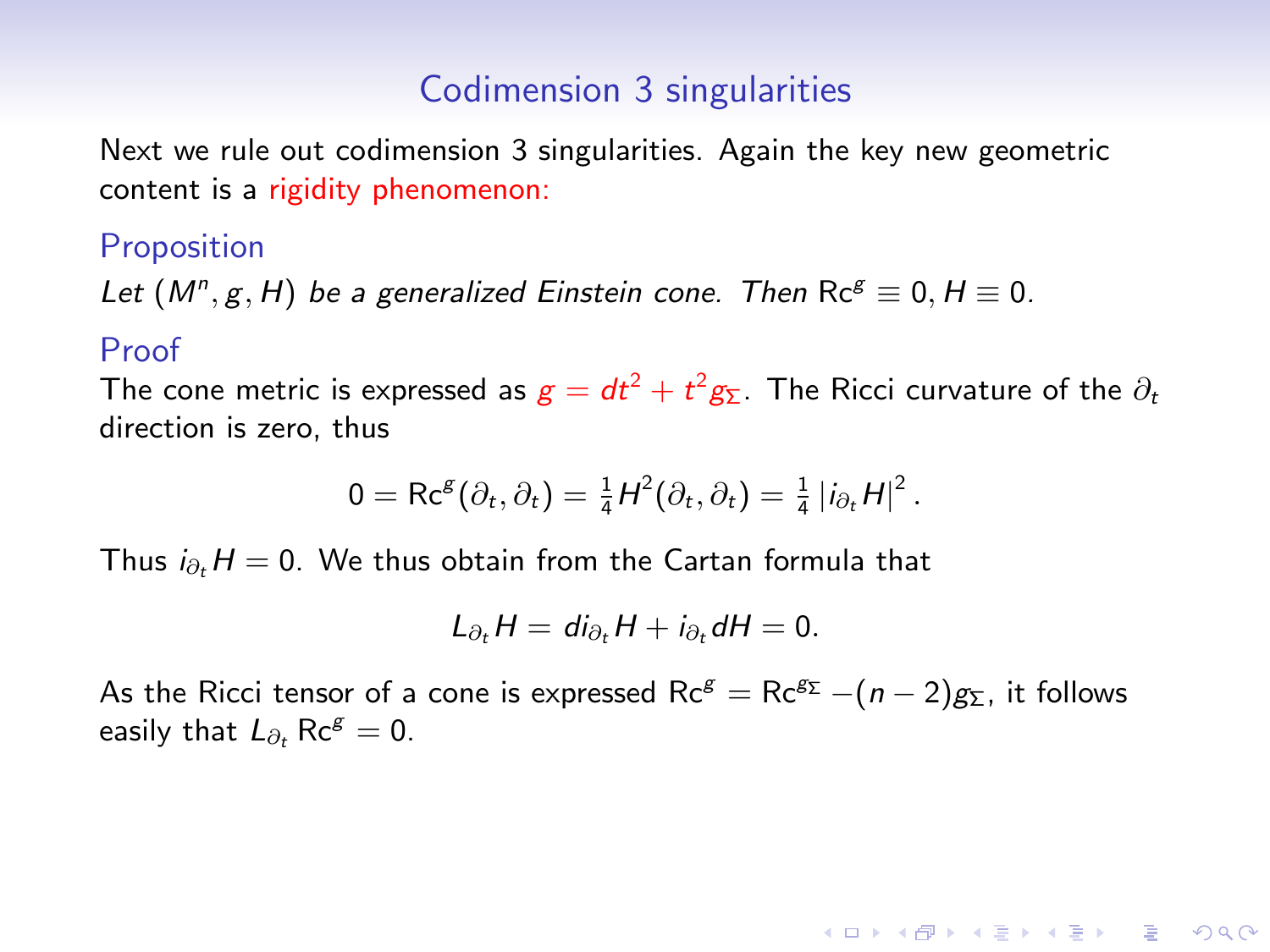Next we rule out codimension 3 singularities. Again the key new geometric content is a rigidity phenomenon:

### **Proposition**

Let  $(M^n, g, H)$  be a generalized Einstein cone. Then  $\text{Re}^g \equiv 0, H \equiv 0$ .

#### Proof

The cone metric is expressed as  $g = dt^2 + t^2 g_{\Sigma}$ . The Ricci curvature of the  $\partial_t$ direction is zero, thus

$$
0 = \text{Rc}^{\mathcal{B}}(\partial_t, \partial_t) = \frac{1}{4}H^2(\partial_t, \partial_t) = \frac{1}{4} |i_{\partial_t}H|^2.
$$

Thus  $i_{\partial_t} H = 0$ . We thus obtain from the Cartan formula that

$$
L_{\partial_t}H = di_{\partial_t}H + i_{\partial_t}dH = 0.
$$

As the Ricci tensor of a cone is expressed  $\text{Re}^g = \text{Re}^{g_{\Sigma}} - (n-2)g_{\Sigma}$ , it follows easily that  $L_{\partial t}$  Rc<sup>g</sup> = 0. Furthermore, since  $L_{\partial t}$  g = 2tg<sub>Σ</sub>,

**KOD KAD KED KED E VOOR**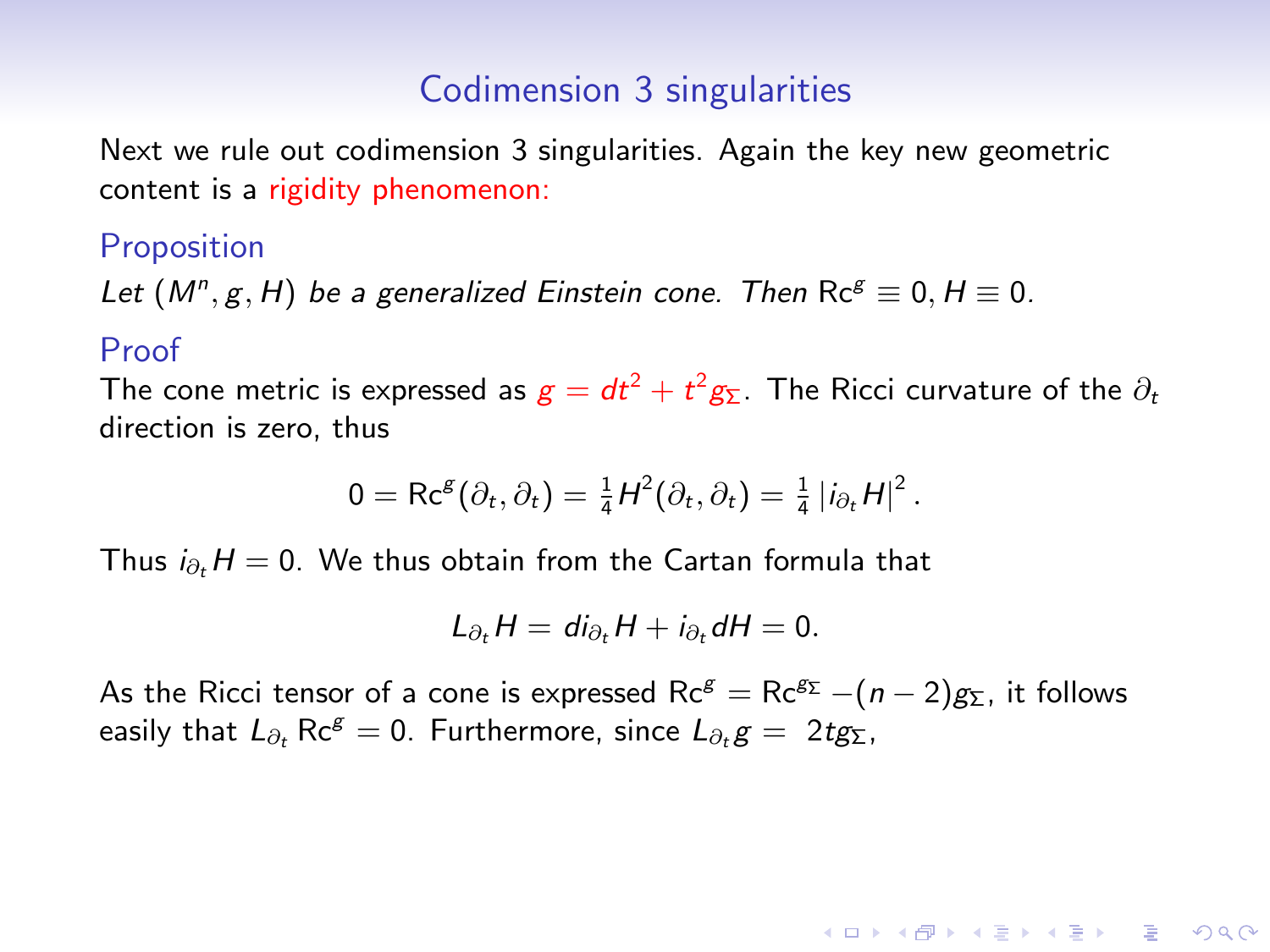Next we rule out codimension 3 singularities. Again the key new geometric content is a rigidity phenomenon:

### **Proposition**

Let  $(M^n, g, H)$  be a generalized Einstein cone. Then  $\text{Re}^g \equiv 0, H \equiv 0$ .

#### Proof

The cone metric is expressed as  $g = dt^2 + t^2 g_{\Sigma}$ . The Ricci curvature of the  $\partial_t$ direction is zero, thus

$$
0 = \text{Rc}^{g}(\partial_t, \partial_t) = \frac{1}{4}H^2(\partial_t, \partial_t) = \frac{1}{4} |i_{\partial_t}H|^2.
$$

Thus  $i_{\partial_t} H = 0$ . We thus obtain from the Cartan formula that

$$
L_{\partial_t}H = di_{\partial_t}H + i_{\partial_t}dH = 0.
$$

As the Ricci tensor of a cone is expressed  $\text{Rc}^g = \text{Rc}^{g_{\Sigma}} - (n-2)g_{\Sigma}$ , it follows easily that  $L_{\partial t}$  Rc<sup>g</sup> = 0. Furthermore, since  $L_{\partial t}$  g = 2tg<sub>Σ</sub>, we have

$$
0=\left(L_{\partial_t}\operatorname{Re}^{\nabla}\right)(X,X)=\left(L_{\partial_t}H^2\right)(X,X)\sim t\left|i_XH\right|_{g_{\Sigma}}^2.
$$

It follows that  $i_XH \equiv 0$ . Thus  $H \equiv 0$ , and then Rc<sup>g</sup>  $\equiv 0$ .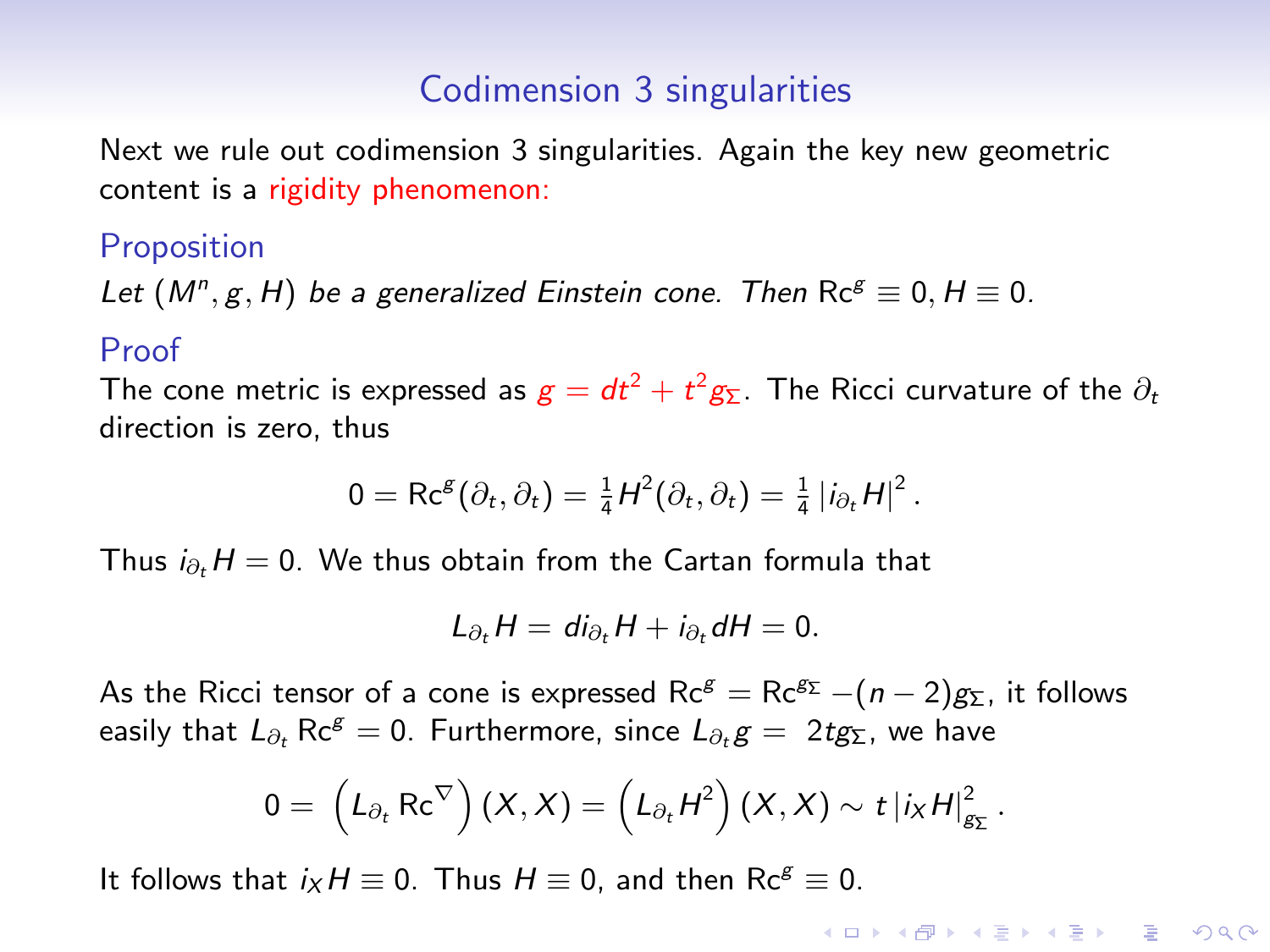KO K K Ø K K E K K E K V K K K K K K K K K

# Theorem Let  $(M^n_i,g_i,H_i,p_i)$  satisfy  $|\operatorname{\sf Re}^{\nabla_i}|\to0$ ,  $\operatorname{\sf Vol}(B_1(p_i))>\nu>0$  and  $(M_i^n, d_i, p_i) \rightarrow \mathbb{R}^{n-3} \times C(Y),$ Then  $Y \cong S^2$  and hence  $\mathbb{R}^{n-3} \times C(Y) = \mathbb{R}^n$ . Proof

1. By nonexistence of codimension 2 singularities, Y is smooth.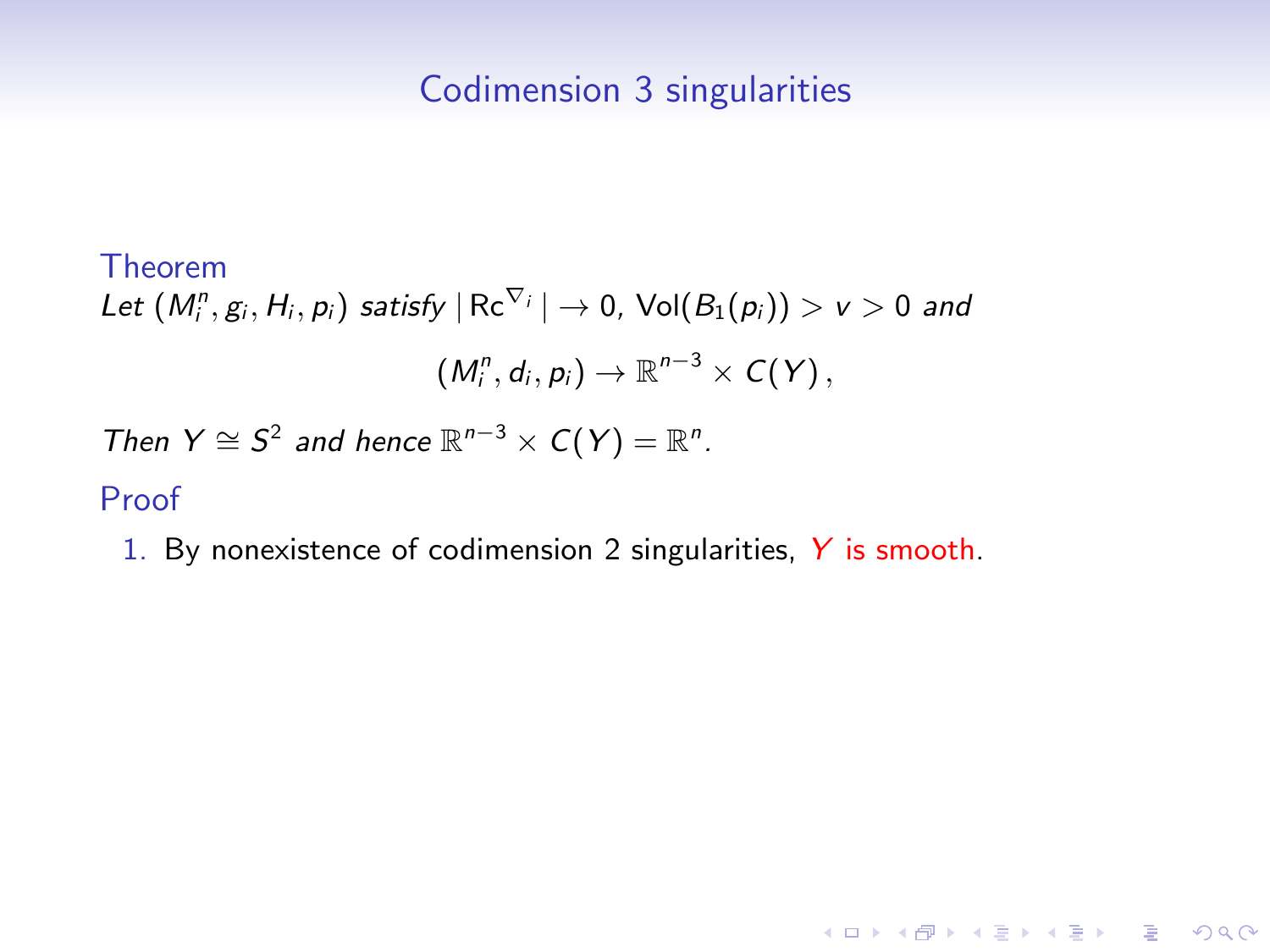#### Theorem

Let  $(M^n_i,g_i,H_i,p_i)$  satisfy  $|\operatorname{\sf Re}^{\nabla_i}|\to0$ ,  $\operatorname{\sf Vol}(B_1(p_i))>\nu>0$  and  $(M_i^n, d_i, p_i) \rightarrow \mathbb{R}^{n-3} \times C(Y),$ 

Then  $Y \cong S^2$  and hence  $\mathbb{R}^{n-3} \times C(Y) = \mathbb{R}^n$ .

#### Proof

- 1. By nonexistence of codimension 2 singularities, Y is smooth.
- 2. By cone rigidity, the limit is actually Ricci flat, so  $Y$  has constant sectional curvature, and is either  $\mathbb{R}P^2$  or  $S^2$ .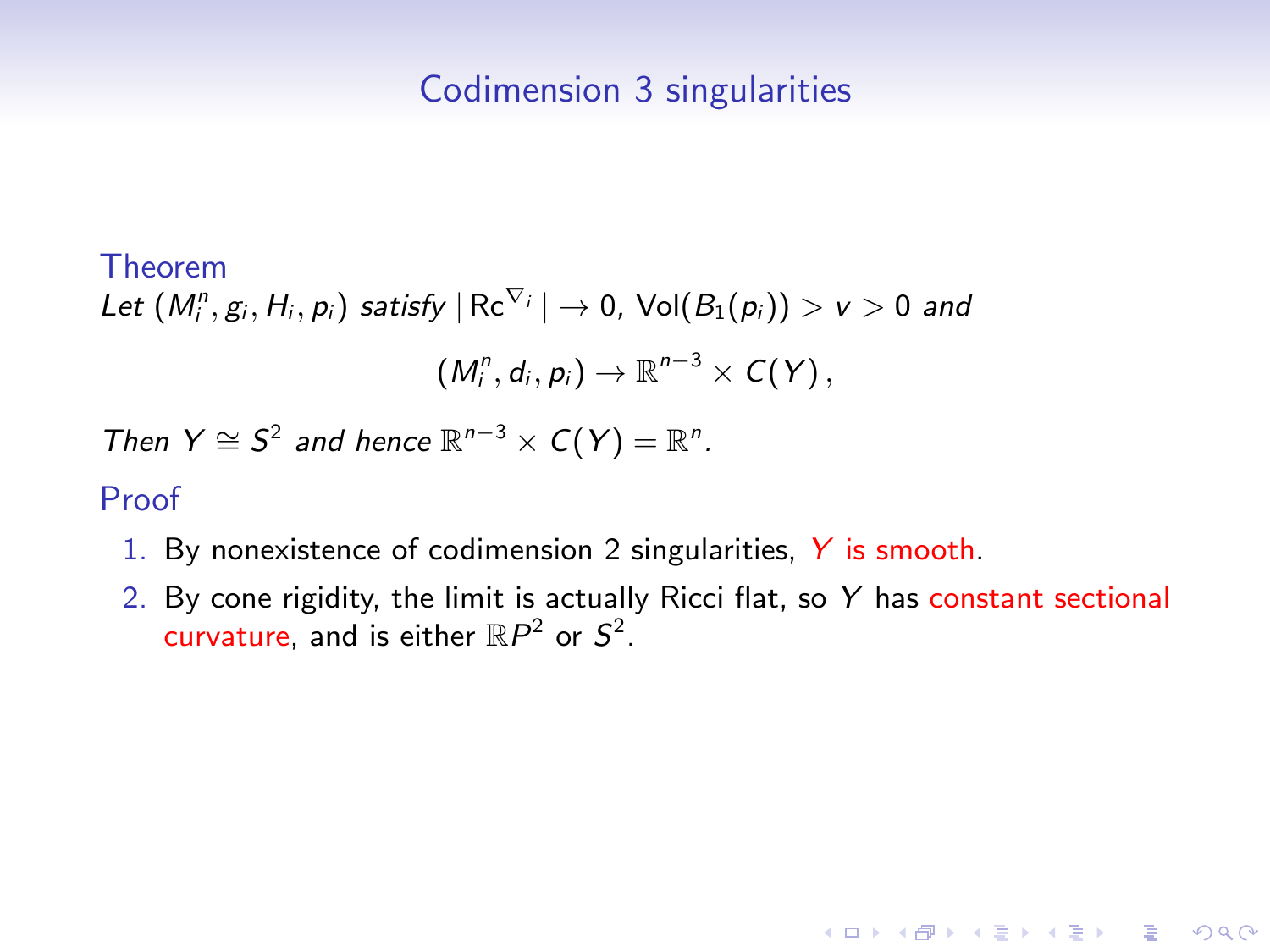#### Theorem

Let  $(M^n_i,g_i,H_i,p_i)$  satisfy  $|\operatorname{\sf Re}^{\nabla_i}|\to0$ ,  $\operatorname{\sf Vol}(B_1(p_i))>\nu>0$  and  $(M_i^n, d_i, p_i) \rightarrow \mathbb{R}^{n-3} \times C(Y),$ 

Then  $Y \cong S^2$  and hence  $\mathbb{R}^{n-3} \times C(Y) = \mathbb{R}^n$ .

#### Proof

- 1. By nonexistence of codimension 2 singularities, Y is smooth.
- 2. By cone rigidity, the limit is actually Ricci flat, so  $Y$  has constant sectional curvature, and is either  $\mathbb{R}P^2$  or  $S^2$ .

**KORKAR KERKER SAGA** 

3. To rule out  $\mathbb{R}P^2$ ,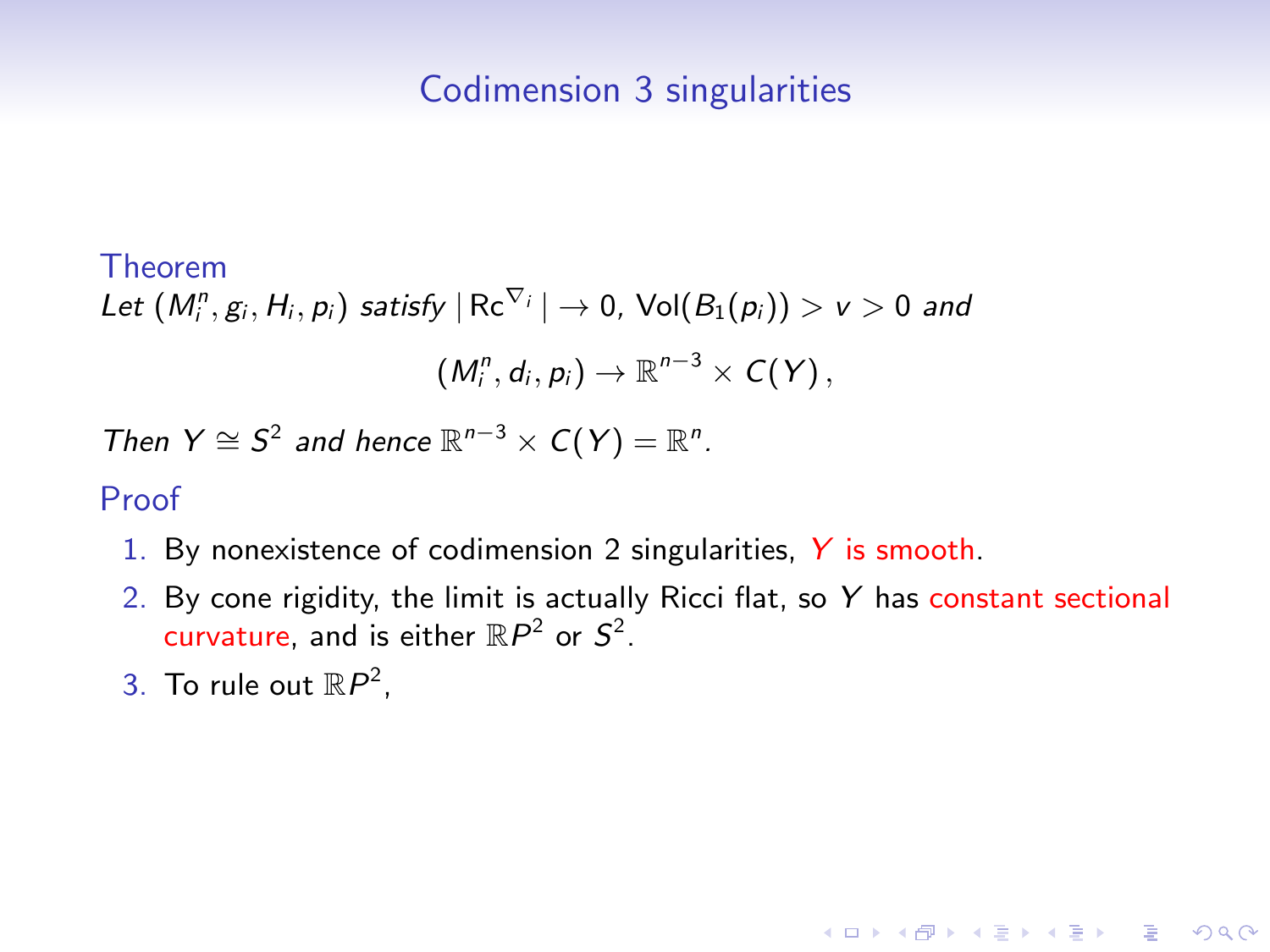#### Theorem

Let  $(M^n_i,g_i,H_i,p_i)$  satisfy  $|\operatorname{\sf Re}^{\nabla_i}|\to0$ ,  $\operatorname{\sf Vol}(B_1(p_i))>\nu>0$  and

$$
(M_i^n,d_i,p_i)\to\mathbb{R}^{n-3}\times C(Y),
$$

Then  $Y \cong S^2$  and hence  $\mathbb{R}^{n-3} \times C(Y) = \mathbb{R}^n$ .

#### Proof

- 1. By nonexistence of codimension 2 singularities, Y is smooth.
- 2. By cone rigidity, the limit is actually Ricci flat, so  $Y$  has constant sectional curvature, and is either  $\mathbb{R}P^2$  or  $S^2$ .
- 3. To rule out  $\mathbb{R}P^2$ , one notes that a slice of a splitting map will be a smooth 3-manifold with boundary  $\mathbb{R}P^2$ ,